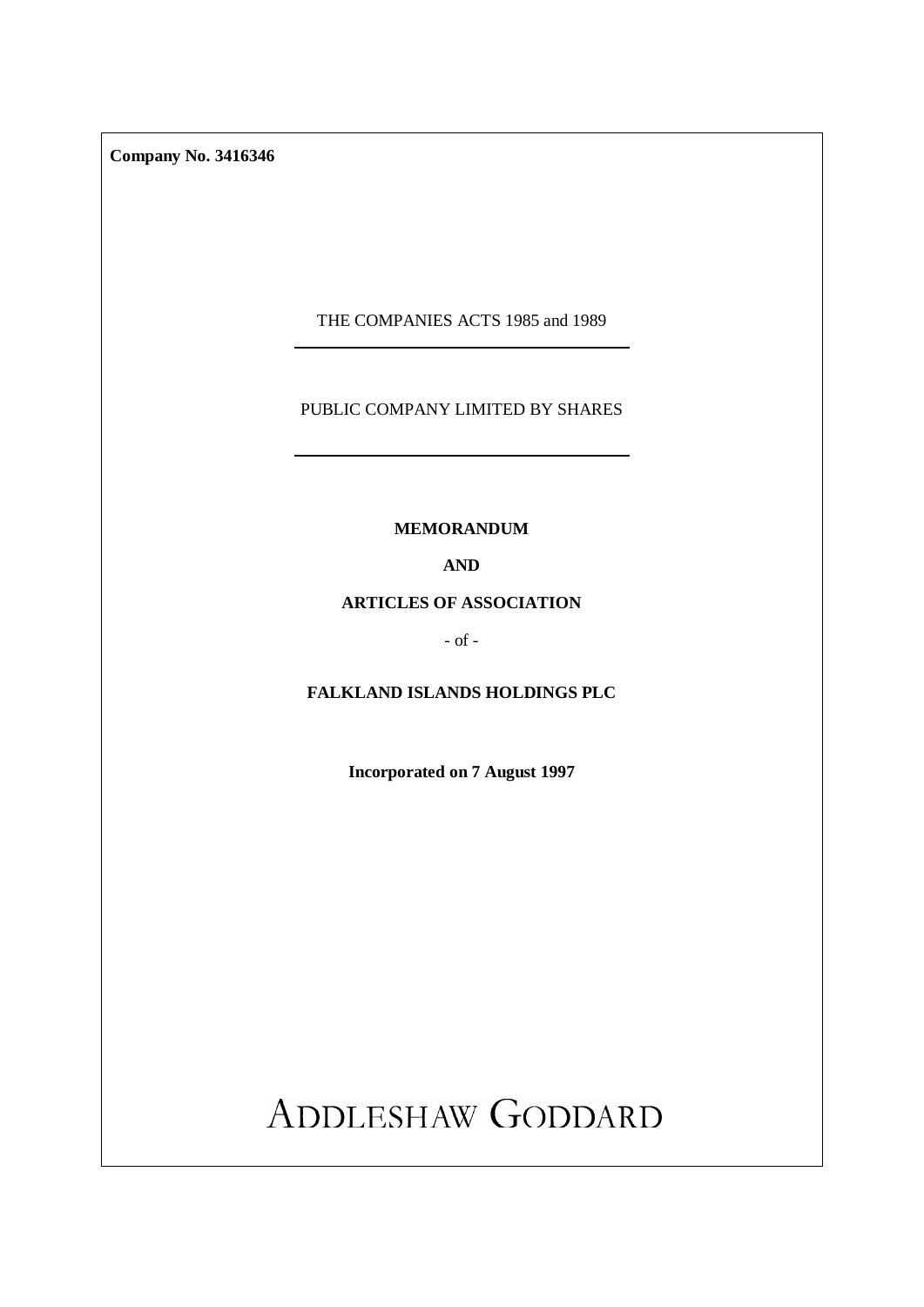## THE COMPANIES ACTS 1985 and 1989

## PUBLIC COMPANY LIMITED BY SHARES

#### **MEMORANDUM OF ASSOCIATION**

- of -

#### **FALKLAND ISLANDS HOLDINGS PLC**

- 1. The Company's name is "FOSSILDRIVE PLC".<sup>1</sup>
- 2. The Company is to be a public company.
- 3. The Company's registered office is to be situated in England and Wales.
- 4. The Company's objects are:
- (A) (i) To carry on business as manufacturers, builders and suppliers of and dealers in goods of all kinds, and as mechanical, general, electrical, marine, radio, electronic, aeronautical, chemical, petroleum, gas, civil and constructional engineers, and manufactures, importers and exporters of, dealers in machinery, plant and equipment of all descriptions and component parts thereof, forgings, castings, tools, implements, apparatus and all other articles and things.

 (ii) To act as an investment holding company and to co-ordinate the business of any companies in which the Company is for the time being interested, and to acquire (whether by original subscription, tender, purchase exchange or otherwise) the whole of or any part of the stock, shares, debentures, debenture stocks, bonds and other securities issued or guaranteed by a body corporate constituted or carrying on business in any part of the world or by an government sovereign ruler, commissioners, public body or authority and to hold the same as investments, and to sell, exchange, carry and dispose of the same.

 (iii) To carry on the businesses in any part of the world as importers, exporters, buyers, sellers, distributors and dealers and to win, process and work produce of all kinds.

<sup>1</sup> *Changes of name since incorporation are set out on page 11.*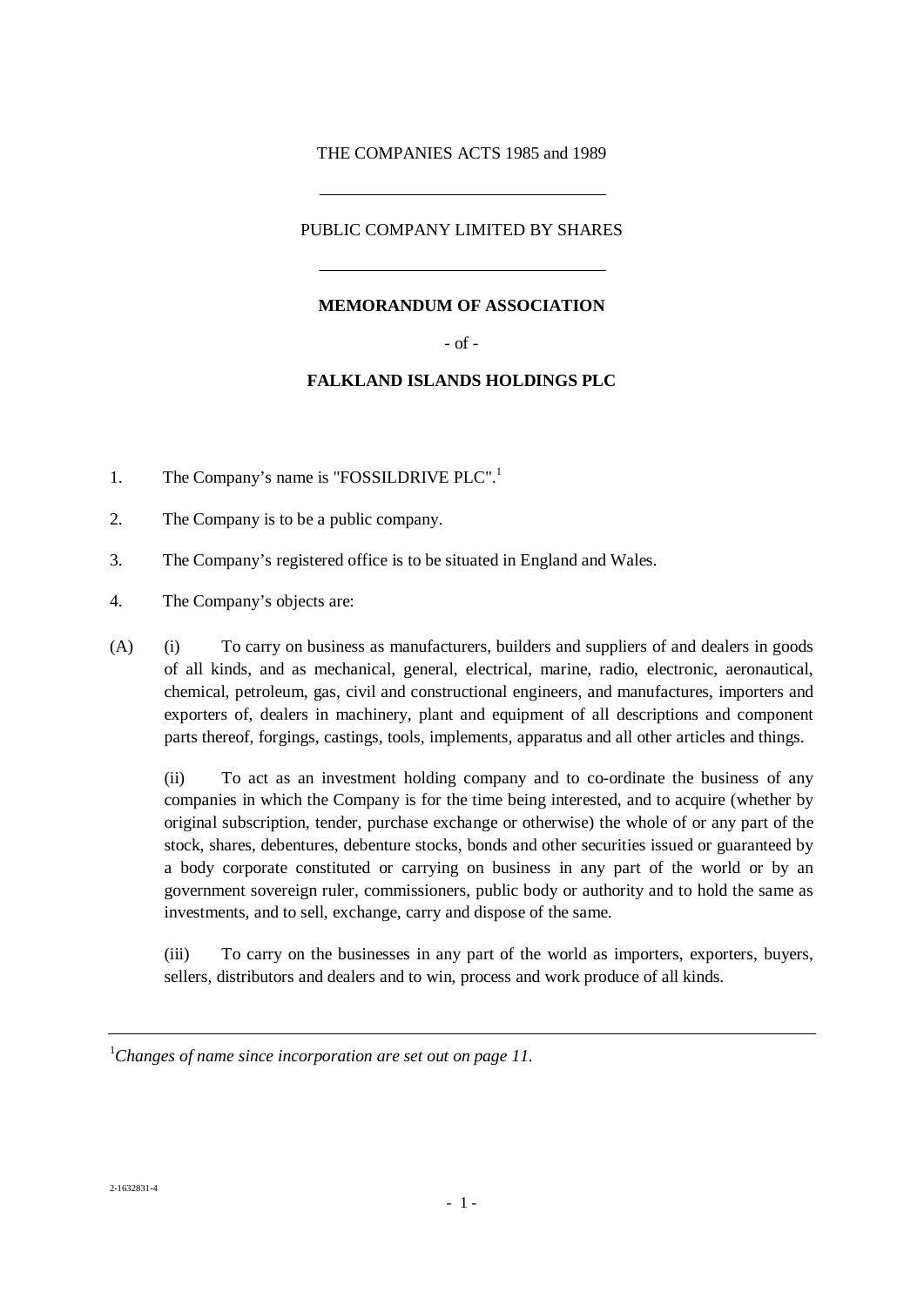- (B) To carry on the following businesses, namely, contractors, garage proprietors, filling station proprietors, owners and charterers of road vehicles, aircraft and ships and boats of every description, lightermen and carriers of goods and passengers by road, rail, water or air, forwarding, transport and commission agents, customs agents, stevedores, wharfingers, cargo superintendents, packers, warehouse storekeepers, cold store keepers, hotel proprietors, caterers, publicans, consultants, advisers, financiers, bankers, advertising agents, insurance brokers, travel agents, ticket agents and agency business of all kinds and generally to provide entertainment for and render services of all kinds to others and to carry on any other trade or business which can in the opinion of the directors be advantageously carried on by the Company in connection with or ancillary to any of the businesses of the Company.
- (C) To buy, sell, manufacture, repair, alter, improve, manipulate, prepare for market, let on hire, and generally deal in all kinds of plant, machinery, apparatus, tools, utensils, materials, produce, substances, articles and things for the purpose of any of the businesses specified in clause 4, or which may be required by persons having, or about to have, dealings with the Company.
- (D) To build, construct, maintain, alter, enlarge, pull down, remove and replace any buildings, shops, factories, offices, works, machinery and engines, and to work, manage and control these things.
- (E) To enter into contracts, agreements and arrangements with any person for the carrying out by that person on behalf of the Company of any object for which the Company is formed.
- (F) To acquire, undertake and carry on the whole or any part of the business, property and liabilities of any person carrying on any business which may in the opinion of the directors be capable of being conveniently carried on, or calculated directly or indirectly to enhance the value of or make profitable any of the Company's property or rights, or any property suitable for the purposes of the Company.
- (G) To enter into any arrangement with a government or authority, whether national, international, supreme, municipal, local or otherwise, that may in the opinion of the directors be conducive to any object of the Company, and to obtain from that government or authority any right, privilege or concession which in the opinion of the directors is desirable, and to carry out, exercise and comply with that arrangement, right, privilege or concession.
- (H) To apply for, purchase and by other means acquire, protect, prolong and renew any patent, patent right, brevet d'invention, licence, secret process, invention, trade mark, service mark, copyright, registered design, protection, concession and right of the same or similar effect or nature, and to use, turn to account, manufacture under and grant licences and privileges in respect of those things, and to spend money in experimenting with, testing, researching, improving and seeking to improve any of those things.
- (I) To acquire an interest in, amalgamate with and enter into partnership or any arrangement for the sharing of profits, union of interests, co-operation, joint venture, reciprocal concession or otherwise with any person, or with any employees of the Company. To lend money to, guarantee the contracts of, and otherwise assist that person or those employees, and to take and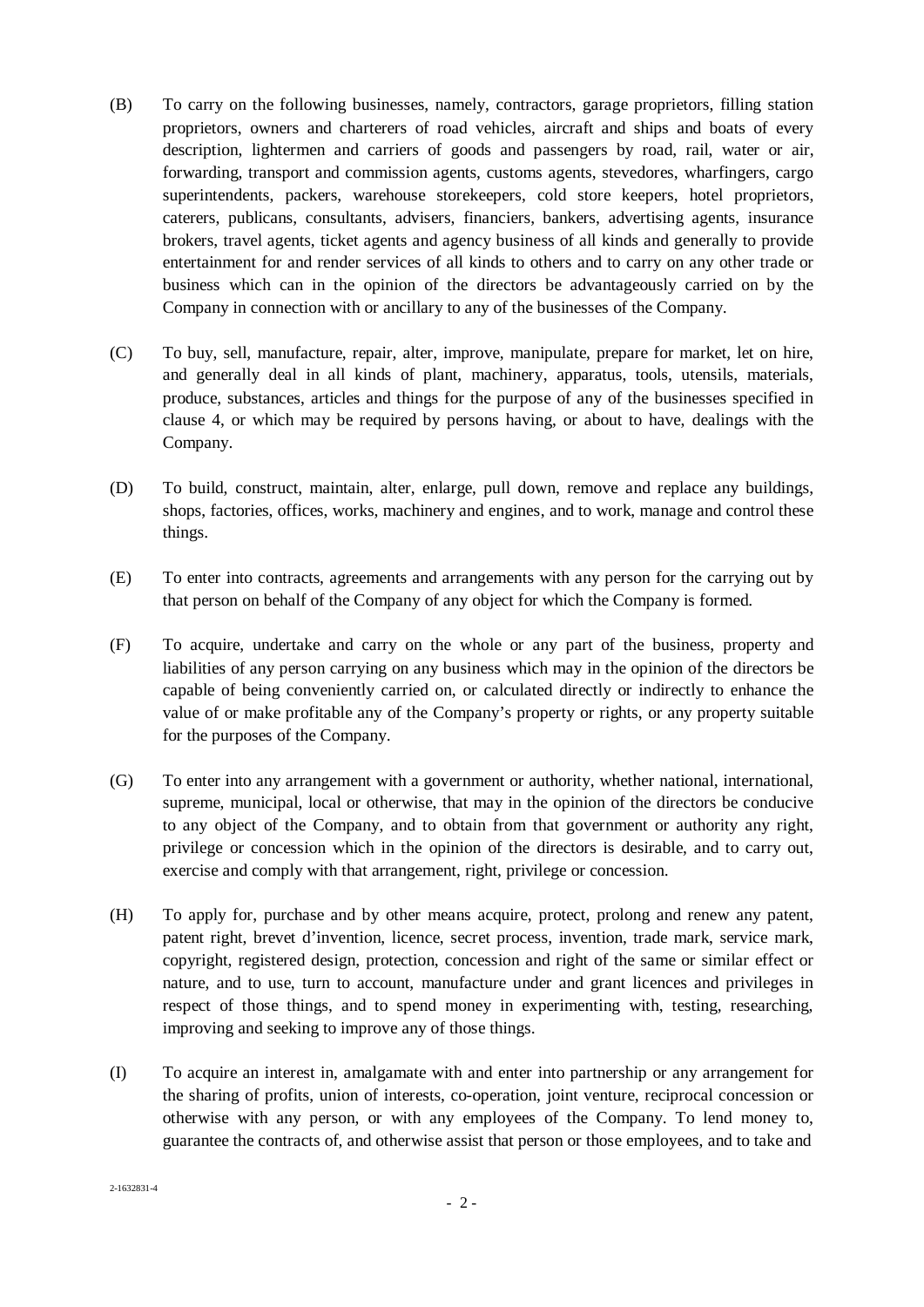otherwise acquire an interest in that person's shares or other securities and to sell, hold, re-issue, with or without guarantee, and otherwise deal with those shares or other securities.

- (J) To lend money to, subsidise and assist any person, to act as agents for the collection, receipt and payment of money and generally to act as agents and brokers for and perform services for any person, and to undertake and perform sub-contracts.
- (K) To enter into any guarantee or contract of indemnity or suretyship, and to provide security, including, without limitation, the guarantee and provision of security for the performance of the obligations of or the payment of any money (including, without limitation, capital, principal, premiums, dividends, interest, commissions, charges, discount and any related costs or expenses whether on shares or other securities) by any person including, without limitation, any body corporate which is for the time being the Company's holding company, the Company's subsidiary, a subsidiary of the Company's holding company or any person which is for the time being a member or otherwise has an interest in the Company or is associated with the Company in any business or venture, with or without the Company receiving any consideration or advantage (whether direct or indirect), and whether by personal covenant or mortgage, charge or lien over all or part of the Company's undertaking, property assets or uncalled capital (present and future) or by other means. For the purposes of paragraph (K) "guarantee" includes any obligation, however described, to pay, satisfy, provide funds for the payment or satisfaction of (including, without limitation, by advance of money, purchase of or subscription for shares or other securities and purchase of assets or services), indemnify against the consequences of default in the payment of, or otherwise be responsible for, any indebtedness of any other person.
- (L) To promote, finance and assist any person for the purpose of acquiring all or any of the property, rights and undertaking or assuming the liabilities of the Company, or for any other purpose which may in the opinion of the directors directly or indirectly benefit the Company, and in that connection to place, guarantee the placing of, underwrite, subscribe for and otherwise acquire all or any part of the shares or other securities of a body corporate.
- (M) To pay out of the funds of the Company all or any expenses which the Company may lawfully pay of or incidental to the formation, registration, promotion and advertising of and raising money for the Company and the issue of its shares or other securities, including, without limitation, those incurred in connection with the advertising and offering of its shares or other securities for sale or subscription, brokerage and commissions for obtaining applications for and taking, placing, underwriting or procuring the underwriting of its shares or other securities.
- (N) To remunerate any person for services rendered or to be rendered to the Company, including, without limitation, by cash payment or by the allotment of shares or other securities of the Company, credited as paid up in full or in part.
- (O) To purchase, take on lease, exchange, hire and otherwise acquire any real or personal property and any right or privilege over or in respect of it.
- (P) To receive money on deposit on any terms the directors think fit.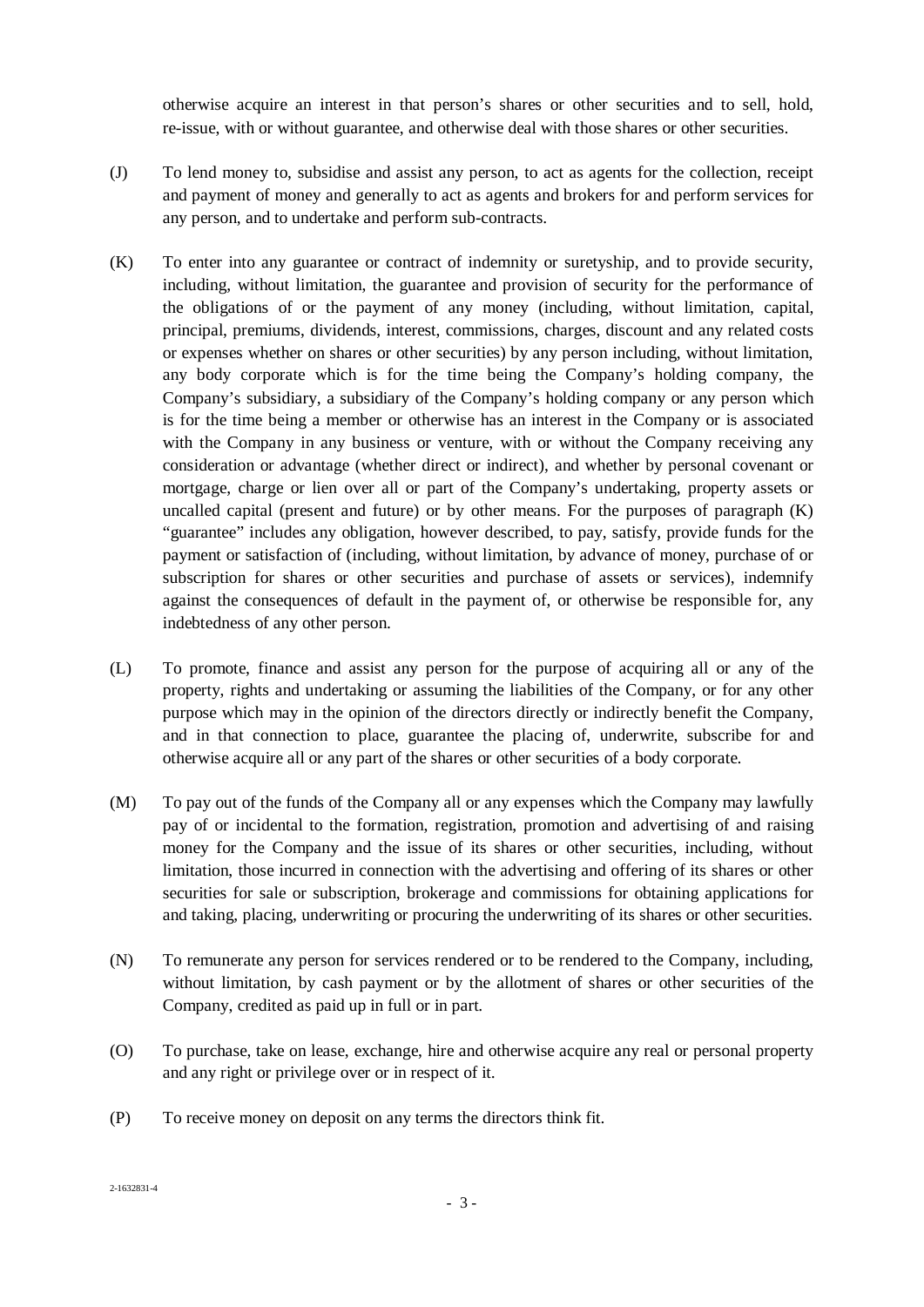- (Q) To invest and deal with the Company's money and funds in any way the directors think fit.
- (R) To lend money and give credit with or without security.
- (S) To borrow, raise and secure the payment of money in any way the directors think fit, including, without limitation, by the issue of debentures and other securities, perpetual or otherwise, charged on all or any of the Company's property (present and future) or its uncalled capital, and to purchase, redeem and pay off those securities.
- (T) To remunerate any person for services rendered or to be rendered in placing, assisting and guaranteeing the placing and procuring the underwriting of any share or other security of the Company or of any person in which the Company may be interested or proposes to be interested, or in connection with the conduct of the business of the Company, including, without limitation, by cash payment or by the allotment of shares or other securities of the Company, credited as paid up in full or in part.
- (U) To acquire, hold, dispose of, subscribe for, issue, underwrite, place, manage assets belonging to others which include, advise on, enter into contracts or transactions in relation to or involving and in any other way deal with or arrange dealings with or perform any service or function in relation to (as applicable): shares, stocks, debentures, loans, bonds, certificates of deposit and other instruments creating or acknowledging indebtedness, government, public or other securities, warrants, certificates representing securities or other obligations, units in collective investment schemes, options, futures, spot or forward contracts, contracts for differences or other investments or obligations, currencies, interest rates, precious metals or other commodities, any index (whether related in any way to any of the foregoing or otherwise), any right to, any right conferred by or any interest or any obligation in relation to any of the foregoing and any financial instrument or product deriving from or in any other way relating to any of the foregoing or of any nature whatsoever, and any transaction which may seem to be convenient for hedging the risks associated with any of the foregoing.
- (V) To co-ordinate, finance and manage the business and operation of any person in which the Company has an interest.
- (W) To draw, make, accept, endorse, discount, execute and issue promissory notes, bills of exchange, bills of lading, warrants, debentures and other negotiable or transferable instruments.
- (X) To sell, lease, exchange, let on hire and dispose of any real or personal property and the whole or part of the undertaking of the Company, for such consideration as the directors think fit, including, without limitation, for shares, debentures or other securities, whether fully or partly paid up, of any person, whether or not having objects (altogether or in part) similar to those of the Company. To hold any shares, debentures and other securities so acquired, and to improve, manage, develop, sell, exchange, lease, mortgage, dispose of, grant options over, turn to account or otherwise deal with all or any part of the property or rights of the Company.
- (Y) To adopt any means of publicising and making known the businesses, services and products of the Company as the directors think fit, including, without limitation, advertisement, publication and distribution of notices, circulars, books and periodicals, purchase and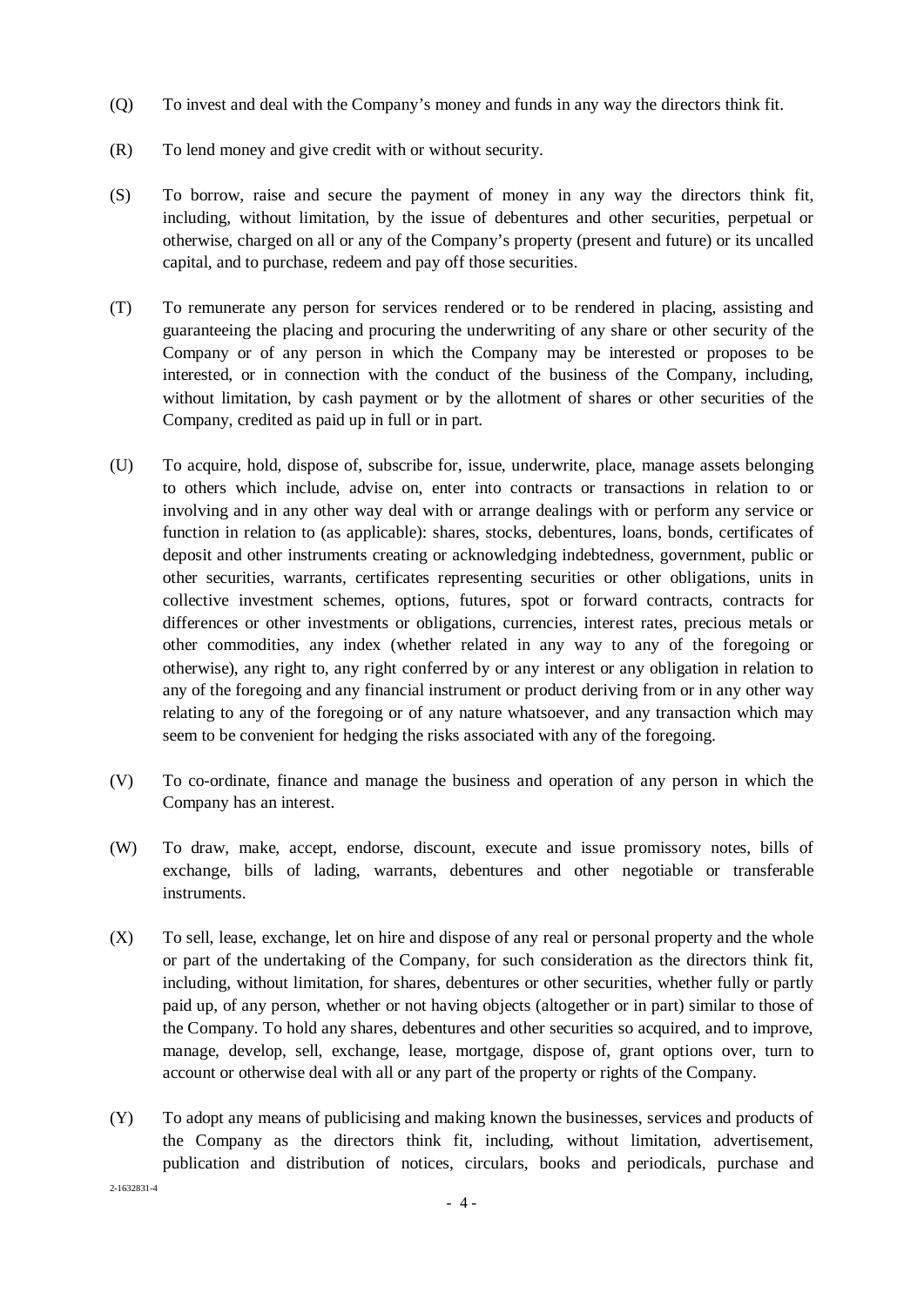exhibition of works of art and interest and granting and making of prizes, rewards and donations.

- (Z) To support, subscribe to and contribute to any charitable or public object and any institution, society and club which may be for the benefit of the Company or persons who are or were directors, officers or employees of the Company, its predecessor in business, any subsidiary of the Company or any person allied to or associated with the Company, or which may be connected with any town or place where the Company carries on business. To subsidise and assist any association of employers or employees and any trade association. To grant pensions, gratuities, annuities and charitable aid and to provide advantages, facilities and services to any person (including any director or former director) who may have been employed by or provided services to the Company, its predecessor in business, any subsidiary of the Company or any person allied to or associated with the Company and to the spouses, children, dependants and relatives of those persons and to make advance provision for the payment of those pensions, gratuities and annuities by establishing or acceding to any trust, scheme or arrangement (whether or not capable of approval by the Commissioners of Inland Revenue under any relevant legislation) the directors think fit, to appoint trustees and to act as trustee of any trust, scheme or arrangement, and to make payments towards insurance for the benefit of those persons and their spouses, children, dependants and relatives.
- (AA) To establish and contribute to any scheme for the purchase or subscription by trustees of shares or other securities of the Company to be held for the benefit of the employees of the Company, any subsidiary of the Company or any person allied to or associated with the Company, to lend money to those employees or to trustees on their behalf to enable them to purchase or subscribe for shares or other securities of the Company and to formulate and carry into effect any scheme for sharing the profits of the Company with employees.
- (BB) To apply for, promote and obtain any Act of Parliament and any order or licence of any government department or authority (including, without limitation, the Department of Trade and Industry) to enable the Company to carry any of its objects into effect, to effect any modification of the Company's constitution and for any other purpose which the directors think fit, and to oppose any proceeding or application which may in the opinion of the directors directly or indirectly prejudice the Company's interests.
- (CC) To establish, grant and take up agencies, and to do all other things the directors may deem conducive to the carrying on of the Company's business as principal or agent, and to remunerate any person in connection with the establishment or granting of an agency on the terms and conditions the directors think fit.
- (DD) To distribute among the shareholders in specie any of the Company's property and any proceeds of sale or disposal of any of the Company's property and for that purpose to distinguish and separate capital from profits, but no distribution amounting to a reduction of capital may be made without any sanction required by law.
- (EE) To purchase and maintain insurance for or for the benefit of any relevant persons, including (without prejudice to the generality of the foregoing) insurance against any liability incurred by such persons in respect of any act or omission in the actual or purported execution and/or discharge of any relevant person's duties and/or in the exercise or purported exercise of any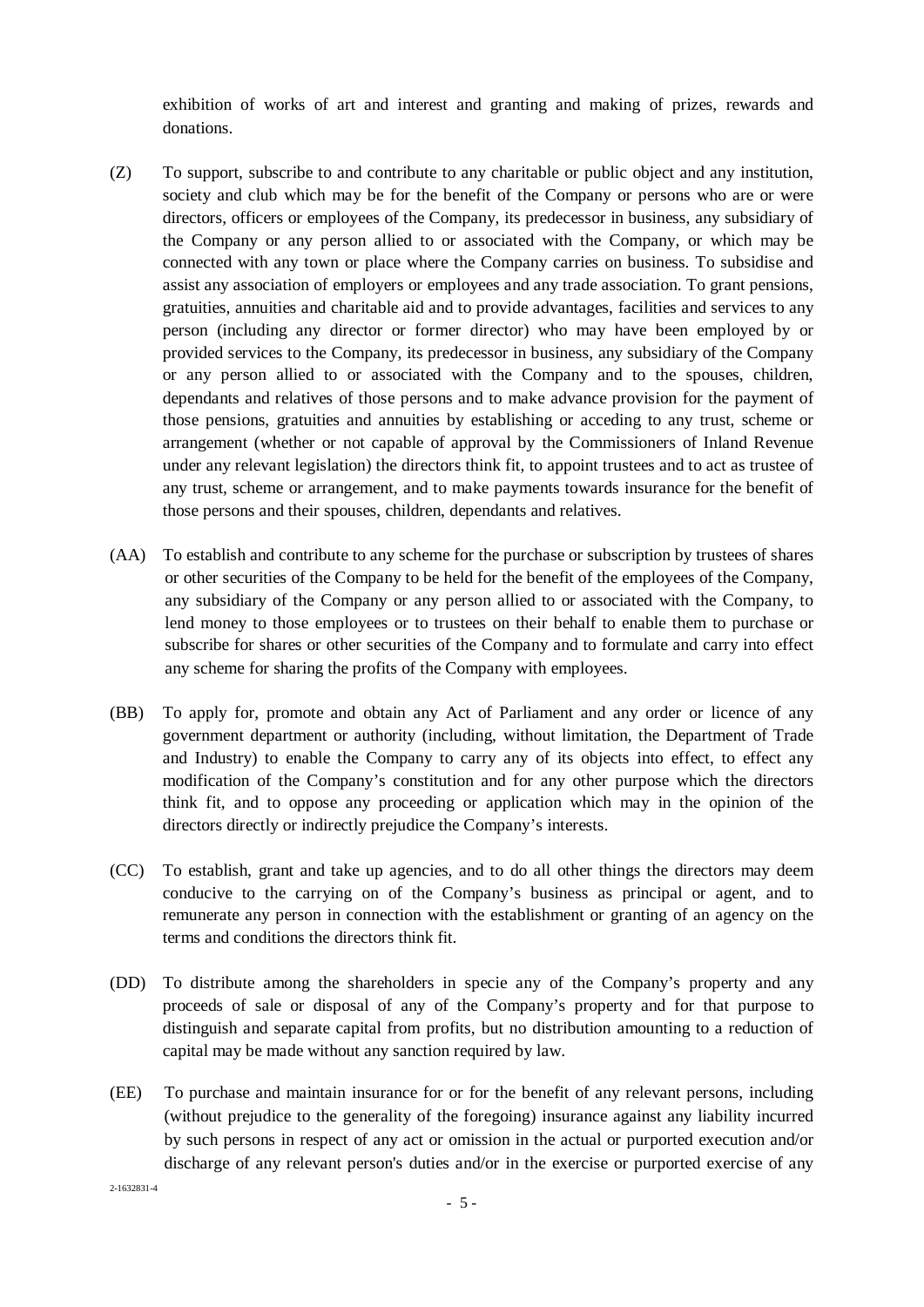relevant person's powers and/or otherwise in relation to a relevant entity and to such extent as may be permitted by law otherwise to indemnify any relevant persons against or from any such liability and to provide a relevant person with funds to meet expenditure incurred or to be incurred by him in defending any criminal or civil proceedings or in connection with any application under those provisions of the Companies Act 1985 referred to in Section 337A(2) of that Act and to do anything to enable a relevant person to avoid incurring such expenditure.

For the purposes of this sub-clause (EE):

"relevant person" means any person who is or was at any time a Director, alternate Director, Company Secretary, officer or employee of a relevant entity or a trustee of any pension fund or employees' share scheme in which any employees of a relevant entity are interested but shall not include any person (whether or not an officer of the Company or any such body corporate) engaged auditor; and

"relevant entity" means:

- (i) the Company; or
- (ii) any body corporate which is or was at any time a holding company of the Company; and
- (iii) any body corporate in which the Company, or any body corporate which is or was at the time a holding company of the Company, has any kind of direct or indirect interest; or
- (iv) any body corporate with which the Company is or was at any time allied or associated; or
- (v) any body corporate which is or was at any time a subsidiary undertaking of any body corporate referred to in (i) to (v) of this sub-clause  $(EE)$ <sup>2</sup>
- (FF) To amalgamate with any other person and to procure the Company to be registered or recognised in any part of the world.
- (GG) To do all or any of the things provided in any paragraph of clause 4:
	- (i) in any part of the world;
	- (ii) as principal, agent, contractor, trustee or otherwise;
	- (iii) by or through trustees, agents, subcontractors or otherwise; and

**<sup>2</sup>** *A Special Resolution was passed at the Annual General Meeting held on 22 September 2006 amending the Memorandum of Association by deleting sub-clause (EE) of clause 4 and replacing it with this new sub-clause (EE) of clause 4.*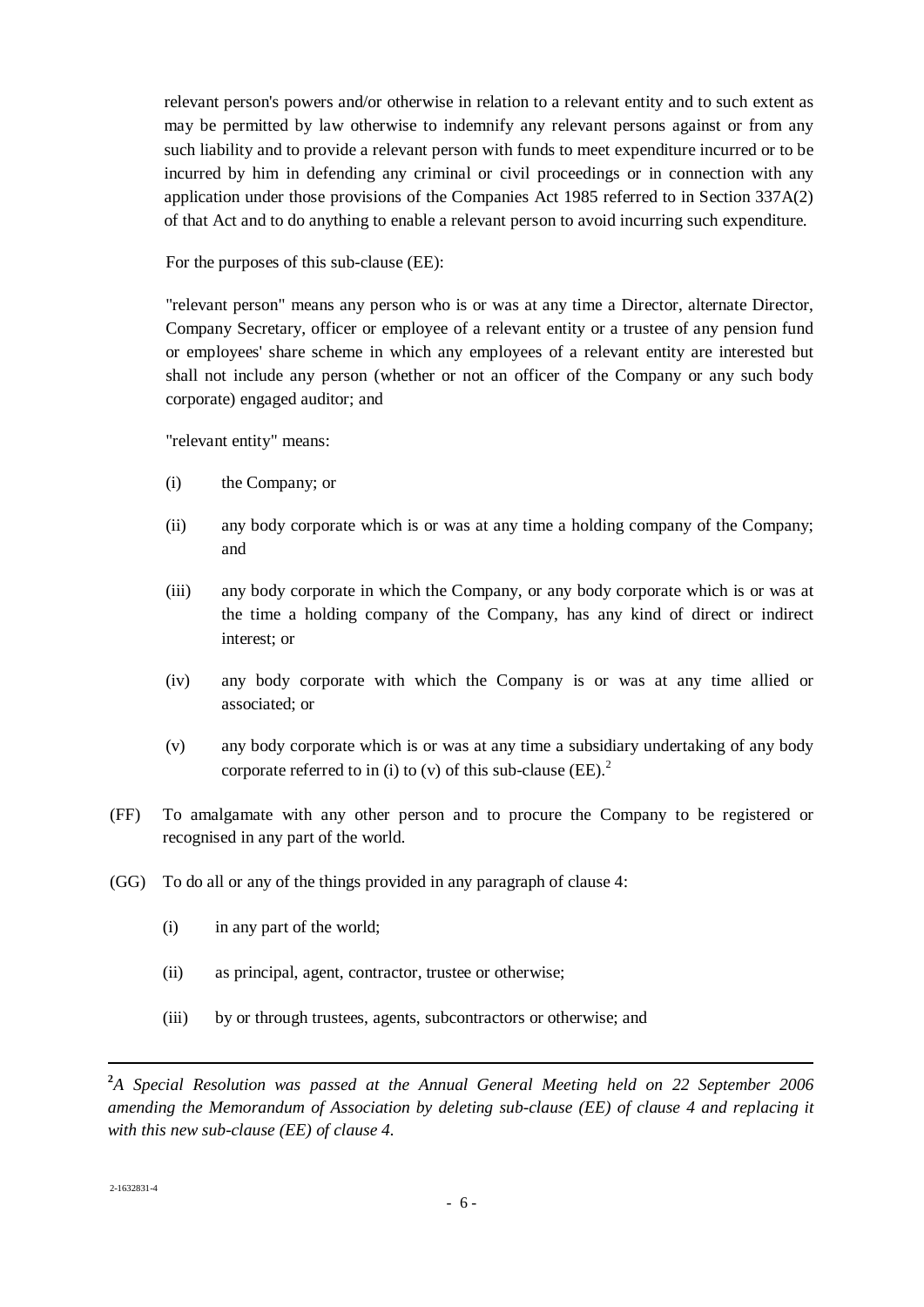- (iv) alone or with another person or persons.
- (HH) To do all things that are in the opinion of the directors incidental or conducive to the attainment of all or any of the Company's objects, or the exercise of all or any of its powers.
- (II) The objects specified in each paragraph of clause 4 shall, except where otherwise provided in that paragraph, be regarded as independent objects, and are not limited or restricted by reference to or inference from the terms of any other paragraph or the name of the Company. None of the paragraphs of clause 4 or the objects or powers specified or conferred in or by them is deemed subsidiary or ancillary to the objects or powers mentioned in any other paragraph. The Company has as full a power to exercise all or any of the objects and powers provided in each paragraph as if each paragraph contained the objects of a separate company.
- (JJ) In clause 4, a reference to:
	- (i) a "person" includes a reference to a body corporate, association or partnership whether domiciled in the United Kingdom or elsewhere and whether incorporated or unincorporated;
	- (ii) the "Act" is, unless the context otherwise requires, a reference to the Companies Act 1985, as modified or re-enacted or both from time to time; and
	- (iii) a "subsidiary" or "holding company" is to be construed in accordance with section 736 of the Act.
- 5. The liability of the members is limited.
- 6. The Company's share capital is divided into 50,000 shares of £1 each.<sup>3</sup>

<sup>3</sup> *The capital history (authorised capital) of the Company since its incorporation is set out on page 8 below.*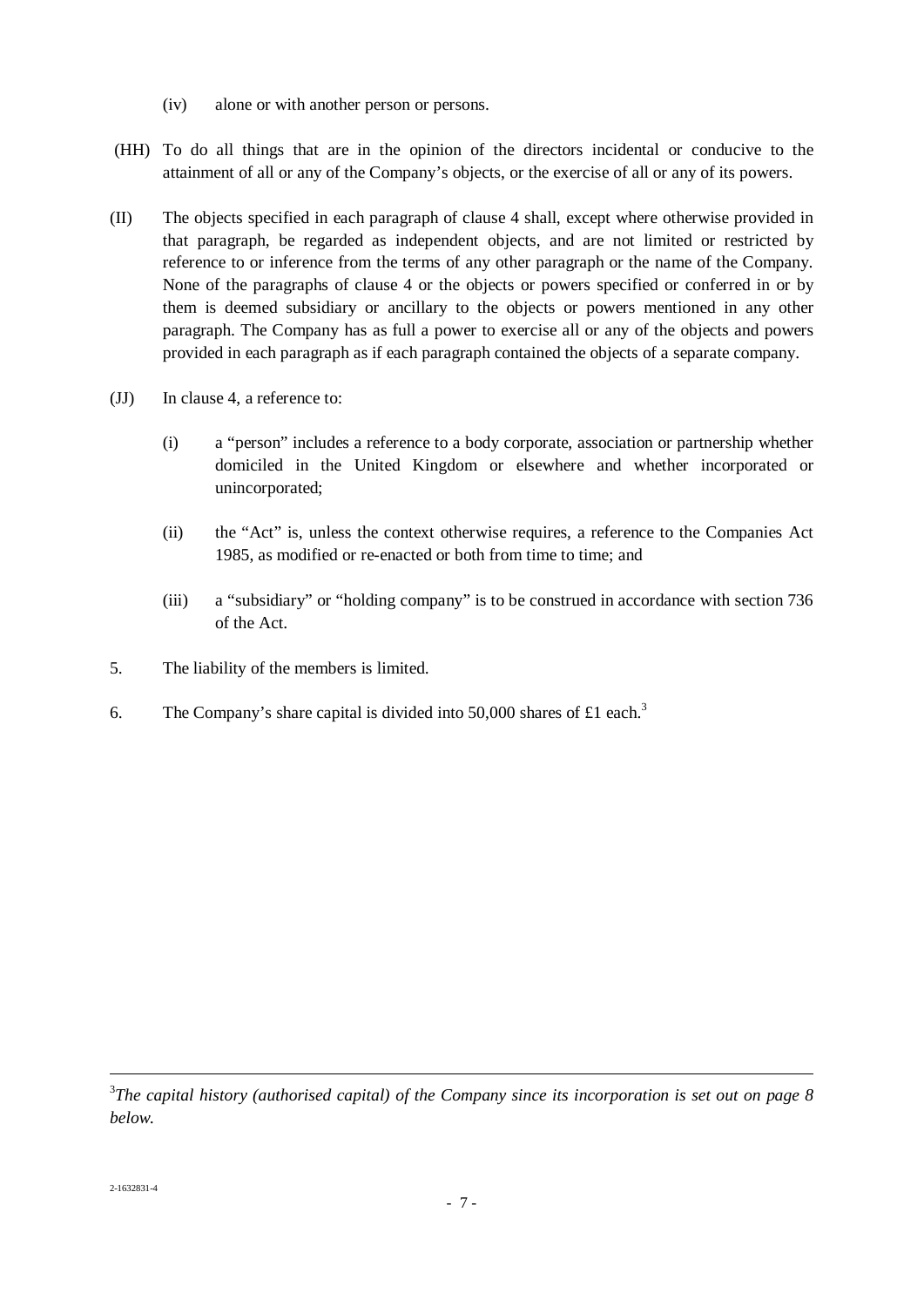# **FALKLAND ISLANDS HOLDINGS PLC**

# **AUTHORISED SHARE CAPITAL HISTORY SINCE INCORPORATION**

| <b>Effective Date</b>            | £         | Event                                         |
|----------------------------------|-----------|-----------------------------------------------|
| On Incorporation (7 August 1997) | 50,000    | The authorised share was divided into 50,000  |
|                                  |           | shares of £1 each.                            |
| 17 October 1997                  | 874,998   | Each of the existing Ordinary Shares of $£1$  |
|                                  |           | each was subdivided into 10 Shares of 10p     |
|                                  |           | each.                                         |
|                                  |           | The authorised share was increased by the     |
|                                  |           | creation of an additional 7,750,000 Ordinary  |
|                                  |           | Shares of 10p each and 49,998 non-voting 1%   |
|                                  |           | redeemable preference shares of £1 each.      |
| 16 January 1998                  | 825,000   | A reduction of capital was carried out to     |
|                                  |           | reduce the capital to 8,250,000 Ordinary      |
|                                  |           | Shares of 10p each. This was effected by a    |
|                                  |           | court order cancelling the 49,998 non-voting  |
|                                  |           | 1% redeemable preference shares of £1 each.   |
| 4 August 2004                    | 1,000,000 | The authorised share was increased by the     |
|                                  |           | creation of 1,750,000 Ordinary Shares of 10p  |
|                                  |           | each.                                         |
| 25 July 2005                     | 1,250,000 | The authorised share capital was increased by |
|                                  |           | the creation of 2,500,000 Ordinary Shares of  |
|                                  |           | 10p each.                                     |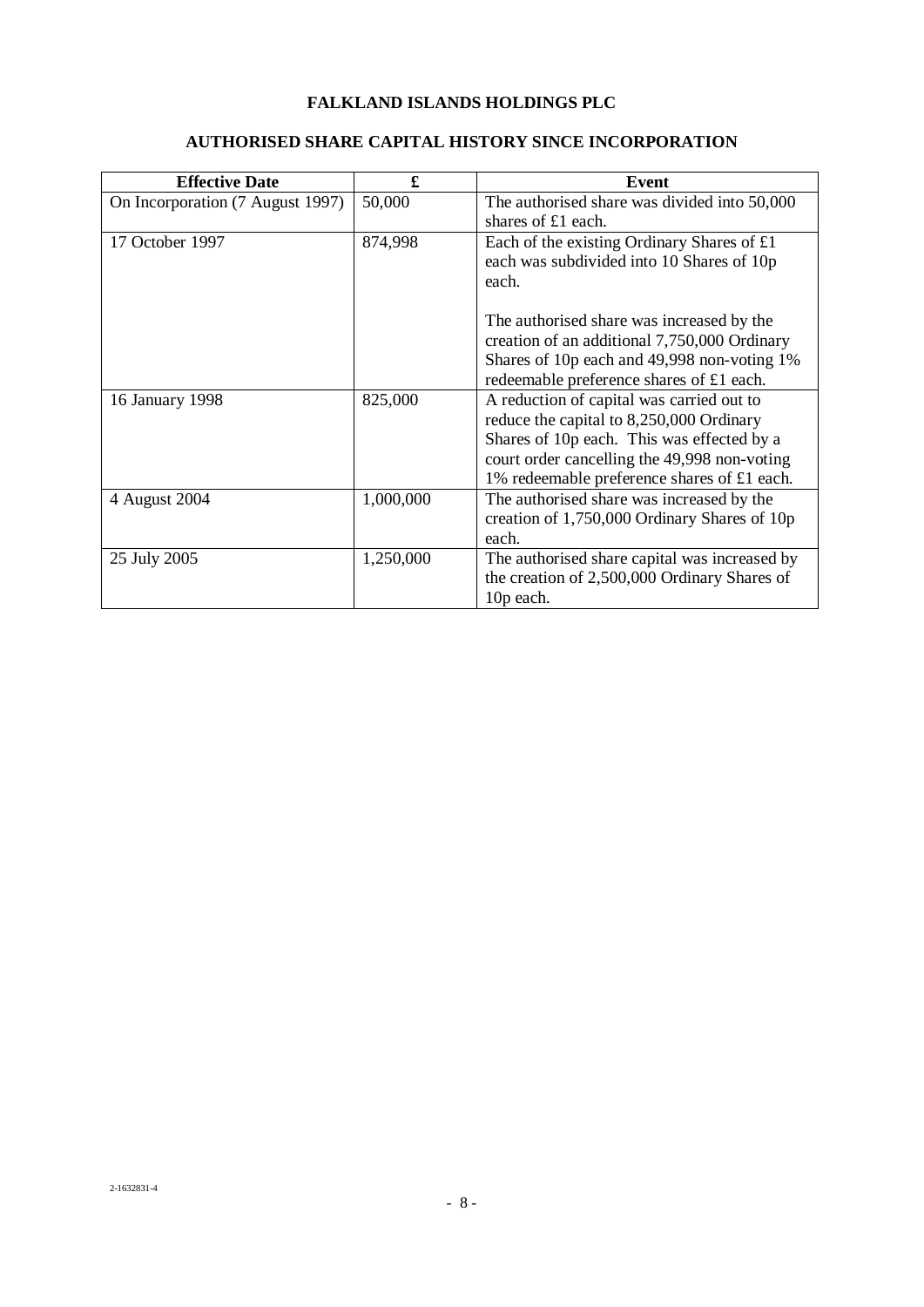# **FALKLAND ISLANDS HOLDINGS PLC**

# **NAME CHANGES SINCE INCORPORATION**

| Date            | Event                                                                                                          |
|-----------------|----------------------------------------------------------------------------------------------------------------|
| 7 August 1997   | Incorporated with the name "Fossildrive plc."                                                                  |
| 20 October 1997 | Name changed to "Falkland Islands Holdings plc" pursuant to<br>a special resolution passed on 17 October 1997. |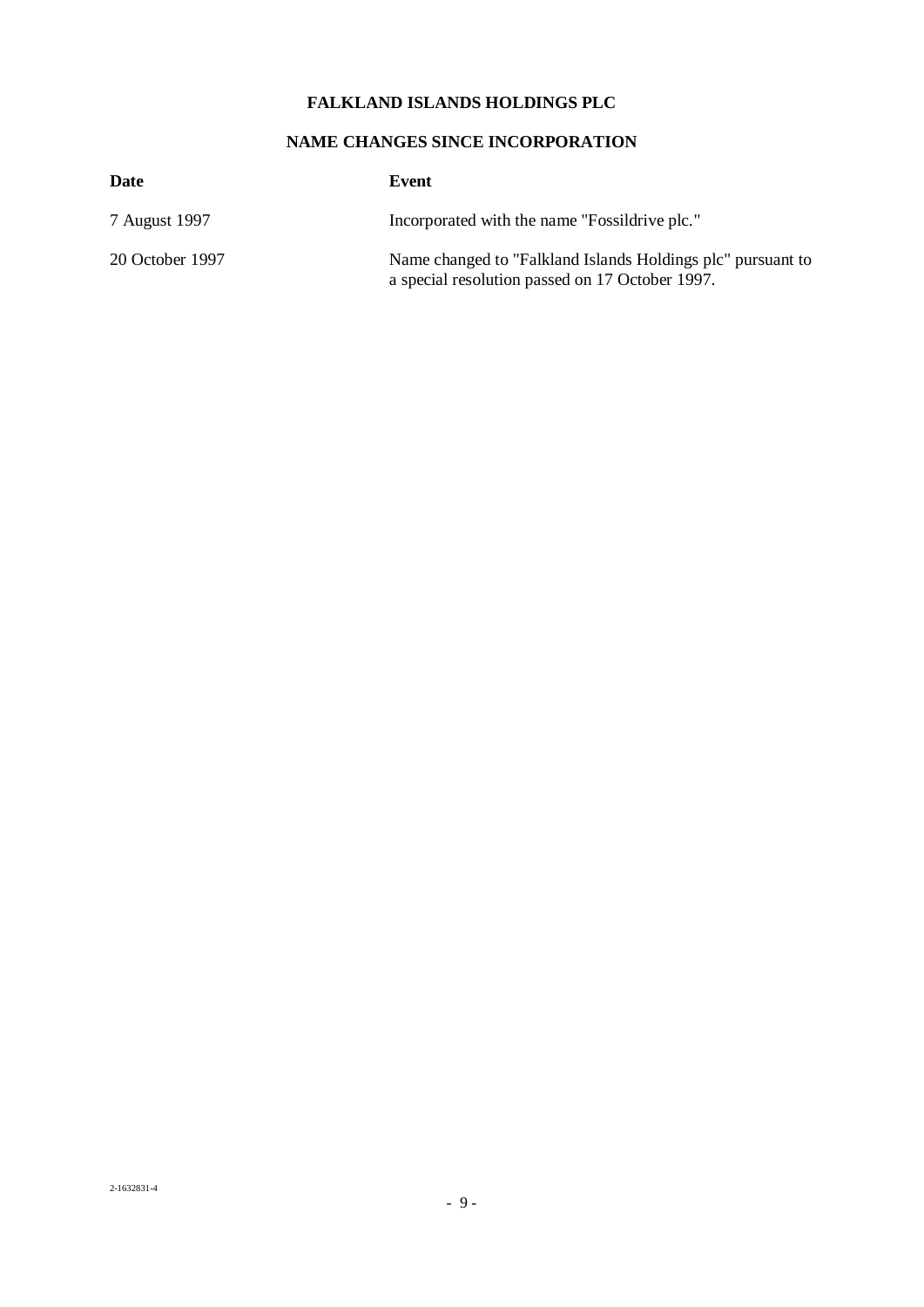WE, the subscribers to this memorandum of Association wish to be formed into a Company pursuant to this Memorandum and we agree to take the number of shares in the capital of the Company shown opposite our respective names,

NAMES AND ADDRESSES Number of Shares OF SUBSCRIBERS taken by each

Subscriber

C. E. Brackenbury (s) One

CHANTEL ELIZABETH BRACKENBURY For and on behalf of Clifford Chance Nominees Limited 200 Aldersgate Street London EC1A 4JJ

A. Orban (s) One

ANGELA ORBAN For and on behalf of Clifford Chance Secretaries Limited 200 Aldersgate Street London EC1A 4JJ

DATED this 30 day of July 1997.

WITNESS to the above Signatures:-

DENISE WEST Denise West (s) 200 Aldersgate Street London EX1A 4JJ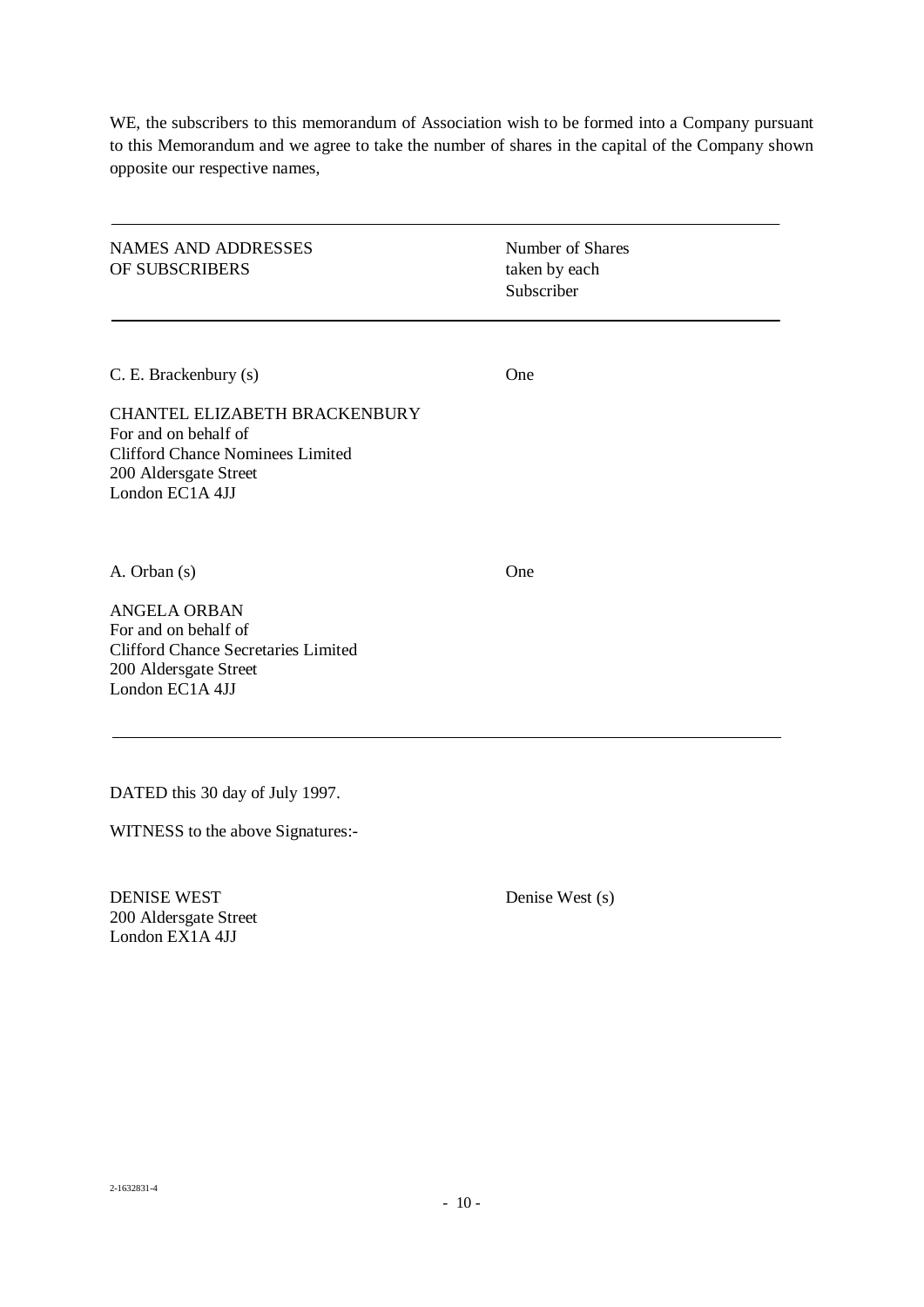#### THE COMPANIES ACTS 1985 AND 1989

## PUBLIC COMPANY LIMITED BY SHARES

## **ARTICLES OF ASSOCIATION**

**of** 

## **FALKLAND ISLANDS HOLDINGS PLC**

(Incorporated on 7 August 1997)

As adopted by special resolution passed on 17 October 1997 and incorporating amendments made on or before 13 September 2006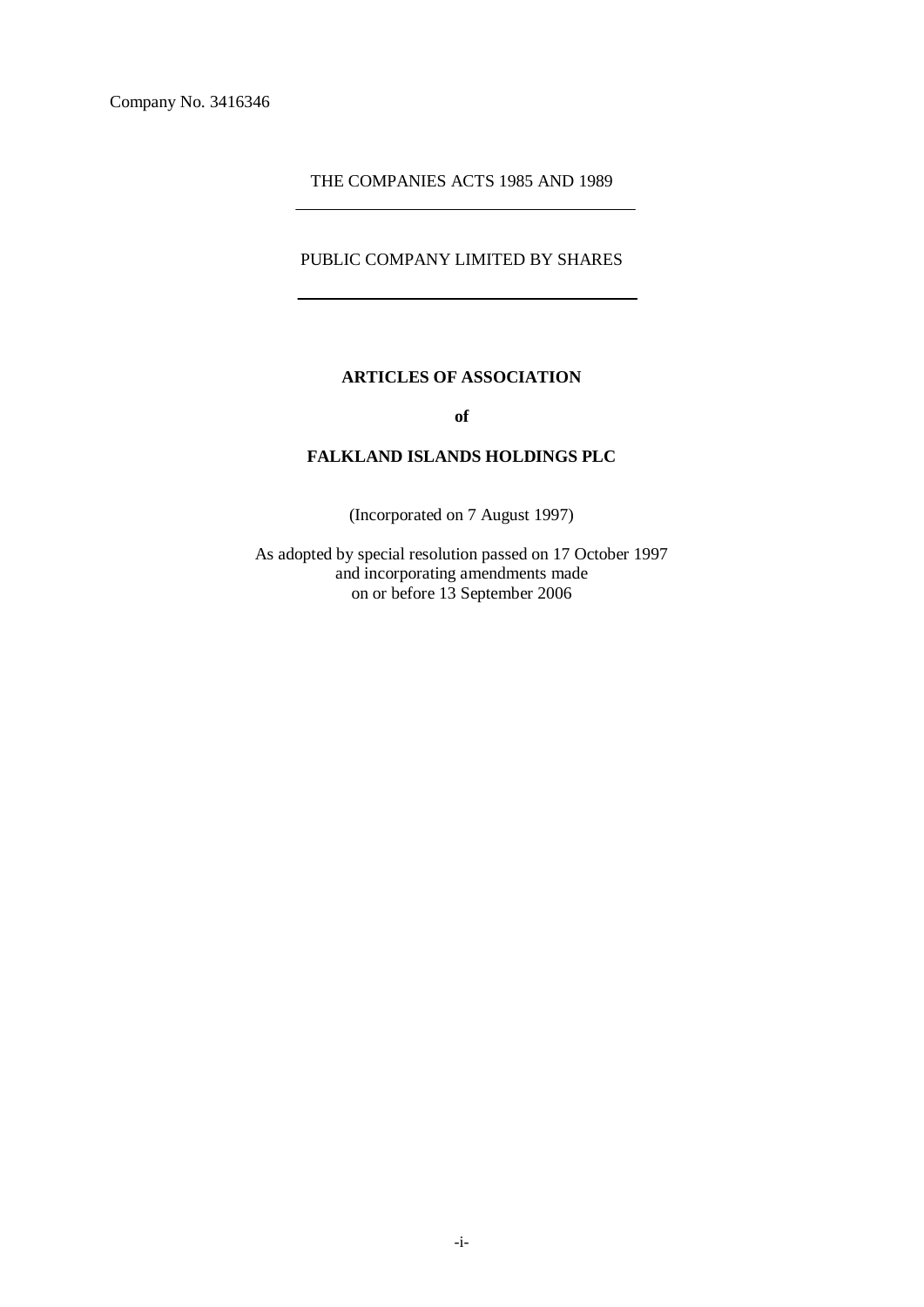## **CONTENTS**

## **PRELIMINARY**

- 1. Interpretation
- 2. Table A not to apply

## **SHARE CAPITAL**

- 3. Authorised capital
- 4. Allotment
- 5. Power to attach rights
- 6. Redeemable shares
- 7. Variation of rights
- 8. Commission
- 9. Trusts not recognised
- 10. Uncertificated shares

## **SHARE CERTIFICATES**

- 11. Right to certificates
- 12. Replacement certificates

#### **LIEN**

- 13. Company's lien on shares not fully paid
- 14. Enforcement of lien by sale
- 15. Application of proceeds of sale

## **CALLS ON SHARES**

- 16. Calls
- 17. Power to differentiate
- 18. Interest on calls
- 19. Payment in advance
- 20. Amounts due on allotment or issue treated as calls

#### **FORFEITURE**

- 21. Notice if call not paid
- 22. Forfeiture for non-compliance
- 23. Notice after forfeiture
- 24. Disposal of forfeited shares
- 25. Arrears to be paid notwithstanding forfeiture
- 26. Surrender

#### **UNTRACED SHAREHOLDERS**

- 27. Power of sale
- 28. Application of proceeds of sale

## **TRANSFER OF SHARES**

- 29. Form of transfer
- 30. Right to refuse registration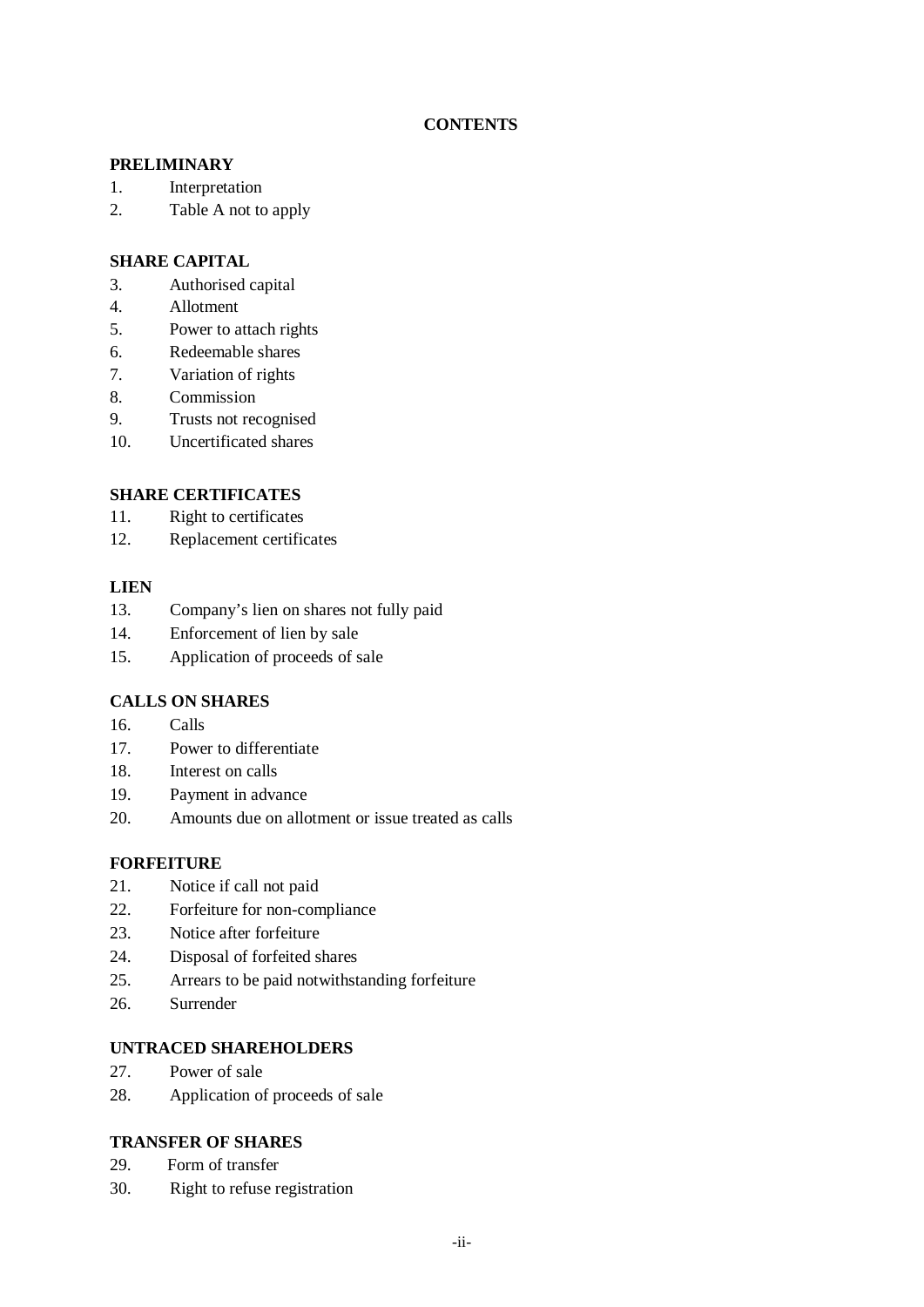- 31. Fees on registration
- 32. Suspension of registration and closing of register

## **TRANSMISSION OF SHARES**

- 33. On death
- 34. Election of person entitled by transmission
- 35. Rights on transmission

## **ALTERATION OF SHARE CAPITAL**

- 36. Increase, consolidation, sub-division and cancellation
- 37. Fractions
- 38. Reduction of capital
- 39. Purchase of own shares

## **GENERAL MEETINGS**

- 40. Annual general meeting
- 41. Extraordinary general meeting
- 42. Convening of extraordinary general meetings
- 43. Length and form of notice
- 44. Omission to send notice
- 45. Special business

## **PROCEEDINGS AT GENERAL MEETINGS**

- 46. Quorum
- 47. Procedure if quorum not present
- 48. Chairman
- 49. Director's right to attend and speak
- 50. Power to adjourn
- 51. Notice of adjourned meeting
- 52. Business at adjourned meeting
- 53. Accommodation of members at meeting
- 54. Security

## **VOTING**

- 55. Method of voting
- 56. Procedure on a poll
- 57. Votes of members
- 58. Casting vote
- 59. Restriction on voting rights for unpaid calls etc.
- 60. Voting by proxy
- 61. Deposit of proxy
- 62. When votes by proxy valid though authority revoked

## **MISCELLANEOUS**

- 63. Corporate representative
- 64. Objections to and error in voting
- 65. Amendments to resolutions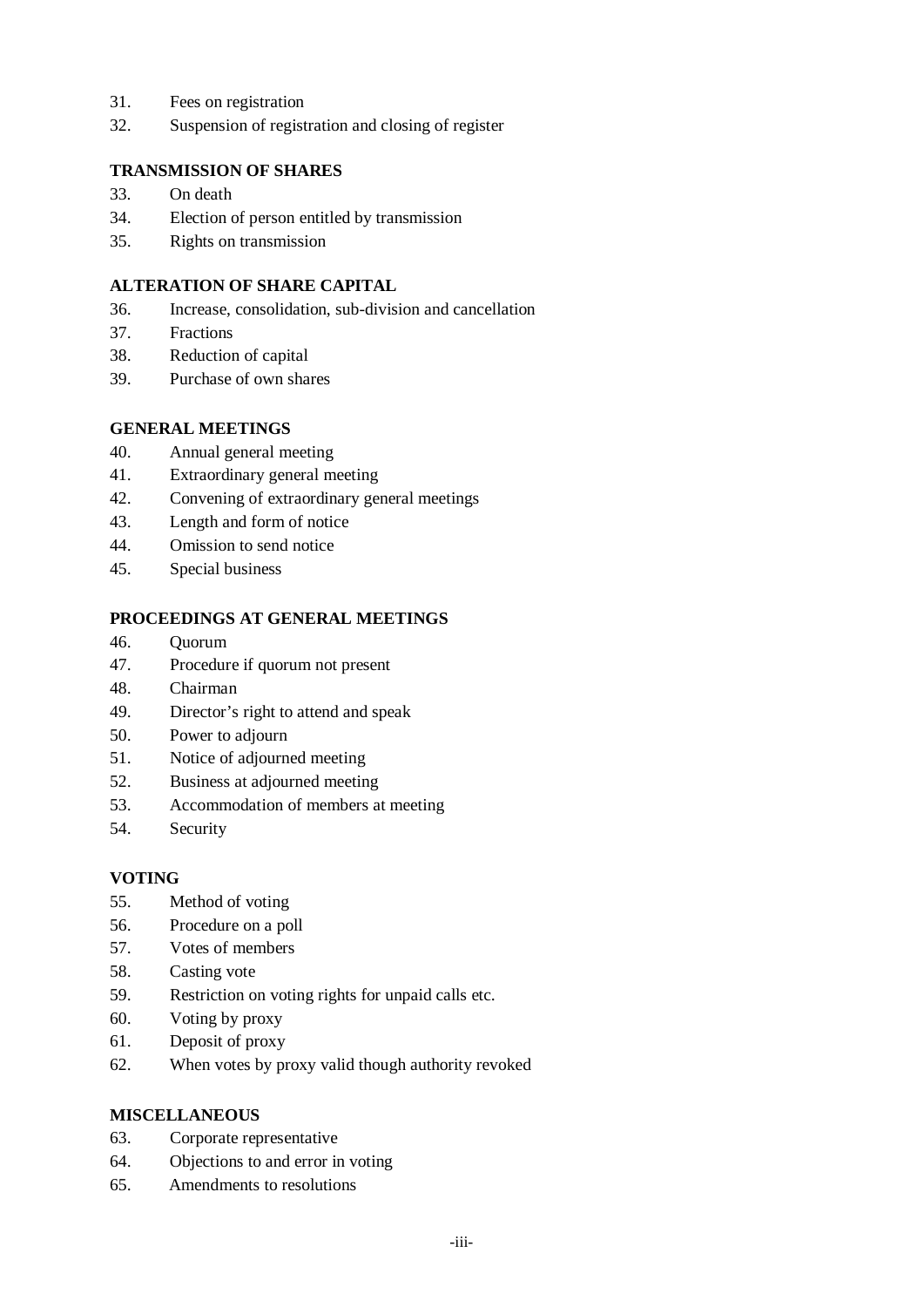- 66. Members' written resolutions
- 67. Class meetings
- 68. Failure to disclose interests in shares

## **APPOINTMENT, RETIREMENT AND REMOVAL OF DIRECTORS**

- 69. Number of directors
- 70. Power of the Company to appoint directors
- 71. Power of the board to appoint directors
- 72. Appointment of executive directors
- 73. Eligibility of new directors
- 74. Voting on resolution for appointment
- 75. Retirement by rotation
- 76. Directors subject to retirement
- 77. Position of retiring director
- 78. Deemed reappointment
- 79. No retirement on account of age
- 80. Removal by ordinary resolution
- 81. Vacation of office by director

## **ALTERNATE DIRECTORS**

- 82. Appointment
- 83. Revocation of appointment
- 84. Participation in board meetings
- 85. Responsibility

## **REMUNERATION, EXPENSES AND PENSIONS**

- 86. Directors' fees
- 87. Additional remuneration
- 88. Expenses
- 89. Remuneration and expenses of alternate director
- 90. Directors' pensions and other benefits
- 91. Remuneration of executive director

## **POWERS AND DUTIES OF THE BOARD**

- 92. Powers of the board
- 93. Powers of directors being less than minimum required number
- 94. Powers of executive directors
- 95. Delegation to committees
- 96. Local management
- 97. Agents
- 98. Associate directors
- 99. Exercise of voting powers
- 100. Provision for employees
- 101. Registers
- 102. Borrowing powers
- 103. Register of charges
- 104. Directors' interests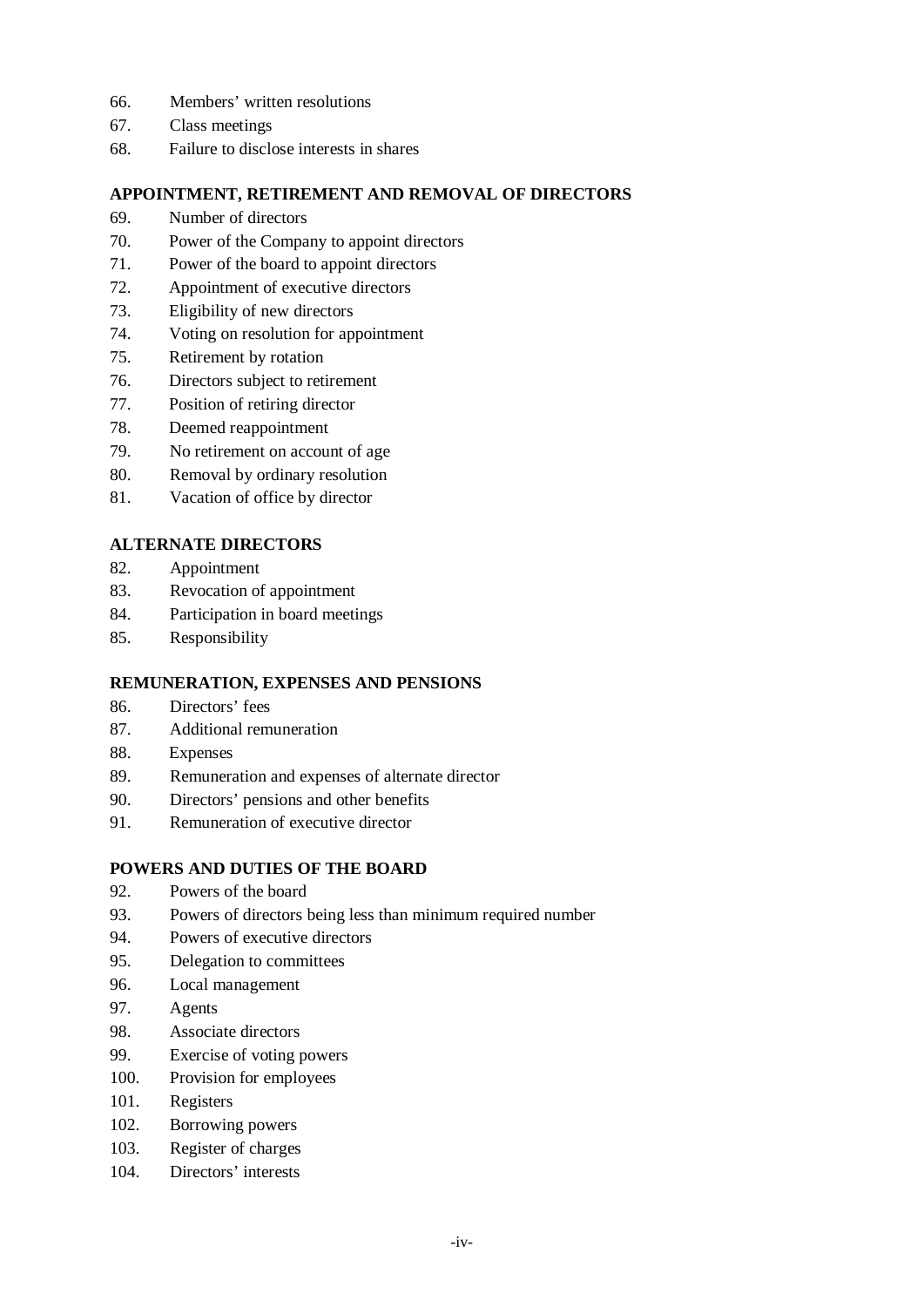#### **PROCEEDINGS OF DIRECTORS AND COMMITTEES**

- 105. Board meetings
- 106. Notice of board meetings
- 107. Quorum
- 108. Chairman of board
- 109. Voting
- 110. Participation by telephone
- 111. Resolution in writing
- 112. Proceedings of committees
- 113. Minutes of proceedings
- 114. Validity of proceedings of board or committee

## **SECRETARY AND AUTHENTICATION OF DOCUMENTS**

- 115. Secretary
- 116. Authentication of documents

# **SEALS**

- 117. Safe custody
- 118. Application of seals
- 119. Official seal for use abroad

# **DIVIDENDS AND OTHER PAYMENTS**

- 120. Declaration of dividends
- 121. Interim dividends
- 122. Entitlement to dividends
- 123. Method of payment
- 124. Dividends not to bear interest
- 125. Calls or debts may be deducted from dividends etc.
- 126. Unclaimed dividends etc.
- 127. Uncashed dividends
- 128. Payment of dividends in specie
- 129. Payment of scrip dividends
- 130. Capitalisation of profits
- 131. Record dates

# **ACCOUNTS**

- 132. Keeping and inspection of accounts
- 133. Accounts to be sent to members etc.

## **NOTICES**

- 134. Notices to be in writing
- 135. Service of notices and other documents on members
- 136. Notice by advertisement
- 137. Evidence of service
- 138. Notice binding on transferees etc.
- 139. Notice in case of entitlement by transmission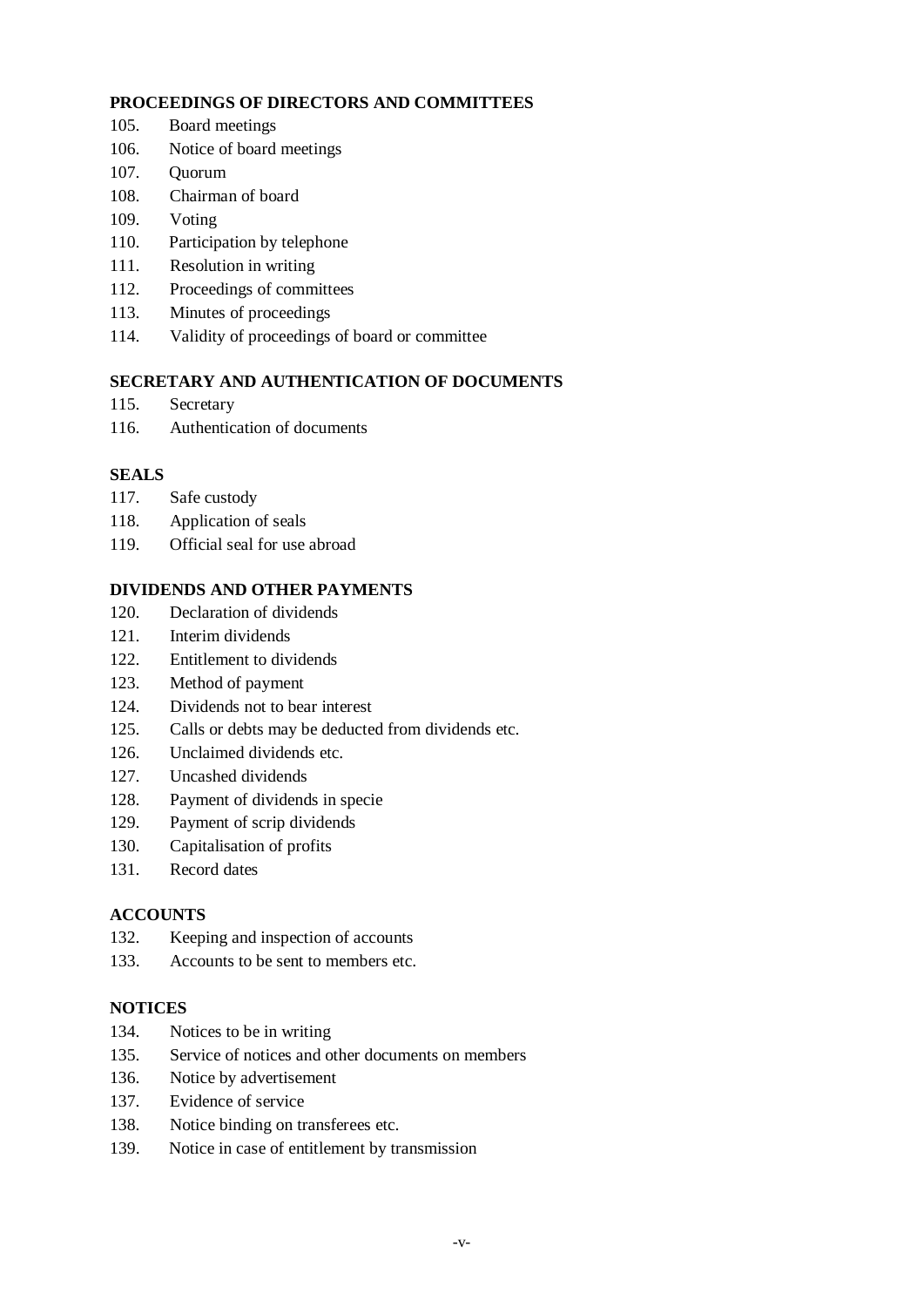# **MISCELLANEOUS**<br>140. Destruction of

- Destruction of documents
- 141. Winding up
- 142. Indemnity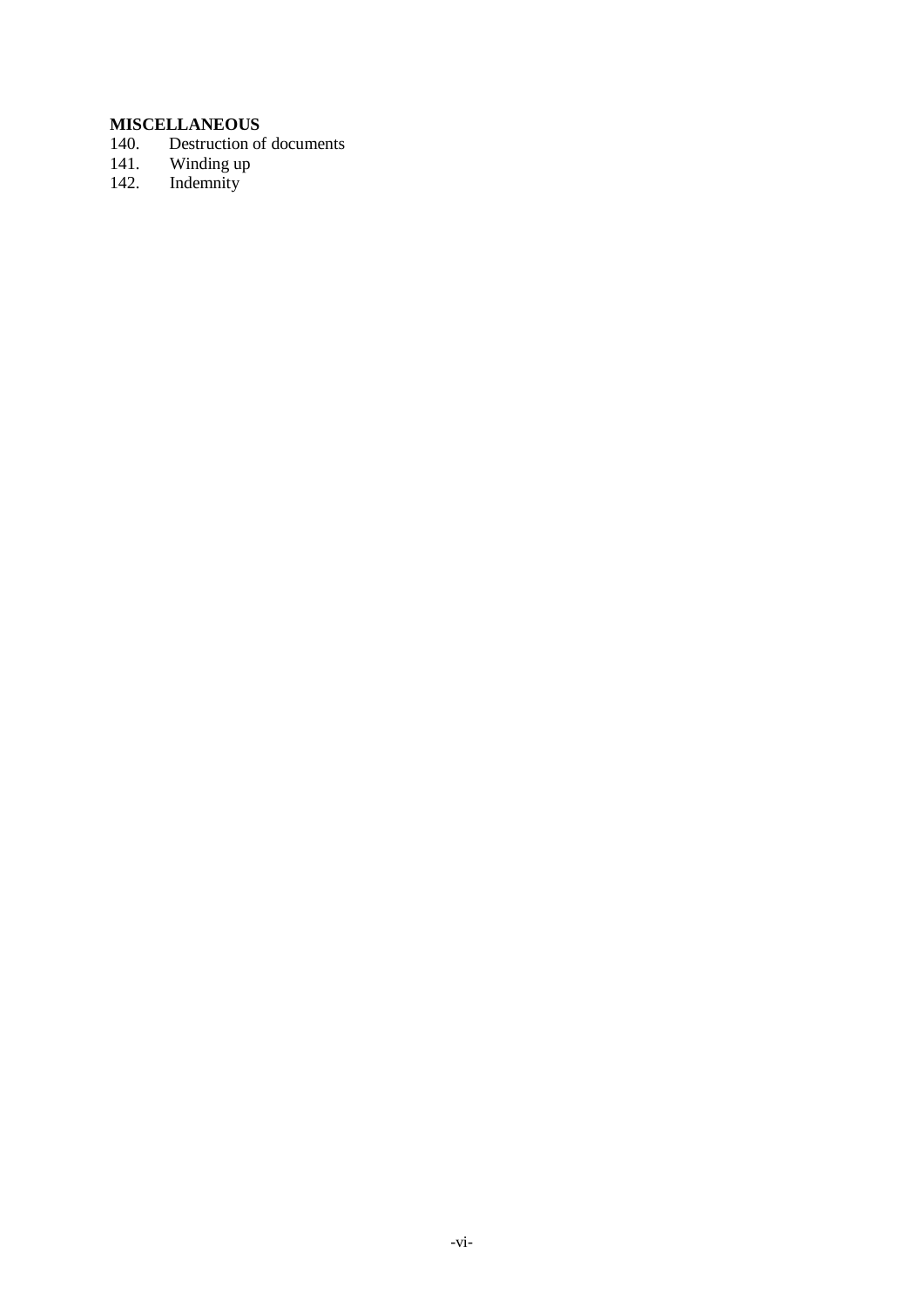#### THE COMPANIES ACTS 1985 AND 1989

#### PUBLIC COMPANY LIMITED BY SHARES

#### **ARTICLES OF ASSOCIATION**

(as adopted by special resolution passed on 17 October 1997 and incorporating amendments made on or before 13 September 2006)

OF

#### **FALKLAND ISLANDS HOLDINGS PLC**

(Incorporated on 7 August 1997)

#### PRELIMINARY

#### 1. **Interpretation**

(A) In the articles:

"**Act**" means, unless the context otherwise requires, the Companies Act 1985, including any statutory modification or re-enactment for the time being in force;

"**Acts**" means the Companies Acts 1985 and 1989 and all statutes and subordinate legislation for the time being in force concerning companies so far as they apply to the Company;

"**articles**" means these articles of association as amended from time to time;

"**auditors**" means the auditors of the Company;

"**board**" means the board of directors of the Company or the directors present or deemed to be present at a duly convened meeting of the directors at which a quorum is present;

"**business day**" means a day (not being a Saturday or Sunday) on which clearing banks are open for business in London;

"**certificated**" means, in relation to a share, a share which is recorded in the register as being held in certificated form;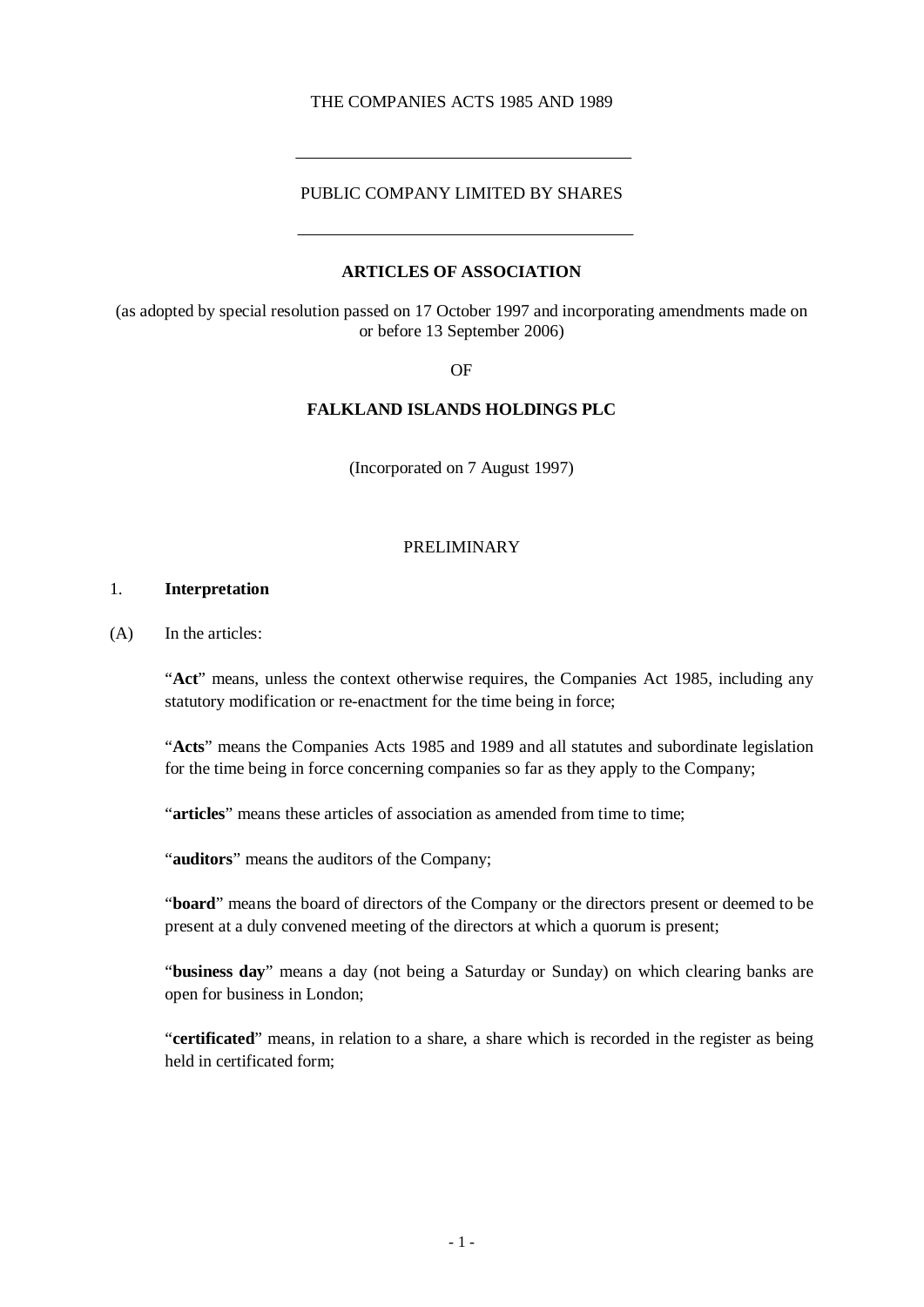"**clear days**" means, in relation to a period of notice, that period excluding the day when the notice is given or deemed to be given and the day for which it is given or on which it is to take effect;

"**company**" includes any body corporate (not being a corporation sole) or association of persons, whether or not a company within the meaning of the Act;

"**director**" means, unless the context otherwise requires, a director of the Company;

"dividend" includes bonus;

"**entitled by transmission**" means, in relation to a share, entitled as a consequence of the death or bankruptcy of a member or of another event giving rise to a transmission of entitlement by operation of law;

"**executed**" includes, in relation to a document, execution under hand or under seal or by another method permitted by law;

"**holder**" means, in relation to a share, the member whose name is entered in the register as the holder of that share;

"**London Stock Exchange**" means London Stock Exchange Limited;

"**member**" means, unless the context otherwise requires, a member of the Company;

"**office**" means the registered office of the Company;

"**paid**", "**paid up**" and "**paid-up**" include credited as paid or paid up;

"**recognised person**" means a recognised clearing house or a nominee of a recognised clearing house or of a recognised investment exchange which is designated for the purposes of section 185(4) of the Act;

"**register**" means, unless the context otherwise requires, the register of members kept pursuant to section 352 of the Act;

"**seal**" means, unless the context otherwise requires, the common seal of the Company or any official or securities seal that the Company may have or may be permitted to have under the Acts;

"**secretary**" means the secretary of the Company and includes any assistant or deputy secretary and a person appointed by the board to perform the duties of the secretary;

"**Uncertificated Securities Regulations**" means the Uncertificated Securities Regulations 1995, including any statutory modification or re-enactment for the time being in force;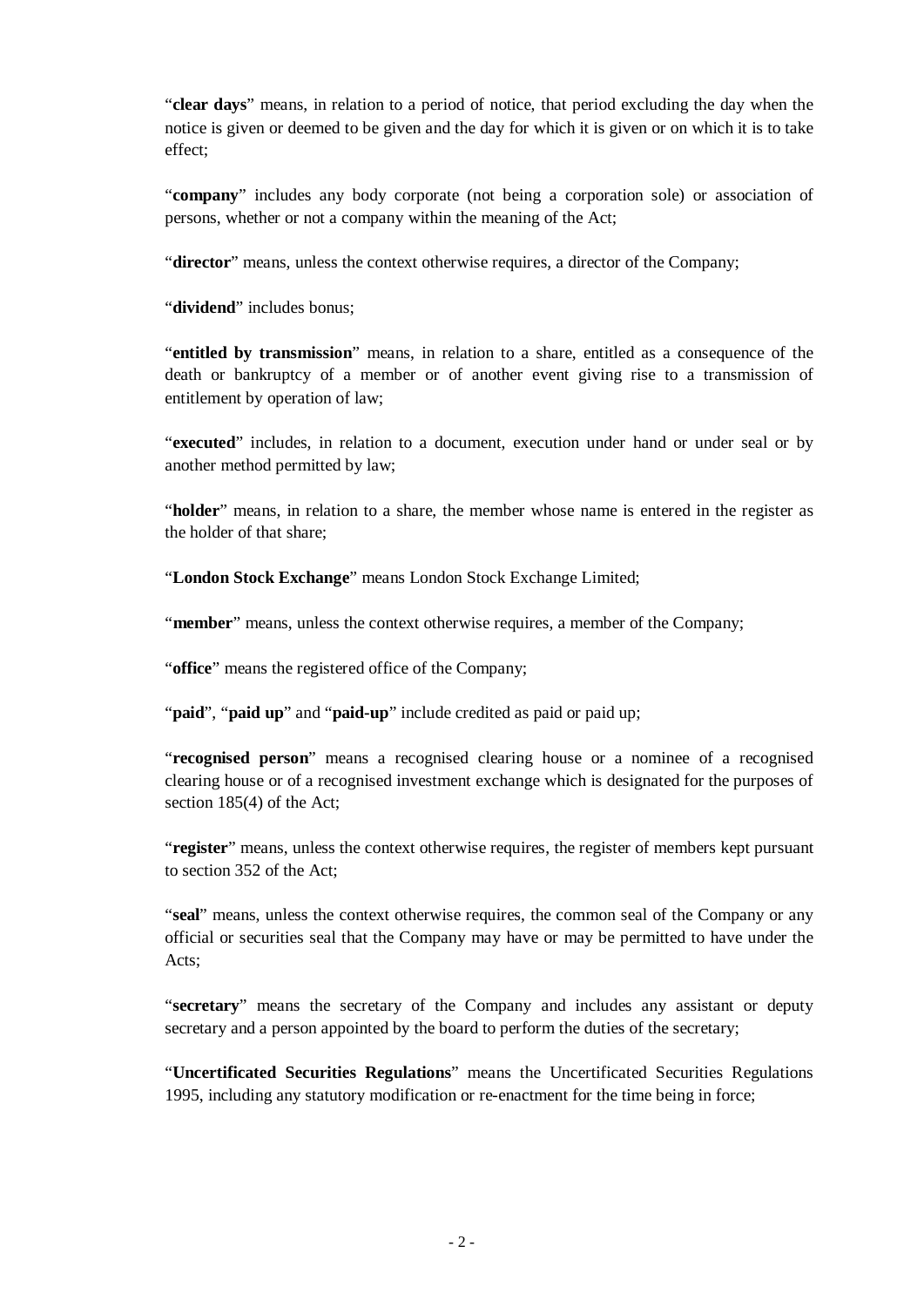"**uncertificated**" means in relation to a share, a share title to which is recorded in the register as being held in uncertificated form and title to which, by virtue of the Uncertificated Securities Regulations, may be transferred by means of a relevant system.

- (B) Words and expressions contained in these articles which are not defined in paragraph (A) have, unless the contrary is indicated, the same meaning as in the Acts, but excluding any statutory modification to the Acts not in force at the date of adoption of these articles. In particular, the expressions "**Operator**", "**participating issuer**" "**participating security**" and "**relevant system**" have the same meanings as in the Uncertificated Securities Regulations.
- (C) Where an ordinary resolution of the Company is expressed to be required for any purpose, a special or extraordinary resolution is also effective for that purpose, and where an extraordinary resolution is expressed to be required for any purpose, a special resolution is also effective for that purpose.
- (D) The headings in the articles do not effect the interpretation of the articles.

## 2. **Table A not to apply**

No regulations contained in any statute or subordinate legislation, including the regulations contained in Table A in the schedule to the Companies (Table A to F) Regulations 1985 (as amended), apply as the regulations or articles of association of the Company.

## SHARE CAPITAL

#### 3. **Authorised capital**

(A) The authorised share capital of the Company at the date of adoption of these articles is £1,250,000 divided into 12,500,000 ordinary shares of 10p each ("Ordinary Shares").<sup>1</sup>

## 4. **Allotment**

- (A) Subject to the Acts and relevant authority of the Company in general meeting required by the articles and the Acts, the board has general and unconditional authority to allot (with or without conferring rights of renunciation), grant options over, offer or otherwise deal with or dispose of unissued shares (whether forming part of the original or any increased capital), or rights to subscribe for or convert any security into shares, to such persons, at such times and on such terms and conditions as the board may decide but no share may be issued at a discount.
- (B) The board may at any time after the allotment of a share but before a person has been entered in the register as the holder of the share recognise a renunciation of the share by the allottee in favour of another person and may grant to an allottee a right to effect a renunciation on the terms and conditions the board thinks fit.

*1 The capital history (authorised capital) of the Company since its incorporation is set out on page 8 above.*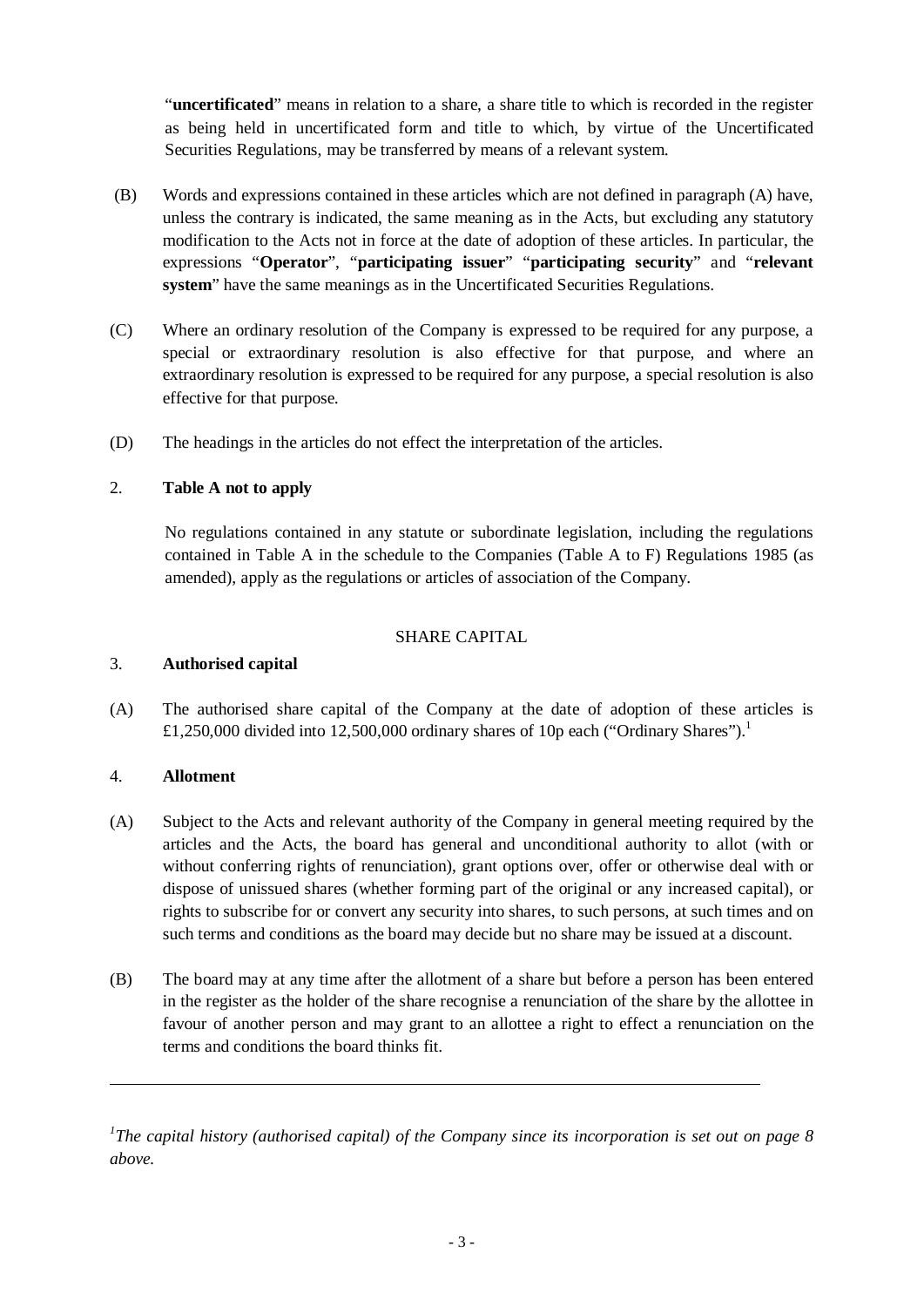#### 5. **Power to attach rights**

Subject to the Acts and to the rights attached to existing shares, new shares may be allotted or issued with or have attached to them such special rights or restrictions as the Company may by ordinary resolution decide, or, if no resolution is passed, as the board may decide.

## 6. **Redeemable shares**

Subject to the Acts and to the rights attached to existing shares, shares may be issued on terms that they are to be redeemed or, at the option of the Company or the holder, are liable to be redeemed.

## 7. **Variation of rights**

- (A) Subject to the Acts, the rights attached to a class of shares may be varied whether or not the Company is being wound up (i) in such manner (if any) as may be provided by those rights, or (ii) in the absence of provision, either with the consent in writing of the holders of at least three-fourths of the nominal amount of the issued shares of that class or with the sanction of an extraordinary resolution passed at a separate meeting of the holders of the issued shares of that class validly held in accordance with the articles, but not otherwise.
- (B) The rights attached to a class of shares are not, unless otherwise expressly provided in the rights attaching to those shares, deemed to be varied by the creation, allotment or issue of further shares ranking *pari passu* with or subsequent to them or by the purchase or redemption by the Company of its own shares in accordance with the Acts and article 39.

## 8. **Commission**

The Company may exercise all powers conferred or permitted by the Acts of paying commission or brokerage. Subject to the Acts, commission or brokerage may be satisfied by the payment of cash or the allotment of fully- or partly-paid shares or the grant of an option to call for an allotment of shares or by any combination of these methods.

## 9. **Trusts not recognised**

Except as ordered by a court of competent jurisdiction or as required by law, the Company may not recognise a person as holding a share on trust and is not bound by or otherwise compelled to recognise (even if it has notice of it) an equitable, contingent, future, partial or other claim to or interest in a share other than an absolute right in the holder to the whole of the share.

#### 10. **Uncertificated shares**

- (A) Subject to the Acts, the board may resolve that a class of shares is to become a participating security and that a class of shares shall cease to be a participating security.
- (B) Uncertificated shares of a class are not to be regarded as forming a separate class from certificated shares of that class.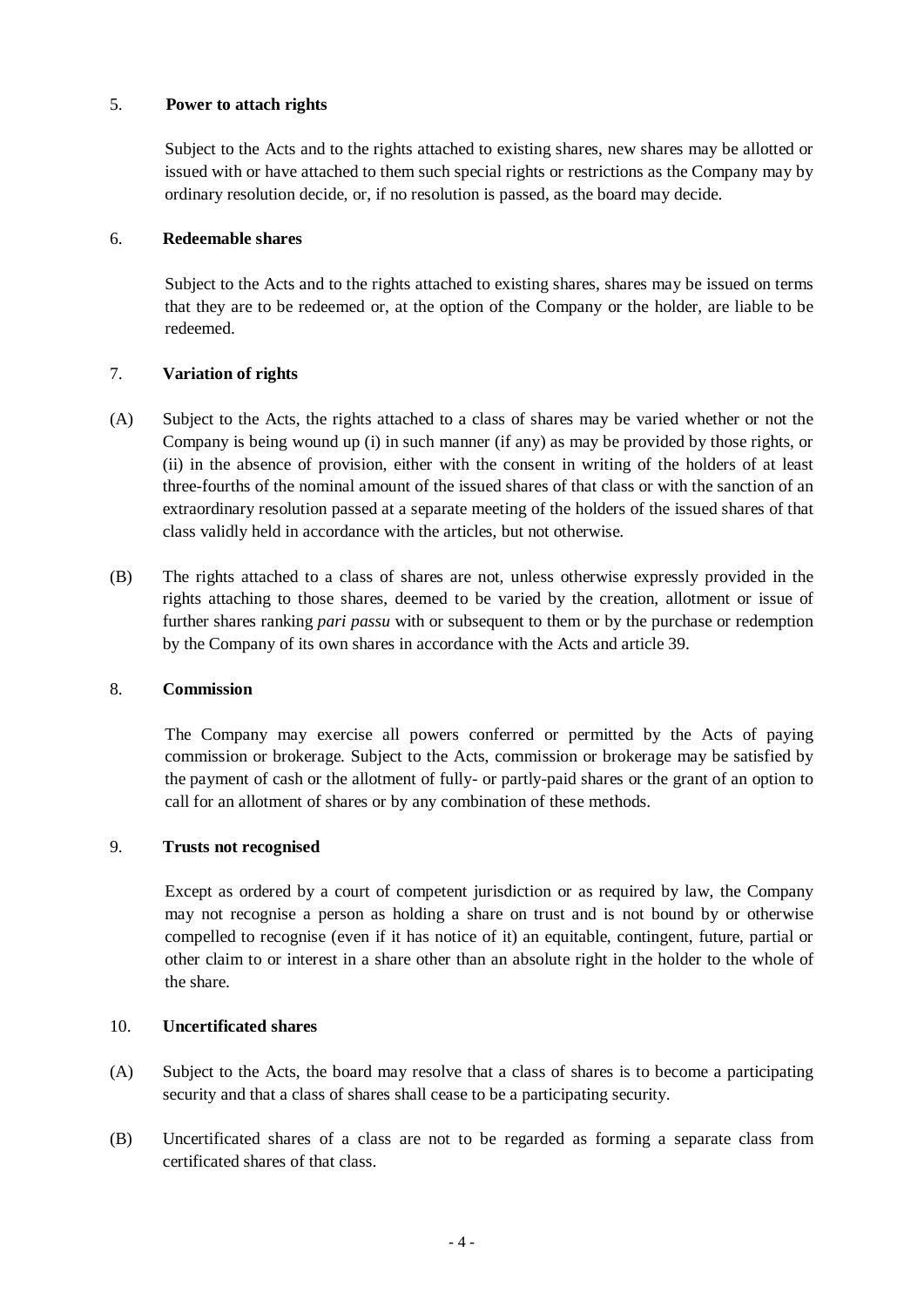- (C) A member may, in accordance with the Uncertificated Securities Regulations, change a share of a class which is a participating security from a certificated share to an uncertificated share and from an uncertificated share to a certificated share.
- (D) The Company may give notice to a member requiring the member to change uncertificated shares to certificated shares by the time stated in the notice. The notice may also state that the member may not change certificated shares to uncertificated shares. If the member does not comply with the notice, the board may authorise a person to change the uncertificated shares to certificated shares in the name and on behalf of the member.
- (E) While a class of shares is a participating security, these articles only apply to an uncertificated share of that class to the extent that they are consistent with:
	- (i) the holding of shares of that class in uncertificated form;
	- (ii) the transfer of title to shares of that class by means of a relevant system; and
	- (iii) the Uncertificated Securities Regulations.

## SHARE CERTIFICATES

#### 11. **Right to certificates**

- (A) Subject to the Acts and the requirements of the London Stock Exchange, a person (except a recognised person in respect of whom the Company is not required by law to complete and have ready for delivery a certificate) on becoming the holder of a certificated share is entitled, unless the terms of issue of the shares provide otherwise, without charge, to one certificate for all the certificated shares of a class registered in his name or, in the case of certificated shares of more than one class being registered in his name, to a separate certificate for each class of shares.
- (B) Where a member (other than a recognised person) transfers part of his shares comprised in a certificate he is entitled, without charge, to one certificate for the balance of certificated shares retained by him.
- (C) The Company is not bound to issue more than one certificate for certificated shares held jointly by two or more persons and delivery of a certificate to one joint holder is sufficient delivery to all joint holders.
- (D) A certificate shall specify the number and class and the distinguishing numbers (if any) of the shares in respect of which it is issued and the amount paid up on the shares. It shall be issued under a seal, which may be affixed to or printed on it, or in such other manner as the board may approve, having regard to the terms of allotment or issue of the shares and the requirements of the London Stock Exchange.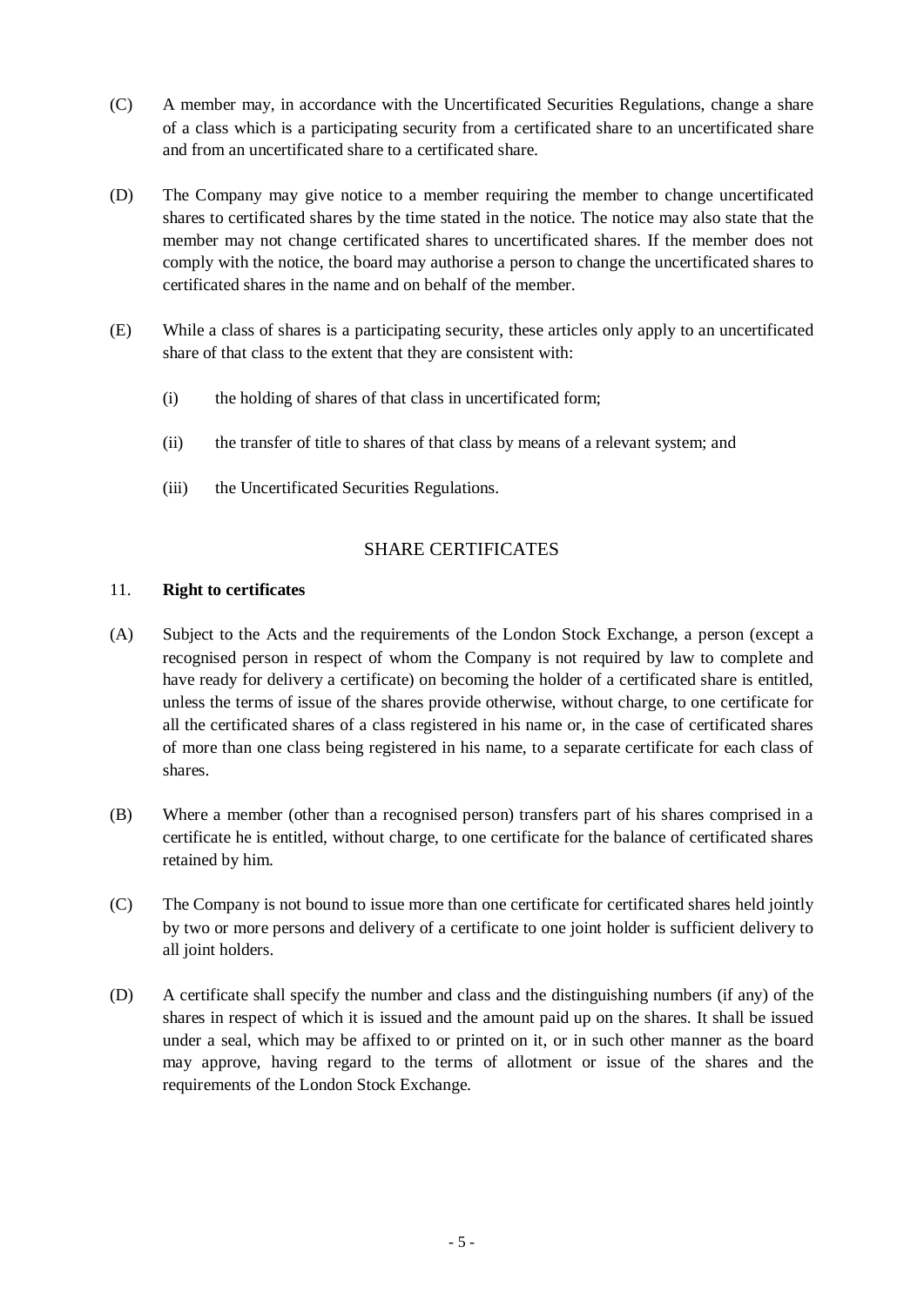#### 12. **Replacement certificates**

- (A) Where a member holds two or more certificates for shares of one class, the board may at his request, on surrender of the original certificates and without charge, cancel the certificates and issue a single replacement certificate for certificated shares of that class.
- (B) At the request of a member, the board may cancel a certificate and issue two or more in its place (representing certificated shares in such proportions as the member may specify), on surrender of the original certificate and on payment of such reasonable sum as the board may decide.
- (C) Where a certificate is worn out, defaced, lost or destroyed, the board may cancel it and issue a replacement certificate on such terms as to provision of evidence and indemnity and to payment of any exceptional out-of-pocket expenses incurred by the Company in the investigation of that evidence and the preparation of that indemnity as the board may decide, and on surrender of the original certificate (where it is worn out or defaced).

## LIEN

## 13. **Company's lien on shares not fully paid**

- (A) The Company has a first and paramount lien on every share (other than a fully-paid share) registered in the name of a member (whether solely or jointly with another person) for an amount payable in respect of the share, whether the due date for payment has arrived or not. The lien applies to all dividends from time to time declared or other amounts payable in respect of the share.
- (B) The board may either generally or in a particular case declare a share to be wholly or partly exempt from the provisions of this article. Unless otherwise agreed with the transferee, the registration of a transfer of a share operates as a waiver of the Company's lien (if any) on that share.

#### 14. **Enforcement of lien by sale**

- (A) For the purpose of enforcing the lien, the board may sell shares subject to the lien in such manner as it may decide, if the due date for payment of the relevant amounts has arrived and payment is not made within 14 clear days after the service of a notice in writing (stating, and demanding payment of, the amounts and giving notice of the intention to sell in default of payment) on the member concerned (or to a person entitled by transmission to the shares).
- (B) To give effect to a sale, the board may authorise a person to transfer the shares in the name and on behalf of the holder of or the person entitled by transmission to the shares to the purchaser or his nominee. The purchaser is not bound to see to the application of the purchase money and the title of the transferee is not affected by an irregularity in or invalidity of the proceedings connected with the sale.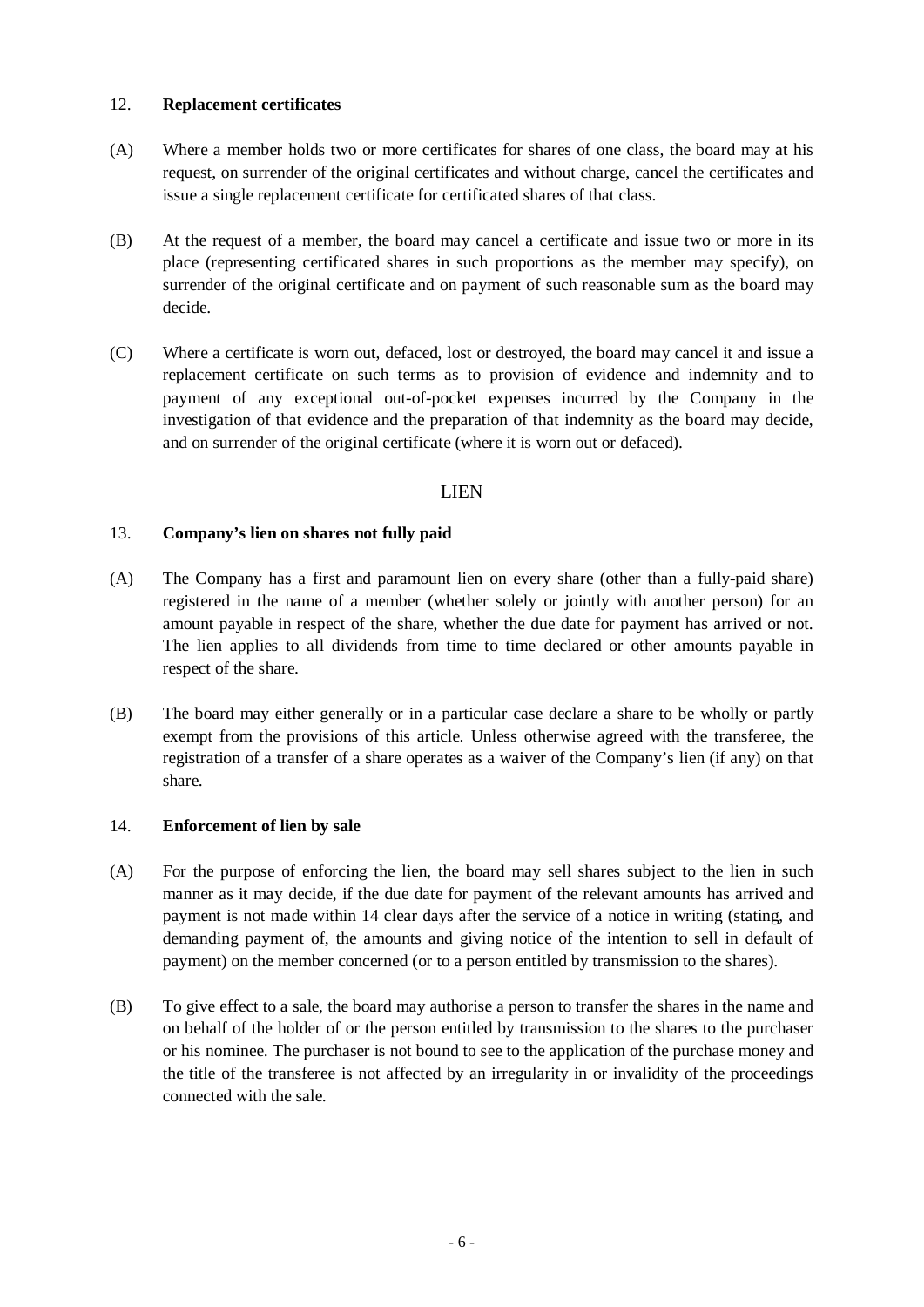#### 15. **Application of proceeds of sale**

The net proceeds of a sale effected under article 14, after payment of the costs of the sale, shall be applied by the Company in or towards satisfaction of the amount in respect of which the lien exists. Any residue shall (on surrender to the Company for cancellation of any certificate for the shares sold, or the provision of an indemnity (with or without security) as to any lost or destroyed certificate required by the board and subject to a like lien for amounts not presently payable as existed on the shares before the sale) be paid to the member or a person entitled by transmission to the shares immediately before the sale.

#### CALLS ON SHARES

#### 16. **Calls**

Subject to the terms of allotment or issue, the board may make calls on members in respect of amounts unpaid on the shares or a class of shares held by them respectively (whether in respect of nominal value or a premium) and not payable on a date fixed by or in accordance with the terms of allotment or issue. Each member shall (on receiving at least 14 clear days' notice specifying when and where payment is to be made) pay to the Company the amount called as required by the notice. A call may be made payable by instalments and may, at any time before receipt by the Company of an amount due, be revoked or postponed in whole or in part as the board may decide. A call is deemed made at the time when the resolution of the board authorising it is passed. A person on whom a call is made remains liable to pay the amount called despite the subsequent transfer of the share in respect of which the call is made. The joint holders of a share are jointly and severally liable for payment of a call in respect of that share.

#### 17. **Power to differentiate**

The board may make arrangements on the allotment or issue of shares for a difference between the allottees or holders in the amounts and times of payment of a call on their shares.

#### 18. **Interest on calls**

If the whole of the amount called is not paid on or before the date fixed for payment, the person by whom it is payable shall pay interest on the unpaid amount at such rate as may be fixed by the terms of allotment or issue of the share or, if no rate is fixed, at such rate (not exceeding, without the sanction of the Company given by ordinary resolution, 20 per cent. per annum) as the board may decide, from and including the date fixed for payment until but excluding the date of actual payment and all costs, charges and expenses incurred by the Company by reason of the non-payment. The board may waive payment of the interest in whole or in part.

#### 19. **Payment in advance**

The board may, if it thinks fit, receive from a member all or part of the amounts uncalled and unpaid on shares held by him. A payment in advance of calls extinguishes to the extent of the payment the liability of the member on the shares in respect of which it is made. The Company may pay interest on the amount paid in advance, or on so much of it as from time to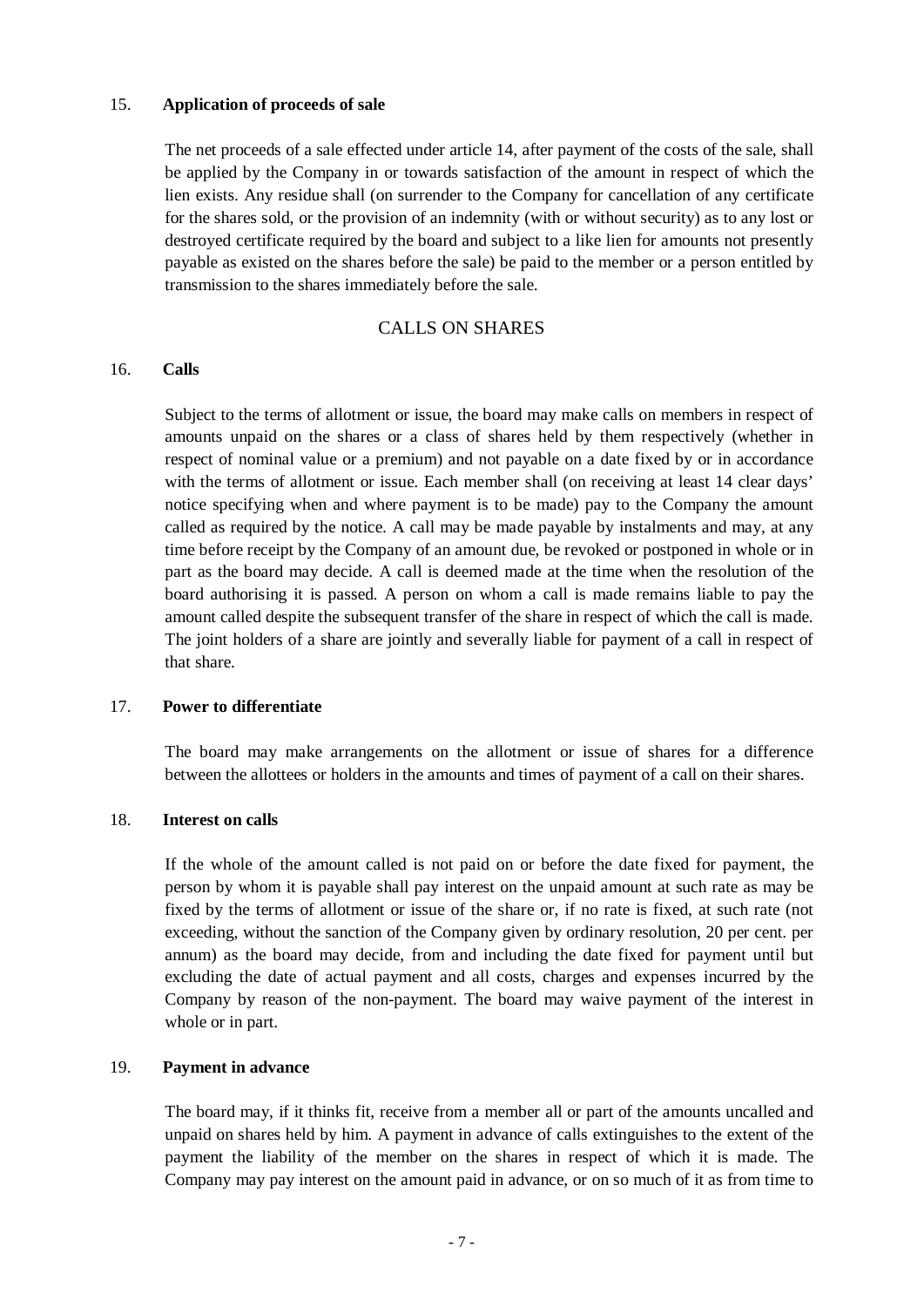time exceeds the amount called on the shares in respect of which the payment in advance has been made, at such rate (not exceeding, without the sanction of the Company given by ordinary resolution, 20 per cent. per annum) as the board may decide.

#### 20. **Amounts due on allotment or issue treated as calls**

An amount which becomes payable in respect of a share on allotment or issue or on a date fixed pursuant to the terms of allotment or issue (whether in respect of nominal value or a premium) or as an instalment of a call is deemed to be a call. In case of non-payment, the provisions of the articles as to payment of interest and costs, charges and expenses, forfeiture or otherwise apply as if that amount has become payable by virtue of a call.

## FORFEITURE

#### 21. **Notice if call not paid**

If a member fails to pay the whole of a call or an instalment of a call on or before the date fixed for payment, the board may serve notice on the member or on a person entitled by transmission to the share in respect of which the call was made demanding payment, on a date not less than 14 clear days from the date of the notice, of the amount of the call outstanding and any interest that may have accrued on it and all costs, charges and expenses incurred by the Company by reason of the non-payment. The notice shall state (i) the place where payment is to be made, and (ii) that if the notice is not complied with the share in respect of which the call was made will be liable to be forfeited.

#### 22. **Forfeiture for non-compliance**

If the notice referred to in article 21 is not complied with, a share in respect of which it is given may, at any time before payment required by the notice has been made, be forfeited by a resolution of the board. The forfeiture includes all dividends declared or other amounts payable in respect of the forfeited share and not paid before the forfeiture.

## 23. **Notice after forfeiture**

When a share has been forfeited, the Company shall serve notice of the forfeiture on the person who was before forfeiture the holder of the share or the person entitled by transmission to the share but no forfeiture is invalidated by an omission to give notice. An entry of the fact and date of forfeiture shall be made in the register.

## 24. **Disposal of forfeited shares**

(A) Until cancelled in accordance with the Acts, a forfeited share and all rights attaching to it are deemed to be the property of the Company and may be sold, re-allotted or otherwise disposed of either to the person who was before the forfeiture the holder or to another person, on such terms and in such manner as the board may decide. Where for this purpose a forfeited share is to be transferred, the board may authorise a person to transfer the share to the transferee. The Company may receive the consideration (if any) for the share on its disposal and may register the transferee as the holder of the share.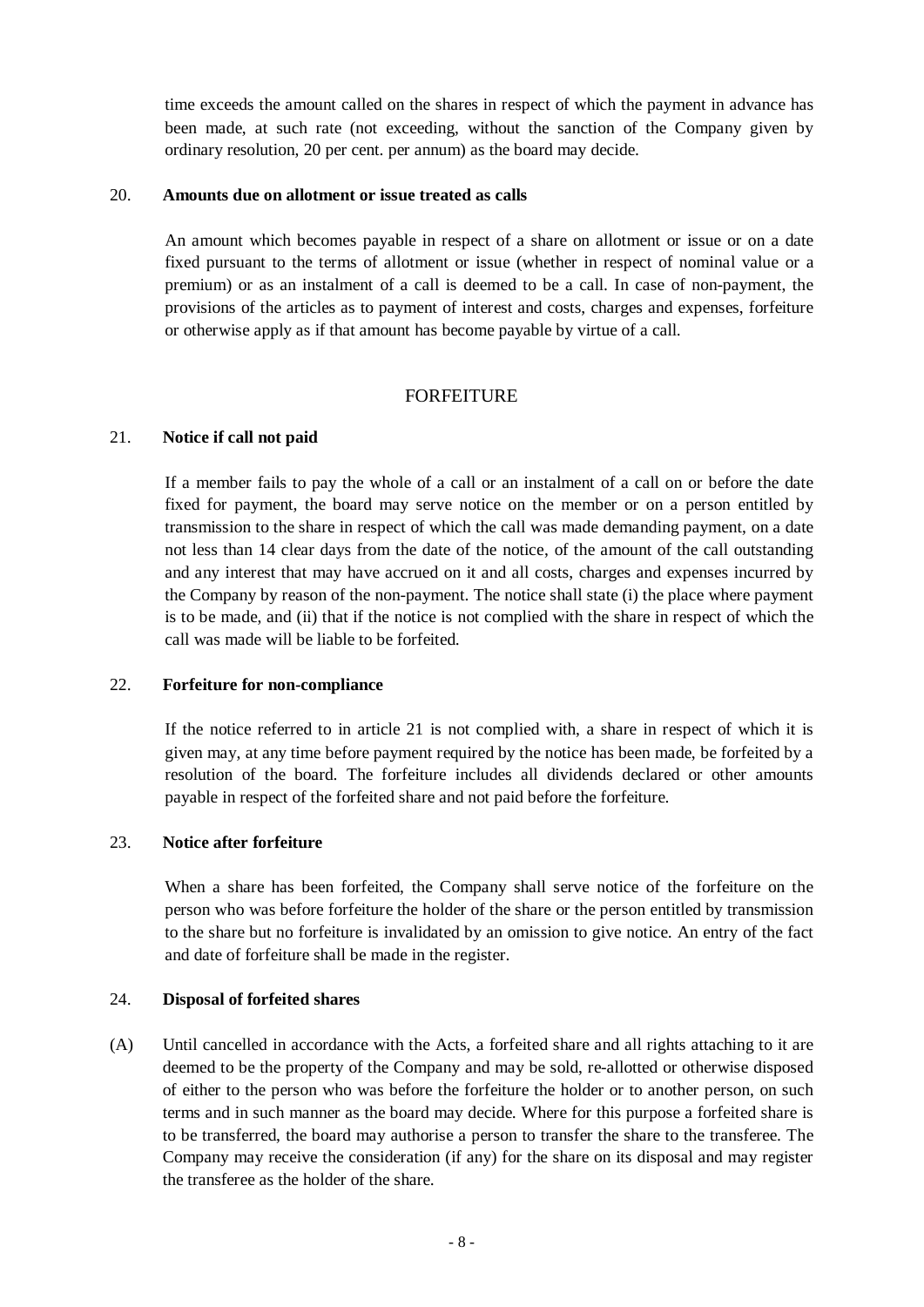- (B) The board may before a forfeited share has been cancelled, sold, re-allotted or otherwise disposed of annul the forfeiture on such conditions as it thinks fit.
- (C) A statutory declaration by a director or the secretary that a share has been forfeited on the date stated in the declaration is conclusive evidence of the facts stated in the declaration against all persons claiming to be entitled to the share. The declaration (subject if necessary to the transfer of the share) constitutes good title to the share and the person to whom the share is disposed of is not bound to see to the application of the consideration (if any). His title to the share is not affected by an irregularity in or invalidity of the proceedings connected with the forfeiture or disposal.

#### 25. **Arrears to be paid notwithstanding forfeiture**

A person whose share has been forfeited ceases on forfeiture to be a member in respect of it and shall surrender to the Company for cancellation any certificate for the forfeited share or shares. He remains liable to pay, and shall immediately pay to the Company, all calls, interest, costs, charges and expenses owing in respect of the share at the time of forfeiture, with interest, from the time of forfeiture until payment, at such rate as may be fixed by the terms of allotment or issue of the share or, if no rate is fixed, at the rate (not exceeding, without the sanction of the Company given by ordinary resolution, 20 per cent. per annum) as the board may decide. The board may if it thinks fit enforce payment without allowance for the value of the share at the time of forfeiture or for consideration received on disposal.

#### 26. **Surrender**

The board may accept the surrender of a share liable to be forfeited and in that case references in the articles to forfeiture include surrender.

## UNTRACED SHAREHOLDERS

#### 27. **Power of sale**

- (A) The Company may sell the share of a member or of a person entitled by transmission if:
	- (i) during a period of not less than 12 years before the date of publication of the advertisements referred to in paragraph (A)(iii) (or, if published on two different dates, the first date) (the "**relevant period**") the Company has paid at least three cash dividends (whether interim or final) in respect of the share;
	- (ii) throughout the relevant period no cheque, warrant or money order sent by the Company by post in a pre-paid envelope addressed to the holder of the share or to the person entitled by transmission to the share in accordance with article 123(B) has been presented to the paying bank, no payment made by the Company by any other means permitted by article 123(B) has been claimed or accepted and no communication has been received by the Company from the member or person entitled by transmission (in his capacity as member or person entitled by transmission);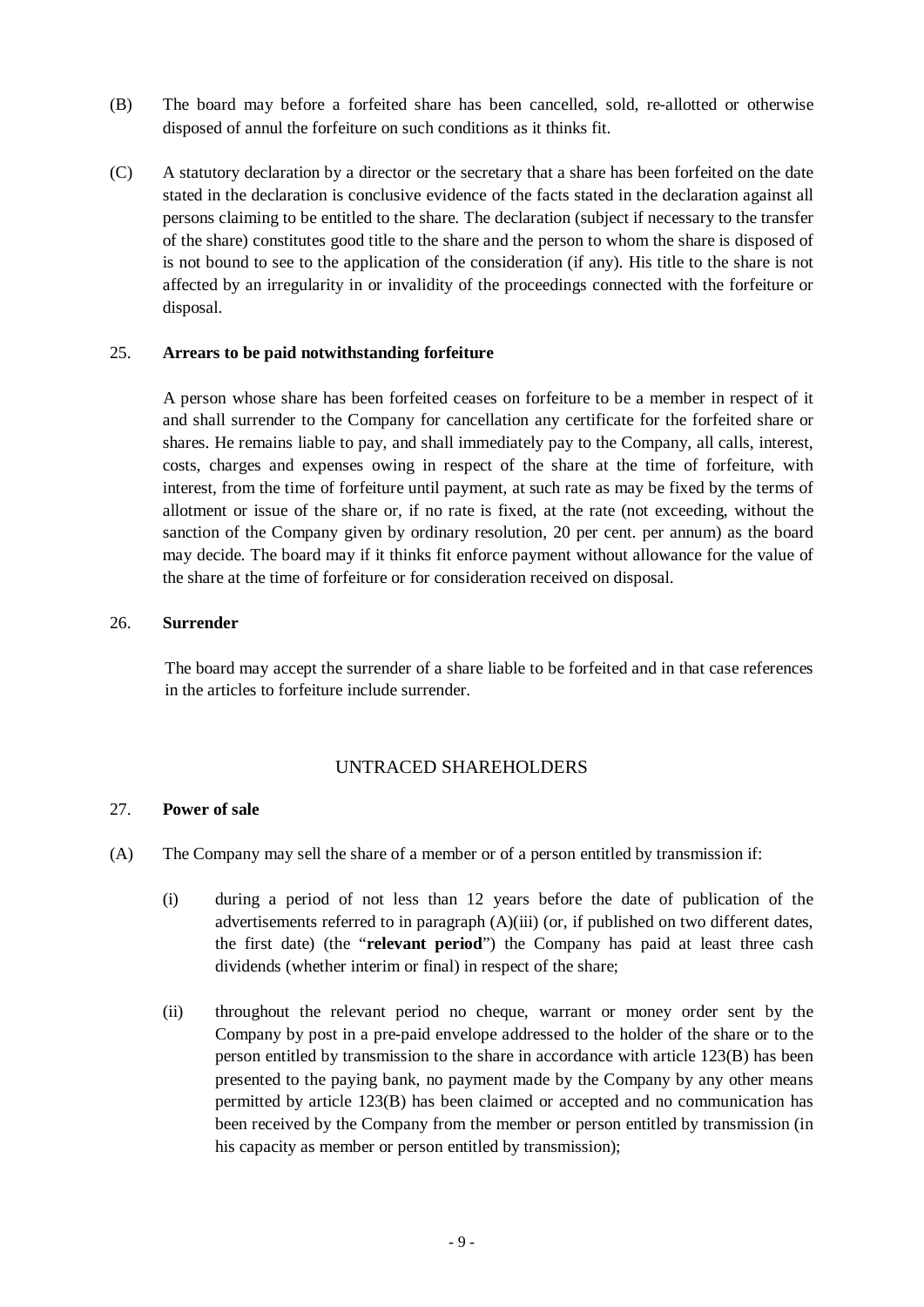- (iii) on expiry of the relevant period the Company has given notice of its intention to sell the share by advertisement in a national newspaper and in a newspaper circulating in the area of the address referred to in paragraph  $(A)(ii)$ ;
- (iv) the Company has not, so far as the board is aware, during a further period of three months after the date of the advertisements referred to in paragraph (A)(iii) (or the later advertisement if the advertisements are published on different dates) and before the exercise of the power of sale received a communication from the member or person entitled by transmission (in his capacity as member or person entitled by transmission); and
- (v) the Company has first given notice in writing to the London Stock Exchange of its intention to sell the share.
- (B) In addition to the power of sale conferred by paragraph (A), if during the relevant period or a further period ending on the date when all the requirements of paragraphs  $(A)(i)$  to  $(v)$  have been satisfied an additional share has been allotted or issued in right of that held at the beginning of, or previously so allotted or issued during, those periods and all the requirements of paragraphs  $(A)(i)$  to  $(v)$  have been satisfied in respect of the additional share, the Company is entitled to sell the additional share.
- (C) To give effect to a sale pursuant to paragraphs (A) or (B), the board may authorise a person to transfer the share in the name and on behalf of the holder of, or the person entitled by transmission to, the share to the purchaser or his nominee. The purchaser is not bound to see to the application of the purchase money and the title of the transferee is not affected by an irregularity or invalidity in the proceedings connected with the sale of the share.

#### 28. **Application of proceeds of sale**

The Company shall account to the member or other person entitled by transmission to the share for the net proceeds of sale by carrying any amount received on sale to a separate account. The Company is deemed to be a debtor and not a trustee in respect of that amount for the member or other person. Any amount carried to the separate account may either be employed in the business of the Company or invested as the board may think fit. No interest is payable on that amount and the Company is not required to account for money earned on it.

## TRANSFER OF SHARES

#### 29. **Form of transfer**

- (A) A member may transfer all or any of his certificated shares by instrument of transfer in writing in any usual form or in another form approved by the board, and the instrument shall be executed by or on behalf of the transferor and (in the case of a transfer of a share which is not fully paid) by or on behalf of the transferee.
- (B) A member may transfer all or any of his uncertificated shares in accordance with the Uncertificated Securities Regulations.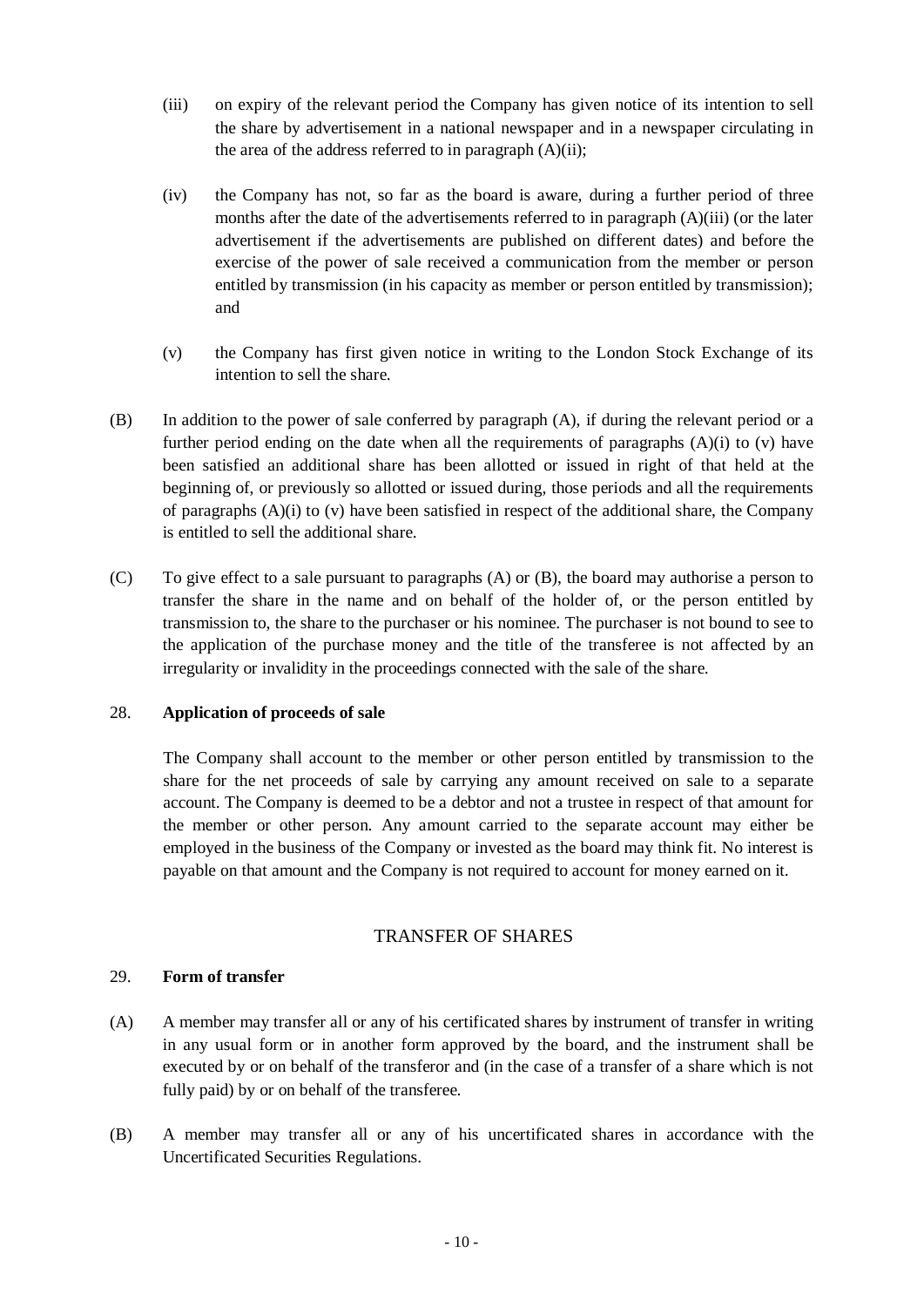(C) The transferor of a share is deemed to remain the holder of the share until the name of the transferee is entered in the register in respect of it.

## 30. **Right to refuse registration**

- (A) Subject to article 68 and the requirements of the London Stock Exchange, the board may, in its absolute discretion and without giving a reason, refuse to register the transfer of a certificated share which is not fully paid or the transfer of a certificated share on which the Company has a lien. If that share has been admitted to the Official List of the London Stock Exchange, the board may not refuse to register the transfer if this would prevent dealings in the share from taking place on an open and proper basis.
- (B) Subject to article 68 and the requirements of the London Stock Exchange, the board may also, in its absolute discretion and without giving a reason, refuse to register the transfer of a certificated share or a renunciation of a renounceable letter of allotment unless all of the following conditions are satisfied:
	- (i) it is in respect of only one class of shares;
	- (ii) it is in favour of a single transferee or renouncee or not more than four joint transferees or renouncees;
	- (iii) it is duly stamped (if required); and
	- (iv) it is delivered for registration to the office or such other place as the board may decide, accompanied by the certificate for the shares to which it relates (except in the case of a transfer by a recognised person where a certificate has not been issued, or in the case of a renunciation) and such other evidence as the board may reasonably require to prove the title of the transferor or person renouncing and the due execution by him of the transfer or renunciation or, if the transfer or renunciation is executed by some other person on his behalf, the authority of that person to do so.
- (C) If the board refuses to register the transfer of a certificated share it shall, within two months after the date on which the transfer was lodged with the Company, send notice of the refusal to the transferee. An instrument of transfer which the board refuses to register shall (except in the case of suspected fraud) be returned to the person depositing it. Subject to article 140, the Company may retain all instruments of transfer which are registered.

#### 31. **Fees on registration**

The Company may not charge a fee for registering the transfer of a share or the renunciation of a renounceable letter of allotment or other document relating to or affecting the title to a share or the right to transfer it or for making any other entry in the register.

## 32. **Suspension of registration and closing of register**

Subject to the Acts and the requirements of the London Stock Exchange, the registration of transfers may be suspended at such times and for such period (not exceeding 30 days in any year) as the board may decide and either generally or in respect of a particular class of shares.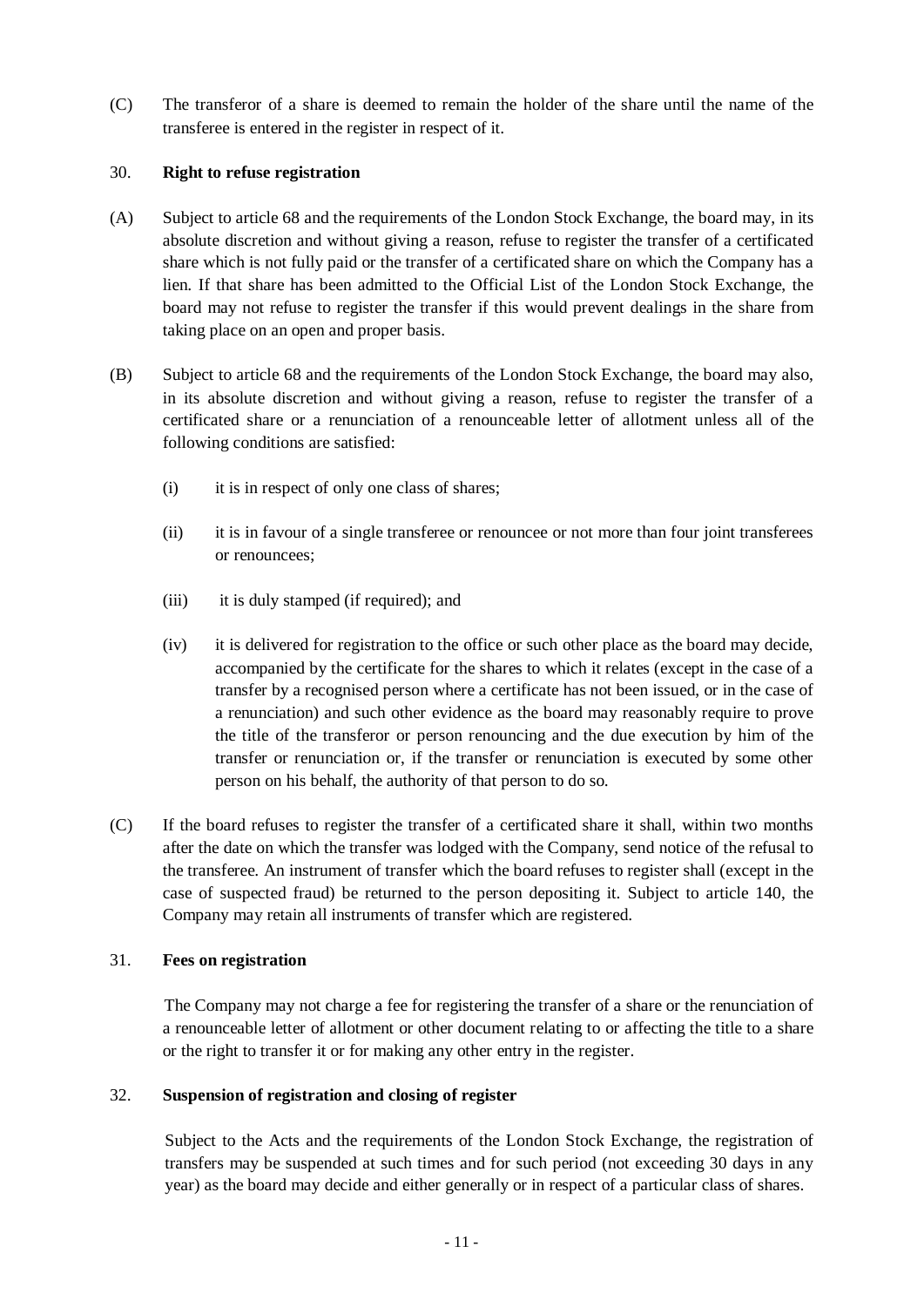## TRANSMISSION OF SHARES

## 33. **On death**

- (A) The Company may recognise only the personal representative or representatives of a deceased member as having title to a share held by that member alone or to which he alone was entitled. In the case of a share held jointly by more than one person, the Company may recognise only the survivor or survivors as being entitled to it.
- (B) Nothing in the articles releases the estate of a deceased member from liability in respect of a share which has been solely or jointly held by him.

#### 34. **Election of person entitled by transmission**

- (A) A person becoming entitled by transmission to a share may, on production of any evidence the board may require, elect either to be registered as a member or to have a person nominated by him registered as a member.
- (B) If he elects to be registered himself, he shall give notice to the Company to that effect. If he elects to have another person registered, he shall:
	- (i) if it is a certificated share, execute an instrument of transfer of the share to that person; or
	- (ii) if it is an uncertificated share:
		- (a) transfer the share to that person by means of a relevant system; or
		- (b) change the share to a certificated share and execute an instrument of transfer of the share to that person.
- (C) All the provisions of the articles relating to the transfer of certificated shares apply to the notice or instrument of transfer (as the case may be) as if it were an instrument of transfer executed by the member and his death, bankruptcy or other event giving rise to a transmission of entitlement had not occurred.
- (D) The board may give notice requiring a person to make the election referred to in article 34(A). If that notice is not complied with within 60 days, the board may withhold payment of all dividends and other amounts payable in respect of the share until notice of election has been made.

## 35. **Rights on transmission**

Where a person becomes entitled by transmission to a share, the rights of the holder in relation to that share cease. The person entitled by transmission may, however, give a good discharge for dividends and other amounts payable in respect of the share and, subject to articles 34 and 123, has the rights to which he would be entitled if he were the holder of the share. The person entitled by transmission is not, however, before he is registered as the holder of the share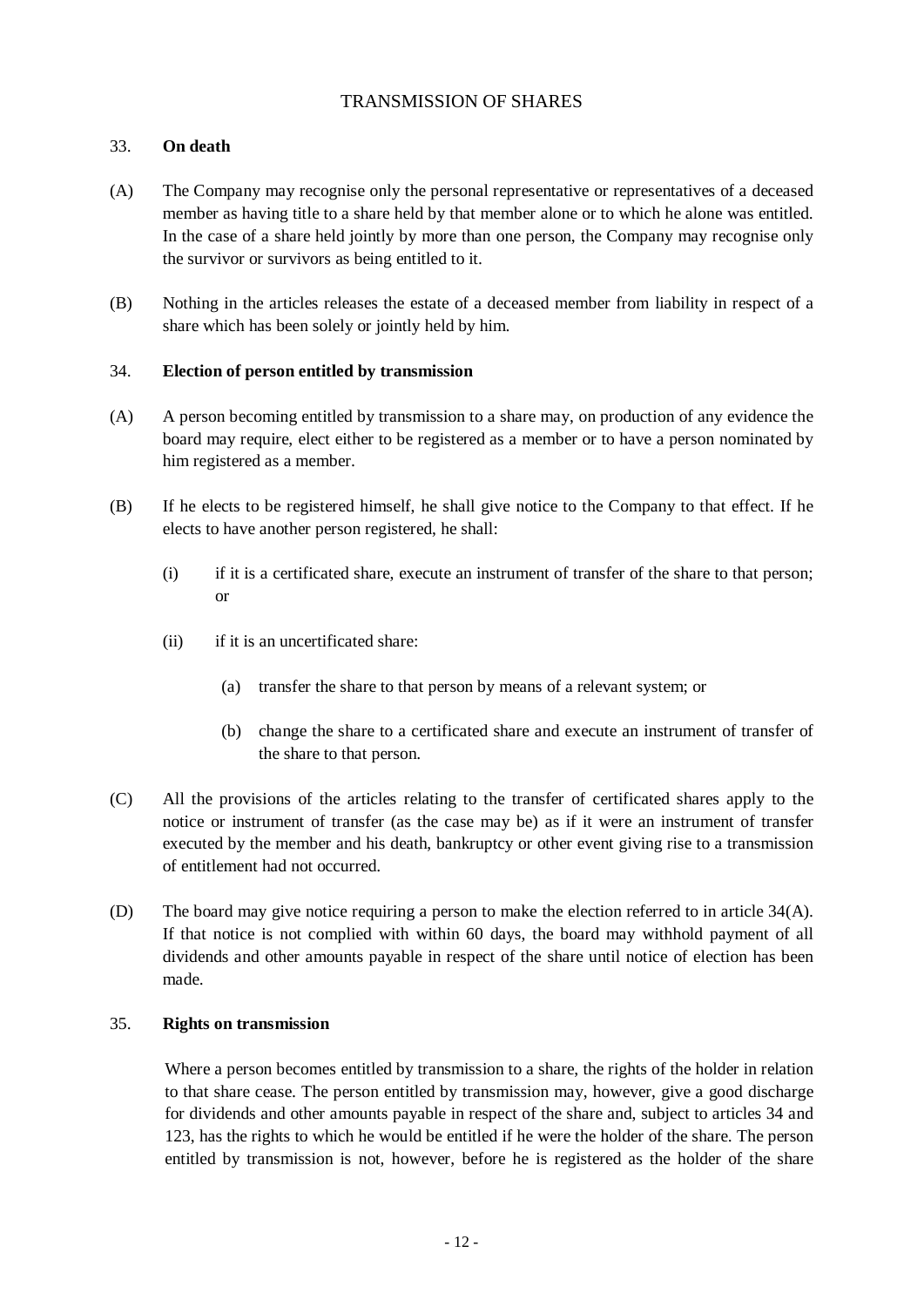entitled in respect of it to receive notice of or exercise rights conferred by membership in relation to meetings of the Company or a separate meeting of the holders of a class of shares.

# ALTERATION OF SHARE CAPITAL

## 36. **Increase, consolidation, sub-division and cancellation**

The Company may by ordinary resolution:

- (i) increase its share capital by a sum to be divided into shares of an amount prescribed by the resolution;
- (ii) consolidate and divide all or any of its share capital into shares of a larger amount than its existing shares;
- (iii) subject to the Acts, sub-divide all or any of its shares into shares of a smaller amount and may by the resolution decide that the shares resulting from the sub-division have amongst themselves a preference or other advantage or be subject to a restriction; and
- (iv) cancel shares which, at the date of the passing of the resolution, have not been taken or agreed to be taken by a person and diminish the amount of its share capital by the amount of the shares so cancelled.

## 37. **Fractions**

- (A) If, as the result of consolidation and division or sub-division of shares, members become entitled to fractions of a share, the board may on behalf of the members deal with the fractions as it thinks fit. In particular, the board may:
	- (i) sell fractions of a share to a person (including, subject to the Acts, to the Company) for the best price reasonably obtainable and distribute the net proceeds of sale in due proportion amongst the persons entitled (except that if the amount due to a person is less than £3, or such other sum as the board may decide, the sum may be retained for the benefit of the Company); or
	- (ii) subject to the Acts, allot or issue to a member credited as fully paid by way of capitalisation the minimum number of shares required to round up his holding of shares to a number which, following consolidation and division or sub-division, leaves a whole number of shares (such allotment or issue being deemed to have been effected immediately before consolidation or sub-division, as the case may be).
- (B) To give effect to a sale pursuant to article  $37(A)(i)$  the board may authorise a person to transfer the shares to the purchaser or his nominee and may cause the name of the purchaser or his nominee to be entered in the register as the holder of the shares. The purchaser is not bound to see to the application of the purchase money and the title of the transferee to the shares is not affected by an irregularity or invalidity in the proceedings connected with the sale.
- (C) If shares are allotted or issued pursuant to article  $37(A)(ii)$ , the amount required to pay up those shares may be capitalised as the board thinks fit out of amounts standing to the credit of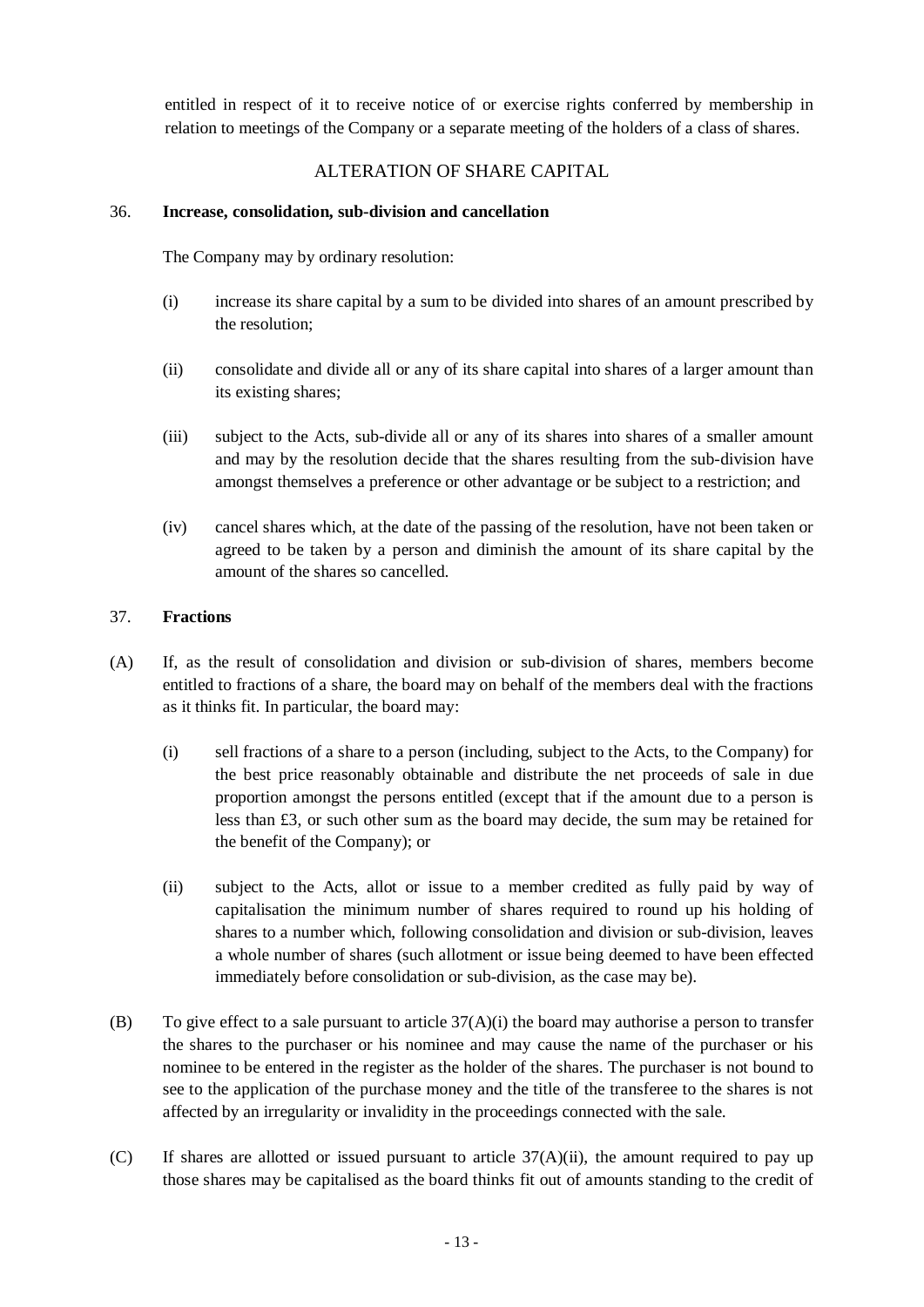reserves (including a share premium account, capital redemption reserve and profit and loss account), whether or not available for distribution, and applied in paying up in full the appropriate number of shares. A resolution of the board capitalising part of the reserves has the same effect as if the capitalisation had been declared by ordinary resolution of the Company pursuant to article 130. In relation to the capitalisation the board may exercise all the powers conferred on it by article 130 without an ordinary resolution of the Company.

#### 38. **Reduction of capital**

Subject to the Acts and to the rights attached to existing shares, the Company may by special resolution reduce its share capital, capital redemption reserve and share premium account in any way.

#### 39. **Purchase of own shares**

Subject to the Acts and the requirements of the London Stock Exchange, the Company may purchase shares of any class (including redeemable shares) in its own capital in any way.

## GENERAL MEETINGS

#### 40. **Annual general meeting**

The Company shall hold annual general meetings, which shall be convened by the board, in accordance with the Acts.

#### 41. **Extraordinary general meeting**

All general meetings of the Company other than annual general meetings are called extraordinary general meetings.

#### 42. **Convening of extraordinary general meetings**

The board may convene an extraordinary general meeting whenever it thinks fit. The board must convene an extraordinary general meeting immediately on receipt of a requisition from members in accordance with the Acts and in default a meeting may be convened by requisitionists as provided in the Acts. At a meeting convened on a requisition or by requisitionists no business may be transacted except that stated by the requisition or proposed by the board. An extraordinary general meeting may also be convened in accordance with article 93.

## 43. **Length and form of notice**

- (A) An annual general meeting and an extraordinary general meeting called for the passing of a special resolution shall be called by not less than 21 clear days' notice. All other extraordinary general meetings shall be called by not less than 14 clear days' notice.
- (B) Subject to the Acts, and although called by shorter notice than that specified in paragraph (A), a general meeting is deemed to have been duly called if it is so agreed: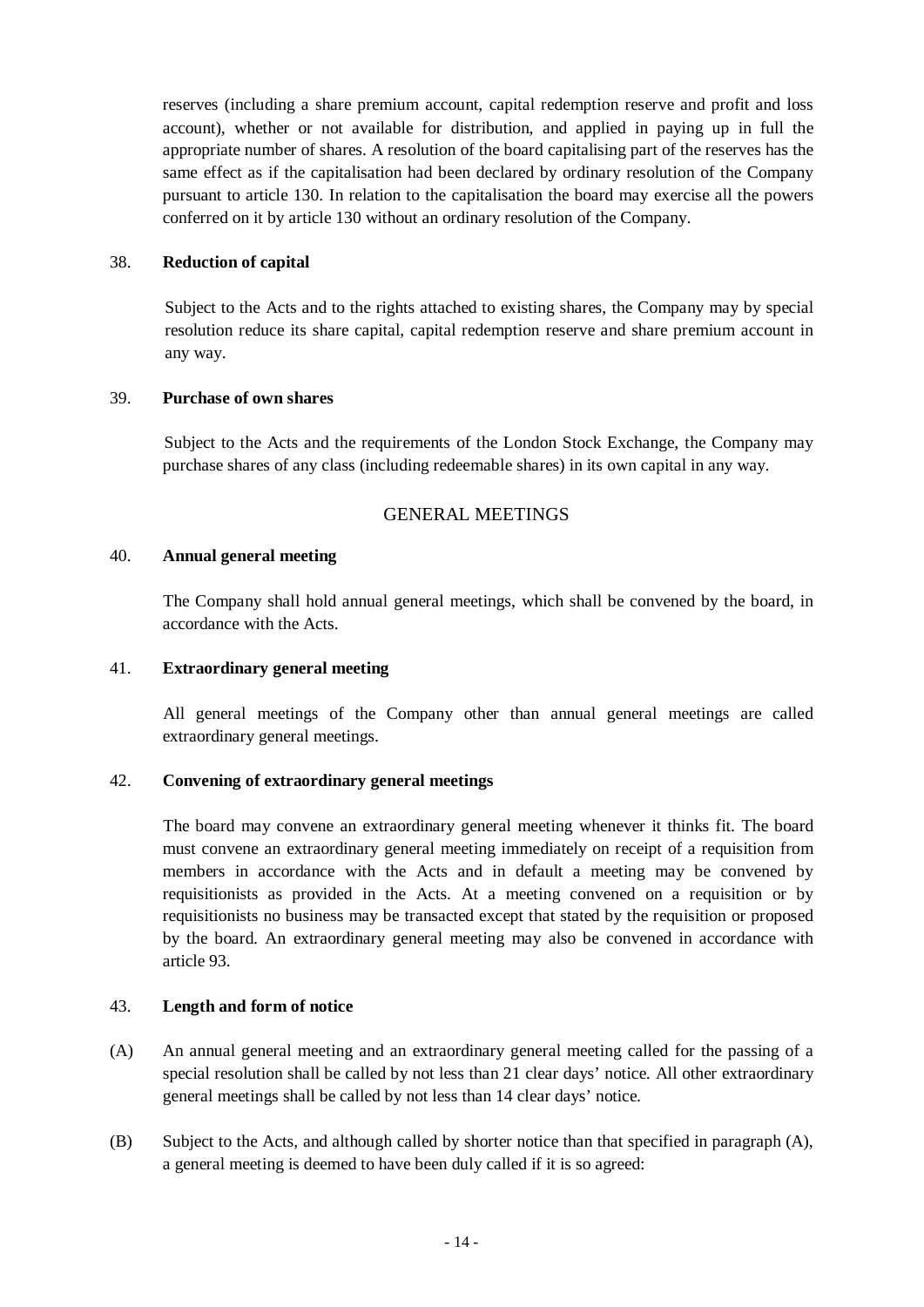- (i) in the case of an annual general meeting, by all the members entitled to attend and vote at the meeting; and
- (ii) in the case of another meeting, by a majority in number of the members having a right to attend and vote at the meeting, being a majority together holding not less than 95 per cent. in nominal value of the shares giving that right.
- (C) The notice of meeting shall specify:
	- (i) whether the meeting is an annual general meeting or an extraordinary general meeting;
	- (ii) the place, the date and the time of the meeting;
	- (iii) in the case of special business, the general nature of that business;
	- (iv) if the meeting is convened to consider a special or an extraordinary resolution, the intention to propose the resolution as such; and
	- (v) with reasonable prominence, that a member entitled to attend and vote may appoint one or more proxies to attend and, on a poll, vote instead of him and that a proxy need not also be a member.
- (D) The notice of meeting shall be given to the members (other than any who, under the provisions of the articles or the terms of allotment or issue of shares, are not entitled to receive notice), to the directors and to the auditors.

#### 44. **Omission to send notice**

The accidental omission to send a notice of meeting or, in cases where it is sent out with the notice, an instrument of proxy to, or the non-receipt of either by, a person entitled to receive it does not invalidate the proceedings at a general meeting.

#### 45. **Special business**

All business transacted at a general meeting is deemed special except the following business at an annual general meeting:

- (i) the receipt and consideration of the annual accounts, the directors' report and auditors' report on those accounts;
- (ii) the appointment of directors and other officers in place of those retiring by rotation or otherwise ceasing to hold office;
- (iii) the declaration of dividends; and
- (iv) the appointment of the auditors (when special notice of the resolution for appointment is not required by the Acts) and the fixing, or determination of the manner of the fixing, of their remuneration.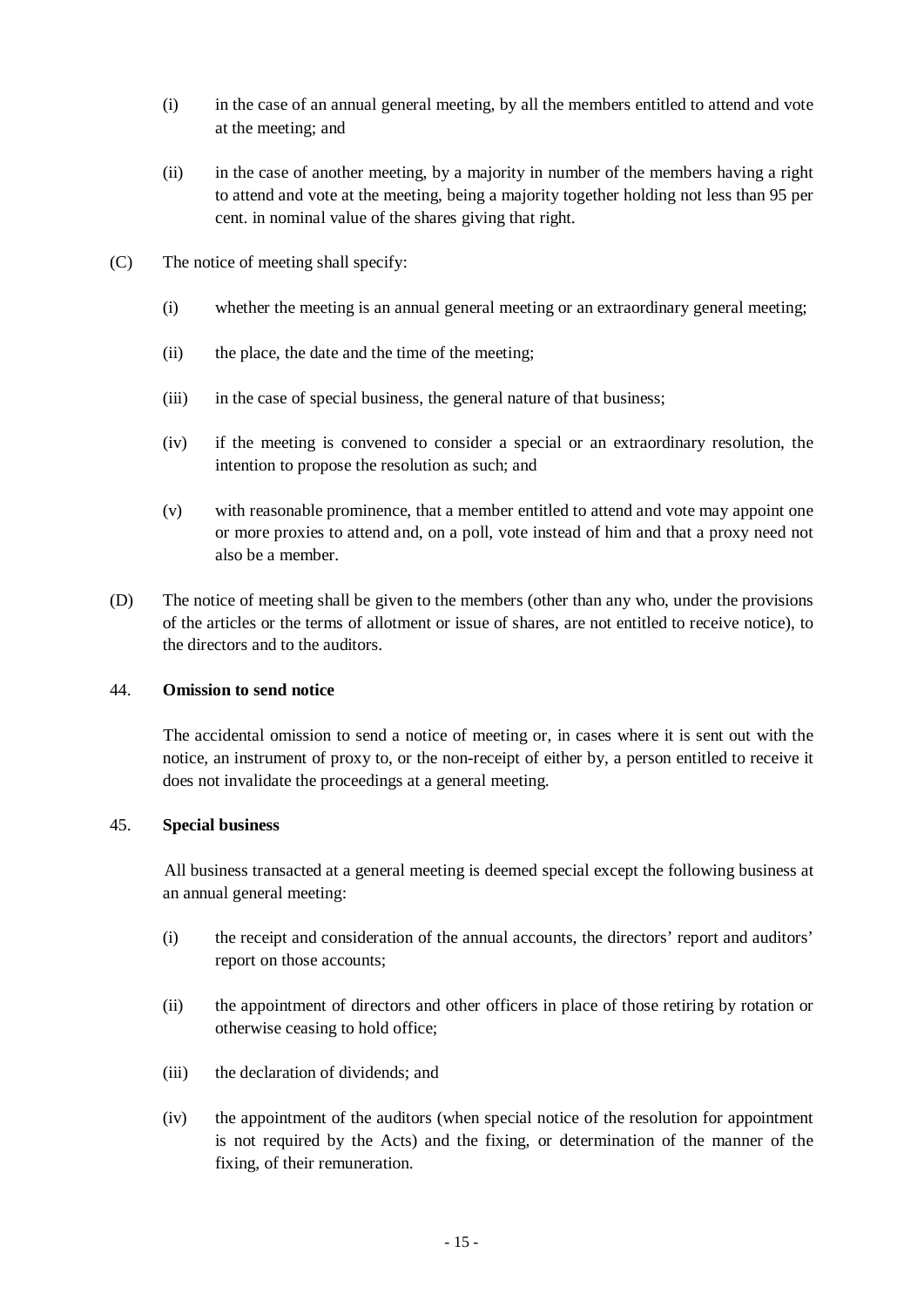## PROCEEDINGS AT GENERAL MEETINGS

#### 46. **Quorum**

- (A) No business may be transacted at a general meeting unless a quorum is present. The absence of a quorum does not prevent the appointment of a chairman in accordance with the articles, which is not treated as part of the business of the meeting.
- (B) The quorum for a general meeting is for all purposes two members present in person or by proxy and entitled to vote.

#### 47. **Procedure if quorum not present**

- (A) If a quorum is not present within thirty minutes from the time fixed for the start of the meeting, the meeting, if convened by or on the requisition of members, is dissolved. In any other case it stands adjourned to such time (being not less than 14 days nor more than 28 days later) and place as the chairman (or, in default, the board) decides.
- (B) At an adjourned meeting the quorum is two members present in person or by proxy and entitled to vote. If a quorum is not present within five minutes from the time fixed for the start of the meeting, the adjourned meeting is dissolved.
- (C) The Company shall give not less than seven clear days' notice of any meeting adjourned for the lack of a quorum and the notice shall state the quorum requirement.

#### 48. **Chairman**

The chairman (if any) of the board or, in his absence, the deputy chairman (if any) shall preside as chairman at a general meeting. If there is no chairman or deputy chairman, or if at a meeting neither is present within five minutes after the time fixed for the start of the meeting or neither is willing to act, the directors present shall select one of their number to be chairman. If only one director is present and willing to act, he shall be chairman. In default, the members present in person and entitled to vote shall choose one of their number to be chairman.

#### 49. **Director's right to attend and speak**

A director is entitled to attend and speak at a general meeting and at a separate meeting of the holders of a class of shares or debentures whether or not he is a member.

#### 50. **Power to adjourn**

- (A) The chairman may, with the consent of a meeting at which a quorum is present (and shall, if so directed by the meeting) adjourn a meeting from time to time and from place to place or for an indefinite period.
- (B) Without prejudice to any other power which he may have under the provisions of the articles or at common law, the chairman may, without the consent of the meeting, interrupt or adjourn a meeting from time to time and from place to place or for an indefinite period if he decides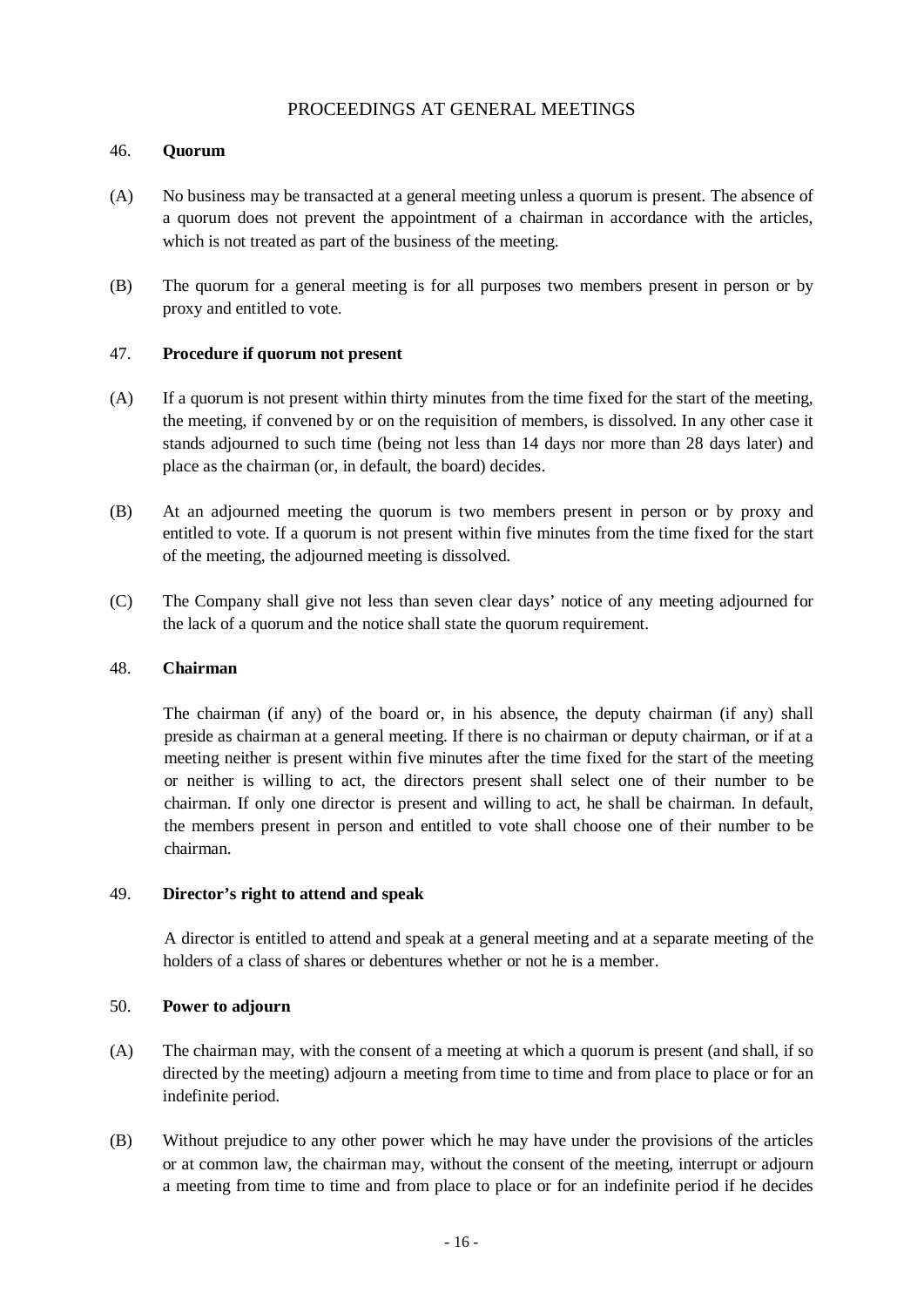that it has become necessary to do so in order to (i) secure the proper and orderly conduct of the meeting, (ii) give all persons entitled to do so a reasonable opportunity of speaking and voting at the meeting, or (iii) ensure that the business of the meeting is properly disposed of.

#### 51. **Notice of adjourned meeting**

Without prejudice to article 47(C), whenever a meeting is adjourned for 28 days or more or for an indefinite period, at least seven clear days' notice specifying the place, date and time of the adjourned meeting and the general nature of the business to be transacted shall be given to the members (other than any who, under the provisions of the articles or the terms of allotment or issue of the shares, are not entitled to receive notice), the directors and the auditors. Except in these circumstances, and subject to article 47(C), it is not necessary to give notice of an adjourned meeting or of the business to be transacted at the adjourned meeting.

## 52. **Business at adjourned meeting**

No business may be transacted at an adjourned meeting other than the business which might properly have been transacted at the meeting from which the adjournment took place.

## 53. **Accommodation of members at meeting**

If it appears to the chairman that the meeting place specified in the notice convening the meeting is inadequate to accommodate all members entitled and wishing to attend, the meeting is duly constituted and its proceedings valid if the chairman is satisfied that adequate facilities are available to ensure that a member who is unable to be accommodated is able to (i) participate in the business for which the meeting has been convened, (ii) hear and see all persons present who speak (whether by the use of microphones, loud-speakers, audio-visual communications equipment or otherwise), whether in the meeting place or elsewhere, and (iii) be heard and seen by all other persons present in the same way.

#### 54. **Security**

The board may make any arrangement and impose any restriction it considers appropriate to ensure the security of a meeting including, without limitation, the searching of a person attending the meeting and the restriction of the items of personal property that may be taken into the meeting place. The board is entitled to refuse entry to a meeting to a person who refuses to comply with these arrangements or restrictions.

## VOTING

#### 55. **Method of voting**

- (A) At a general meeting, a resolution put to the vote of the meeting is decided by a show of hands unless (before or on the declaration of the result of the show of hands) a poll is duly demanded.
- (B) Subject to the Acts, a poll may be demanded on any question by:
	- (i) the chairman of the meeting;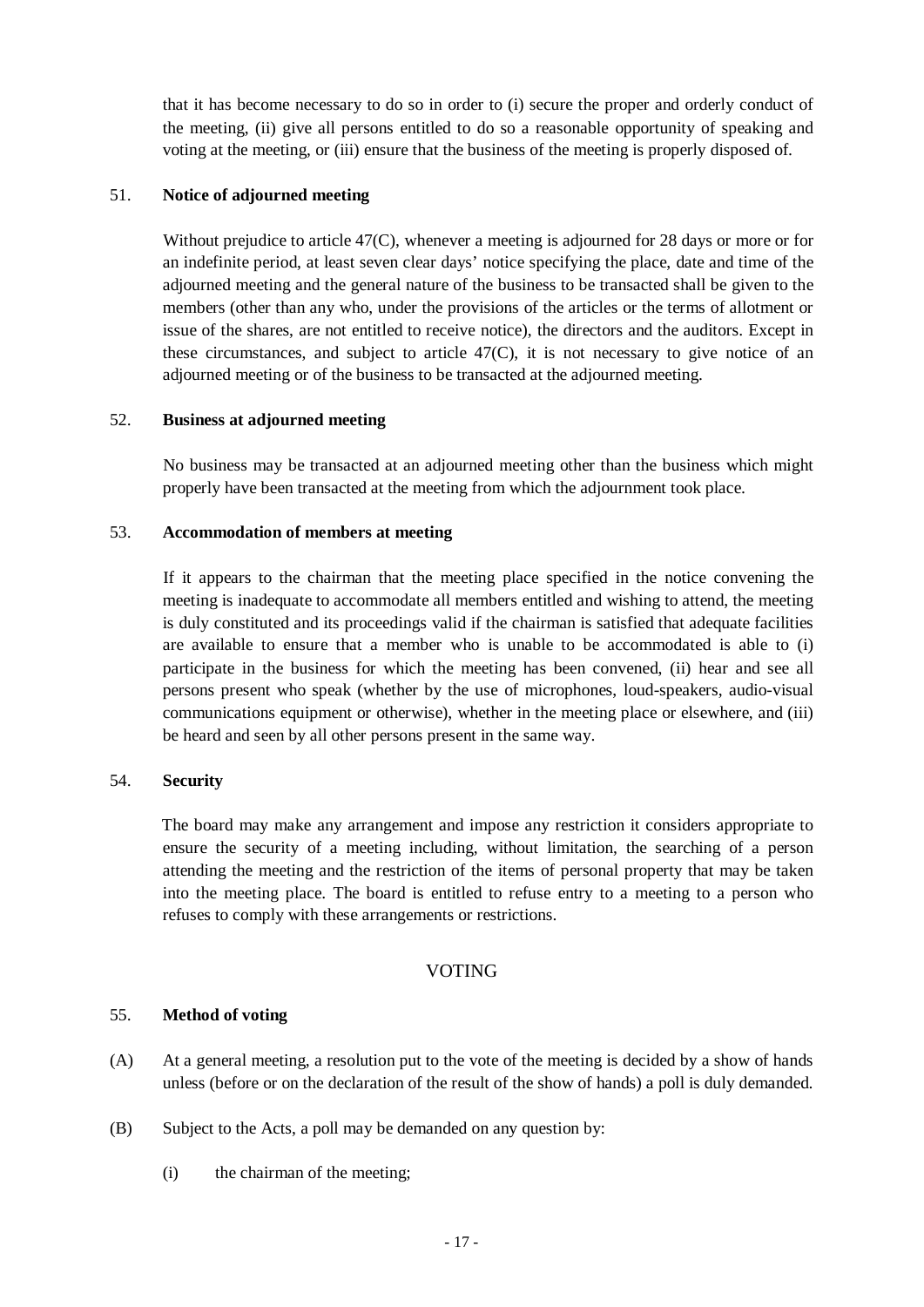- (ii) not less than five members present in person or by proxy and entitled to vote;
- (iii) a member or members present in person or by proxy representing in aggregate not less than one-tenth of the total voting rights of all the members having the right to vote at the meeting; or
- (iv) a member or members present in person or by proxy holding shares conferring a right to vote at the meeting, being shares on which an aggregate sum has been paid up equal to not less than one-tenth of the total sum paid up on all the shares conferring that right.

A demand by a proxy is deemed to be a demand by the member appointing the proxy.

(C) Unless a poll is demanded and the demand is not withdrawn, a declaration by the chairman that the resolution has been carried, or carried by a particular majority, or lost or not carried by a particular majority, and an entry to that effect in the book containing the minutes of proceedings, is conclusive evidence of the fact without proof of the number or proportion of the votes recorded in favour of or against the resolution.

## 56. **Procedure on a poll**

- (A) If a poll is properly demanded, it shall be taken in such manner as the chairman directs. He may appoint scrutineers, who need not be members, and may fix a time and place for declaring the result of the poll. The result of the poll is deemed to be the resolution of the meeting at which the poll is demanded.
- (B) A poll demanded on the election of a chairman or on any question of adjournment shall be taken at the meeting and without adjournment. A poll demanded on another question shall be taken at such time and place as the chairman decides, either at once or after an interval or adjournment (but not more than 30 clear days after the date of the demand).
- (C) No notice need be given of a poll not taken immediately if the time and place at which it is to be taken are announced at the meeting at which it is demanded. In any other case at least seven clear days' notice shall be given specifying the time and place at which the poll is to be taken.
- (D) The demand for a poll may be withdrawn but only with the consent of the chairman. A demand withdrawn in this way validates the result of a show of hands declared before the demand is made. In the case of a poll demanded before the declaration of the result of a show of hands, the meeting shall continue as if the demand has not been made.
- (E) The demand for a poll (other than on the election of the chairman or on a question of adjournment) does not prevent the meeting continuing for the transaction of business other than the question on which a poll has been demanded.
- (F) On a poll, votes may be given in person or by proxy and a member entitled to more than one vote need not, if he votes, use all his votes or cast all the votes he uses in the same way, whether present in person or by proxy.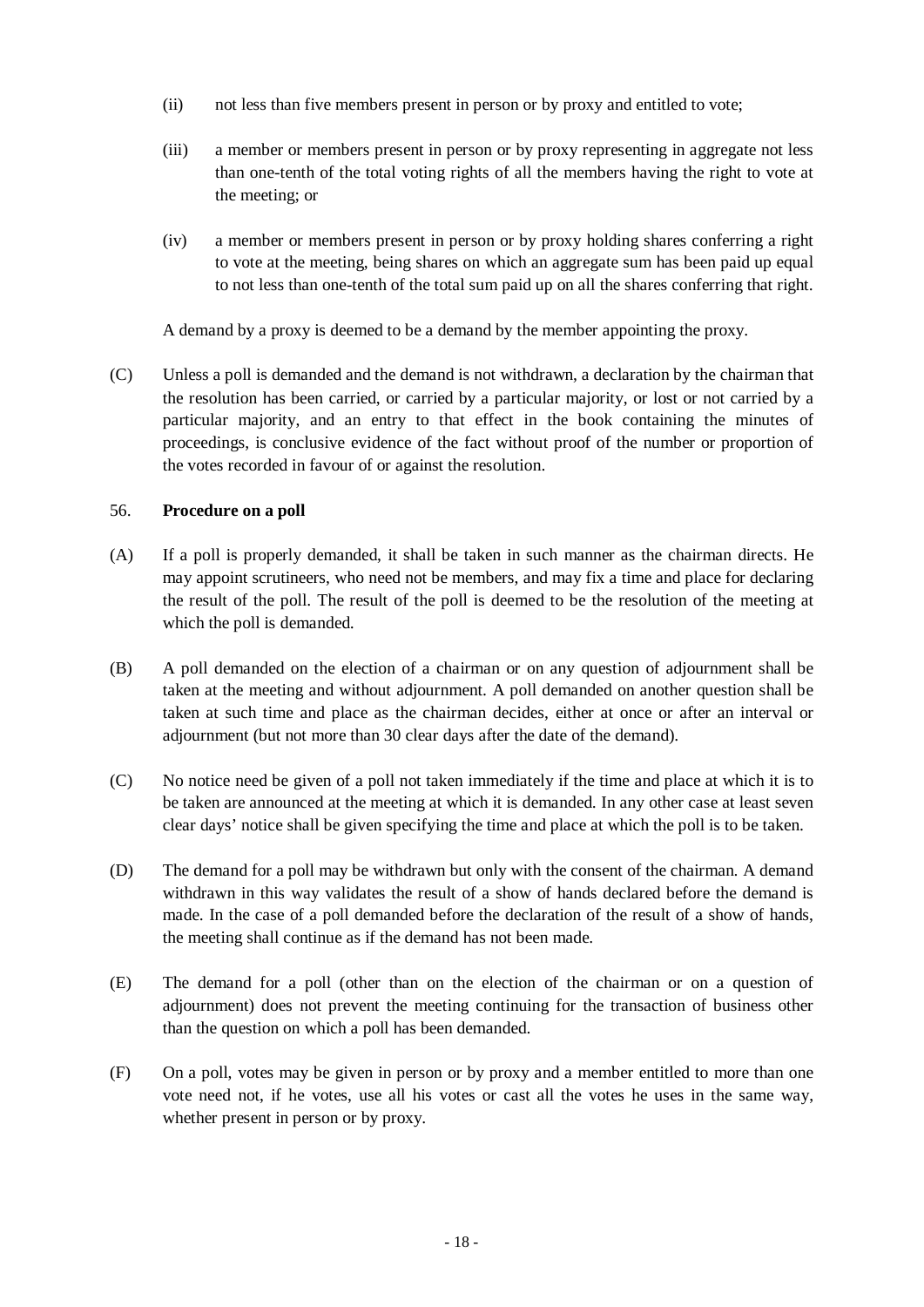#### 57. **Votes of members**

- (A) Subject to special terms as to voting on which shares have been allotted or issued, or a suspension or abrogation of voting rights pursuant to the articles, at a general meeting every member present in person has on a show of hands one vote and every member present in person or by proxy has on a poll one vote for every Ordinary share of which he is the holder.
- (B) In the case of joint holders of a share, the vote of the senior who tenders a vote, whether in person or by proxy, shall be accepted to the exclusion of the vote or votes of the other joint holder or holders, and seniority is determined by the order in which the names of the holders stand in the register.
- (C) A member in respect of whom an order has been made by a court or official having jurisdiction (whether in the United Kingdom or elsewhere) that he is or may be suffering from mental disorder or is otherwise incapable of running his affairs may vote, whether on a show of hands or on a poll, by his guardian, receiver, curator bonis or other person authorised for that purpose and appointed by the court. A guardian, receiver, curator bonis or other authorised and appointed person may, on a poll, vote by proxy if evidence (to the satisfaction of the board) of the authority of the person claiming to exercise the right to vote is deposited at the office (or at another place specified in accordance with the articles for the deposit of instruments of proxy) within the time limits prescribed by the articles for the deposit of instruments of proxy for use at the meeting, adjourned meeting or poll at which the right to vote is to be exercised.

#### 58. **Casting vote**

In the case of an equality of votes the chairman has, on a show of hands and on a poll, a casting vote in addition to any vote to which he is entitled as a member.

#### 59. **Restriction on voting rights for unpaid calls etc.**

Unless the board otherwise decides, no member is entitled in respect of a share held by him to be present or to vote, either in person or by proxy, at a general meeting or at a separate meeting of the holders of class of shares or on a poll, or to exercise other rights conferred by membership in relation to the meeting or poll, if a call or other amount due and payable in respect of the share is unpaid. This restriction ceases on payment of the amount outstanding and all costs, charges and expenses incurred by the Company by reason of the non-payment.

## 60. **Voting by proxy**

- (A) An instrument appointing a proxy shall be in writing in any usual form (or in another form approved by the board) executed by the appointor or his duly constituted attorney or, if the appointor is a company, under its seal or under the hand of its duly authorised officer or attorney or other person authorised to sign.
- (B) An instrument of proxy is deemed (unless the contrary is stated in it) to confer authority to demand or join in demanding a poll and to vote on a resolution or amendment of a resolution put to, or other business which may properly come before, the meeting or meetings for which it is given, as the proxy thinks fit.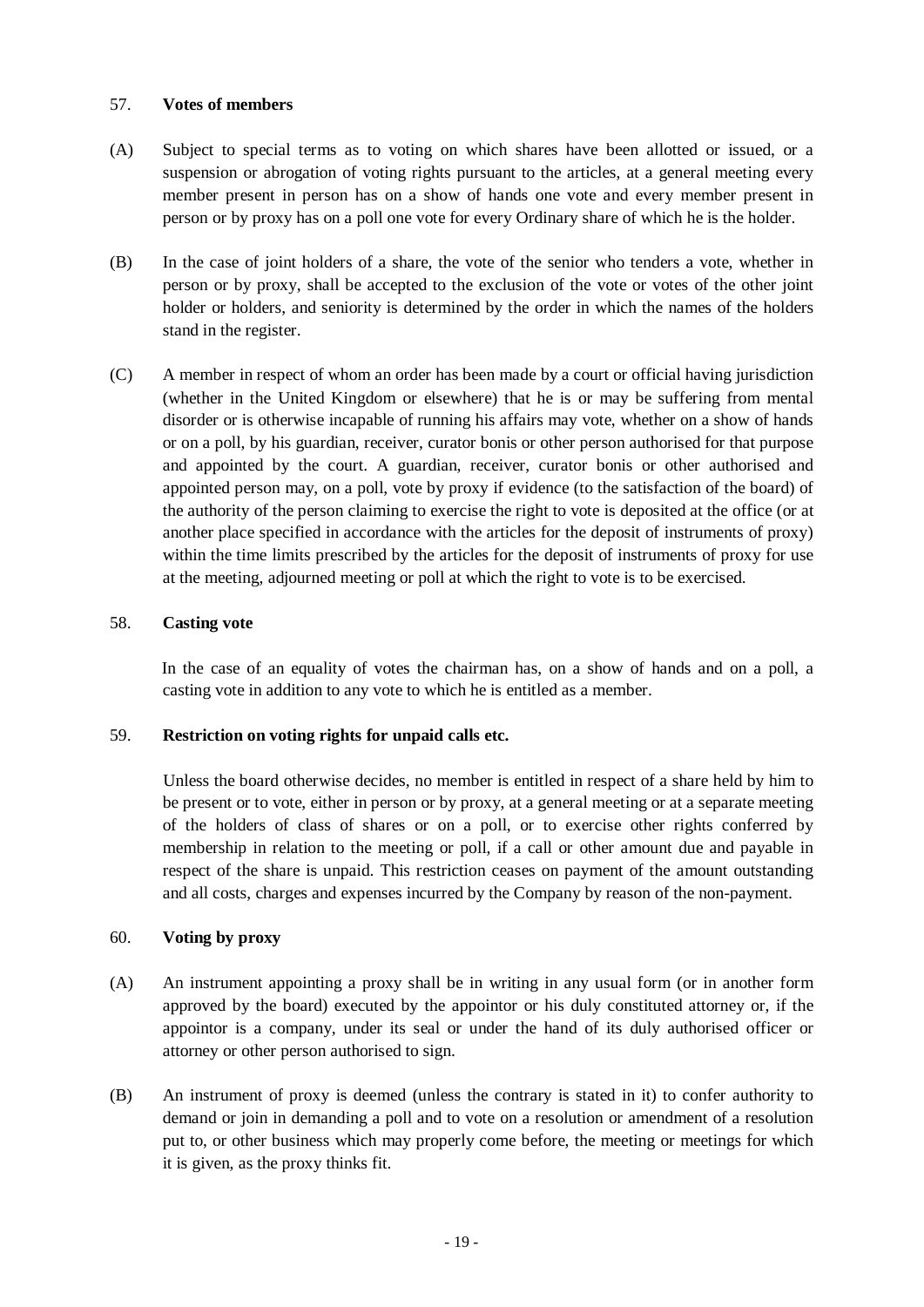- (C) A proxy need not be a member.
- (D) A member may appoint more than one proxy to attend on the same occasion. When two or more valid but differing instruments of proxy are delivered for the same share for use at the same meeting, the one which is last validly delivered (regardless of its date or the date of its execution) shall be treated as replacing and revoking the other or others as regards that share.
- (E) Deposit of an instrument of proxy does not prevent a member attending and voting in person at the meeting or an adjournment of the meeting or on a poll.
- (F) An instrument of proxy is (unless the contrary is stated in it) valid for an adjournment of the meeting as well as for the meeting or meetings to which it relates. An instrument of proxy is valid for 12 months from the date of execution.
- (G) Subject to the Acts and the requirements of the London Stock Exchange, the Company may send an instrument of proxy to all or none of the persons entitled to receive notice of and to vote at a meeting. If sent the instrument shall provide for two-way voting (without prejudice to a right to abstain) on all resolutions set out in the notice of meeting.

## 61. **Deposit of proxy**

An instrument of proxy, and (if required by the board) a power of attorney or other authority under which it is executed or a copy of it notarially certified or certified in some other way approved by the board, shall be:

- (i) deposited at the office, or another place in the United Kingdom specified in the notice convening the meeting or in an instrument of proxy or other accompanying document sent by the Company in relation to the meeting, not less than 48 hours before the time for holding the meeting or adjourned meeting or the taking of a poll at which the person named in the instrument proposes to vote;
- (ii) in the case of a meeting adjourned for less than 28 days but more than 48 hours or in the case of a poll taken more than 48 hours after it is demanded, deposited as required by paragraph (i) not less than 24 hours before the time appointed for the holding of the adjourned meeting or the taking of the poll; or
- (iii) in the case of a meeting adjourned for less than 48 hours or in the case of a poll not taken immediately but taken not more than 48 hours after it was demanded, delivered at the adjourned meeting or at the meeting at which the poll was demanded to the chairman or to the secretary or to a director.

An instrument of proxy not deposited or delivered in accordance with this article is invalid.

## 62. **When votes by proxy valid though authority revoked**

A vote given or poll demanded by a proxy or authorised representative of a company is valid despite termination of his authority unless notice of termination is received by the Company at the office (or other place specified for depositing the instrument of proxy) at least one hour before the time for holding the meeting or adjourned meeting at which the vote is given or (in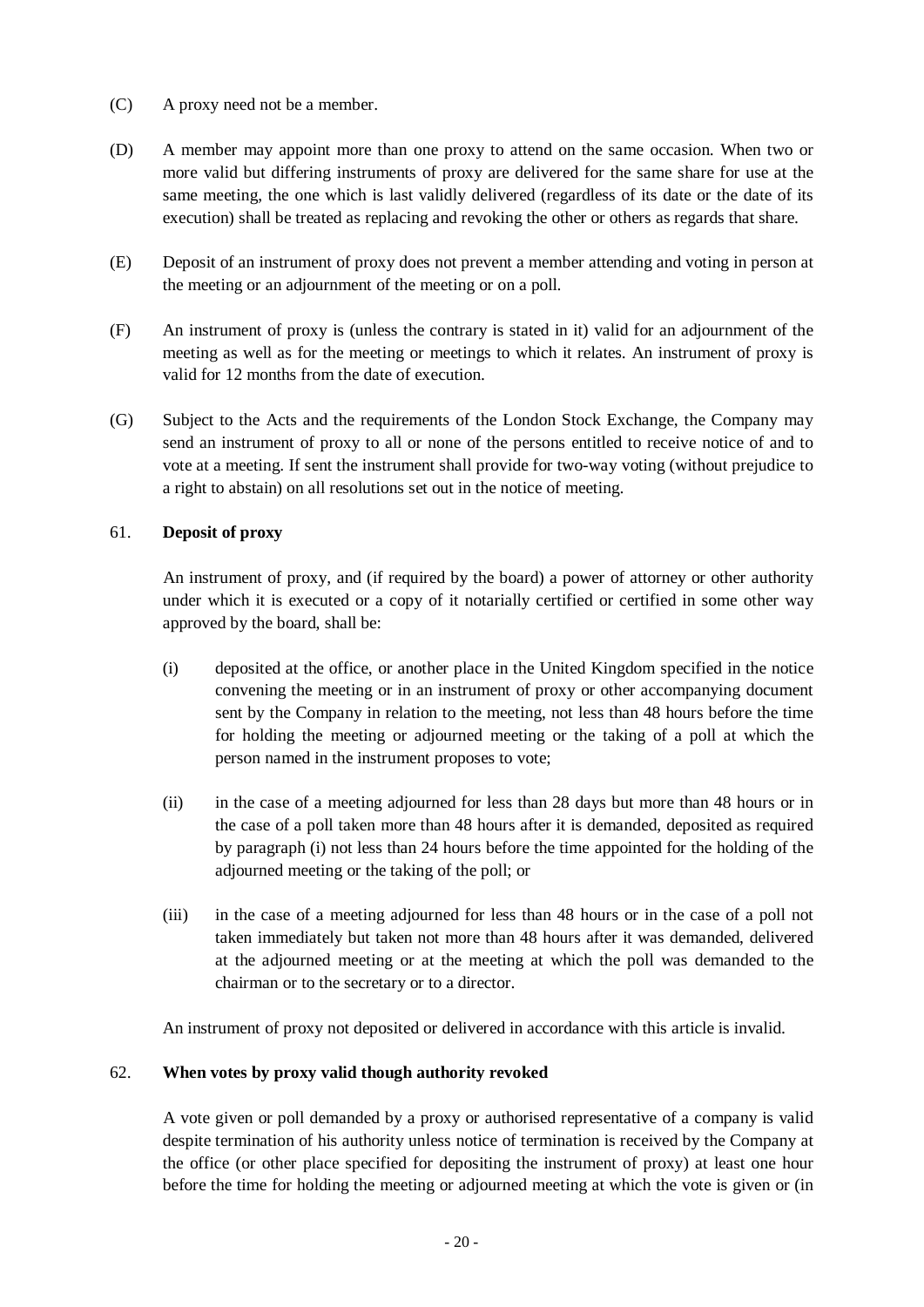the case of a poll taken otherwise than at or on the same day as the meeting or adjourned meeting) the time appointed for the taking of the poll at which the vote is cast.

## CORPORATE REPRESENTATIVE

63. A company which is a member may, by resolution of its directors or other governing body, authorise a person to act as its representative at a meeting or at a separate meeting of the holders of a class of shares (the "**representative**"). The representative is entitled to exercise on behalf of the company those powers that the company could exercise if it were an individual member. The company is for the purposes of the articles deemed to be present in person at a meeting if the representative is present. All references to attendance and voting in person shall be construed accordingly. A director, the secretary or other person authorised for the purpose by the secretary may require the representative to produce a certified copy of the resolution of authorisation before permitting him to exercise his powers.

## OBJECTIONS TO AND ERROR IN VOTING

64. No objection may be made to the qualification of a voter or to the counting of, or failure to count, a vote, except at the meeting or adjourned meeting at which the vote objected to is tendered or at which the error occurs. An objection properly made shall be referred to the chairman and only invalidates the result of the voting if, in the opinion of the chairman, it is of sufficient magnitude to affect the decision of the meeting. The decision of the chairman is conclusive and binding on all concerned.

# AMENDMENTS TO RESOLUTIONS

65*.* No amendment to a resolution duly proposed as a special or extraordinary resolution other than an amendment to correct a patent error may be considered or voted on. No amendment to a resolution duly proposed as an ordinary resolution other than an amendment to correct a patent error may be considered or voted on unless either (i) at least 48 hours before the time appointed for holding the meeting or adjourned meeting at which the ordinary resolution is to be considered, notice of the terms of the amendment and intention to move it has been lodged at the office, or (ii) the chairman in his absolute discretion decides that the amendment may be considered or voted on. If an amendment proposed to a resolution under consideration is ruled out of order by the chairman the proceedings on the substantive resolution are not invalidated by an error in his ruling.

## MEMBERS' WRITTEN RESOLUTIONS

66. A resolution in writing executed by or on behalf of each member who would have been entitled to vote upon it if it had been proposed at a general meeting at which he was present is as effective as if it had been passed at a general meeting duly convened and held. The resolution in writing may consist of several instruments in the same form each duly executed by or on behalf of one or more members. If the resolution in writing is described as a special resolution or as an extraordinary resolution, it has effect accordingly.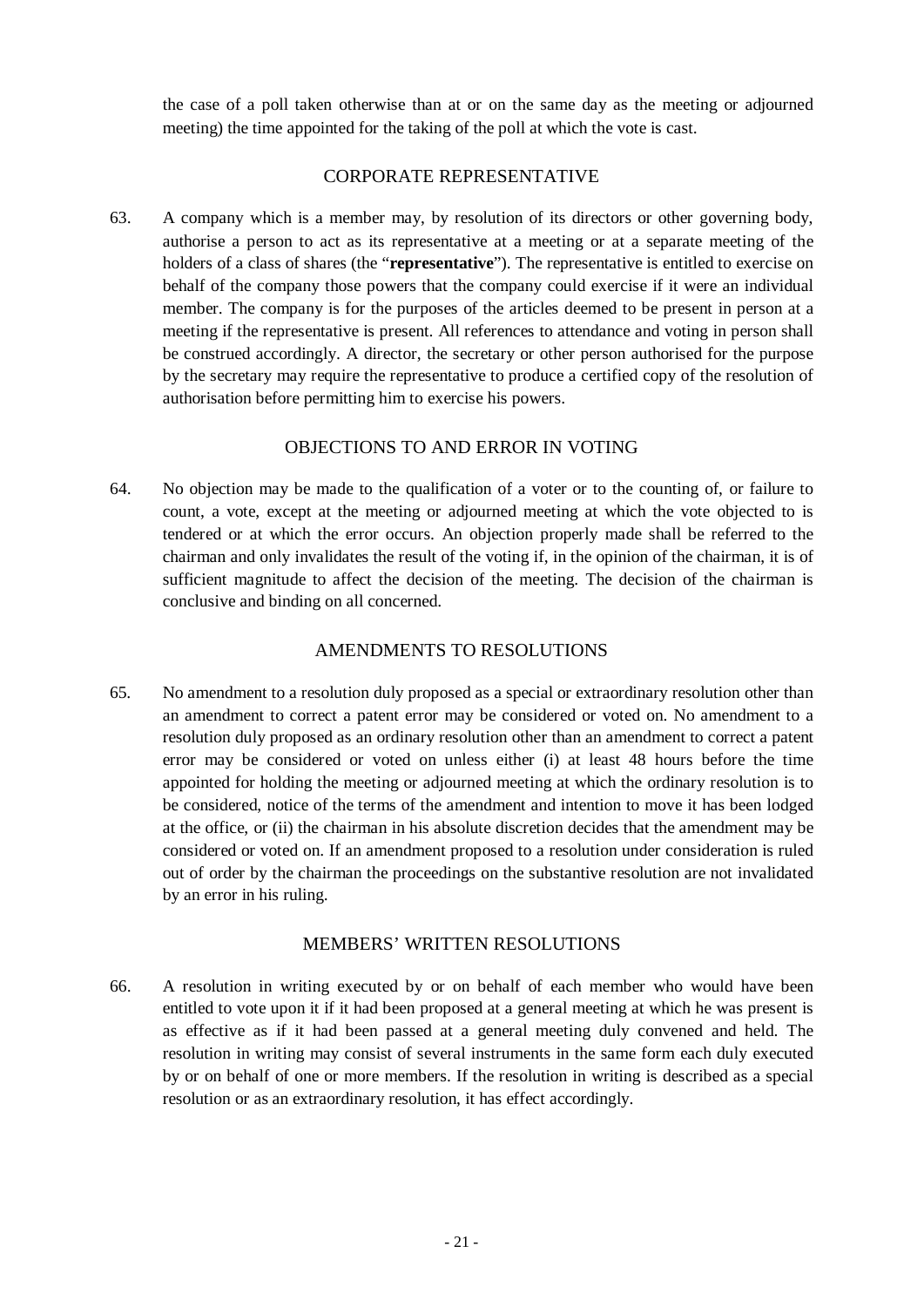# CLASS MEETINGS

- 67. A separate meeting for the holders of a class of shares shall be convened and conducted as nearly as possible in the same way as an extraordinary general meeting, except that:
	- (i) no member, other than a director, is entitled to notice of it or to attend unless he is a holder of shares of that class;
	- (ii) no vote may be given except in respect of a share of that class;
	- (iii) the quorum at the meeting is two persons present in person holding or representing by proxy at least one-third in nominal value of the issued shares of that class;
	- (iv) the quorum at an adjourned meeting is two persons holding shares of that class who are present in person or by proxy; and
	- (v) a poll may be demanded in writing by a member present in person or by proxy and entitled to vote at the meeting and on a poll each member has one vote for every share of that class of which he is the holder.

# 68.

# FAILURE TO DISCLOSE INTERESTS IN SHARES

- (A) Where notice is served by the Company under section 212 of the Act (a "**section 212 notice**") on a member, or another person appearing to be interested in shares held by that member, and the member or other person has failed in relation to any shares (the "**default shares**", which expression includes any shares allotted or issued after the date of the section 212 notice in right of those shares) to give the Company the information required within the prescribed period from the date of the section 212 notice, the following sanctions apply, unless the board otherwise decides:
	- (i) the member is not entitled in respect of the default shares to be present or to vote (either in person or by proxy) at a general meeting or at a separate meeting of the holders of a class of shares or on a poll; and
	- (ii) where the default shares represent at least 0.25 per cent. in nominal value of the issued shares of their class:
		- (a) a dividend (or any part of a dividend) or other amount payable in respect of the default shares shall be withheld by the Company, which has no obligation to pay interest on it, and the member is not entitled to elect, pursuant to article 129, to receive shares instead of a dividend; and
		- (b) no transfer of any certificated default shares shall be registered unless the transfer is an excepted transfer or:
			- (1) the member is not himself in default in supplying the information required; and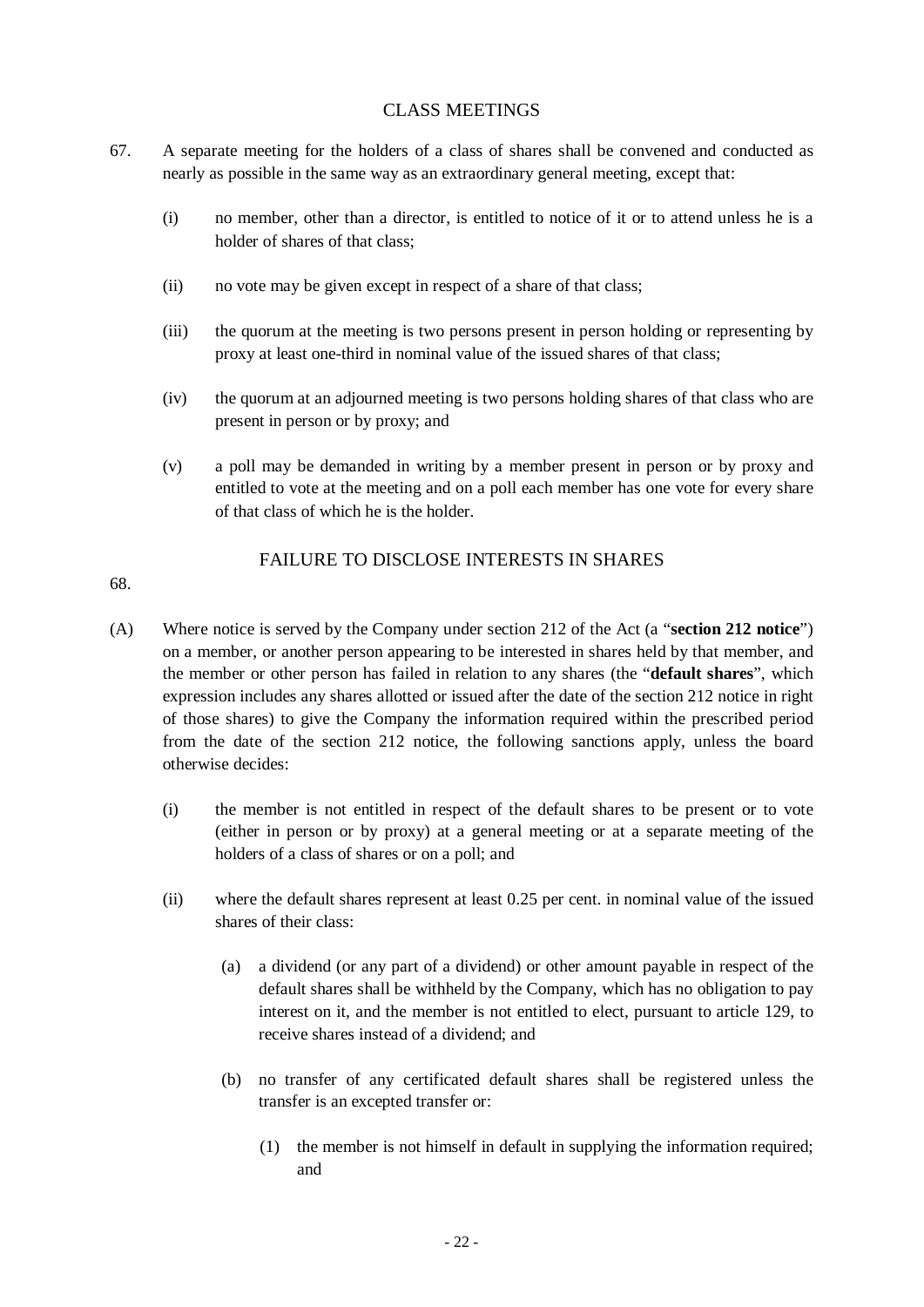- (2) the member proves to the satisfaction of the board that no person in default in supplying the information required is interested in any of the shares the subject of the transfer.
- (B) For the purpose of enforcing the sanction in paragraph  $(A)(ii)(b)$ , the board may give notice to the member requiring the member to change default shares held in uncertificated form to certificated form by the time stated in the notice. The notice may also state that the member may not change any default shares held in certificated form to uncertificated form. If the member does not comply with the notice, the board may authorise a person to change default shares held in uncertificated form to certificated form in the name and on behalf of the member.
- (C) The sanctions under paragraph (A) cease to apply seven days after the earlier of:
	- (i) receipt by the Company of notice of an excepted transfer, but only in relation to the shares transferred; and
	- (ii) receipt by the Company, in a form satisfactory to the board, of all the information required by the section 212 notice.
- (D) Where, on the basis of information obtained from a member in respect of a share held by him, the Company issues a section 212 notice to another person, it shall at the same time send a copy of the section 212 notice to the member, but the accidental omission to do so, or the nonreceipt by the member of the copy, does not invalidate or otherwise affect the application of paragraphs (A) or (B).
- (E) For the purposes of this article 68:
	- (i) a person, other than the member holding a share, is treated as appearing to be interested in that share if the member has informed the Company that the person is or may be interested, or if the Company (after taking account of information obtained from the member or, pursuant to a section 212 notice, from anyone else) knows or has reasonable cause to believe that the person is or may be so interested;
	- (ii) "**interested**" is construed as it is for the purpose of section 212 of the Act;
	- (iii) reference to a person having failed to give the Company the information required by a section 212 notice, or being in default in supplying such information, includes (a) reference to his having failed or refused to give all or any part of it, and (b) reference to his having given information which he knows to be false in a material particular or having recklessly given information which is false in a material particular;
	- (iv) the "**prescribed period**" means 14 days;
	- (v) an "**excepted transfer**" means, in relation to shares held by a member:
		- (a) a transfer pursuant to acceptance of a takeover offer for the Company (within the meaning of section 428(1) of the Act); or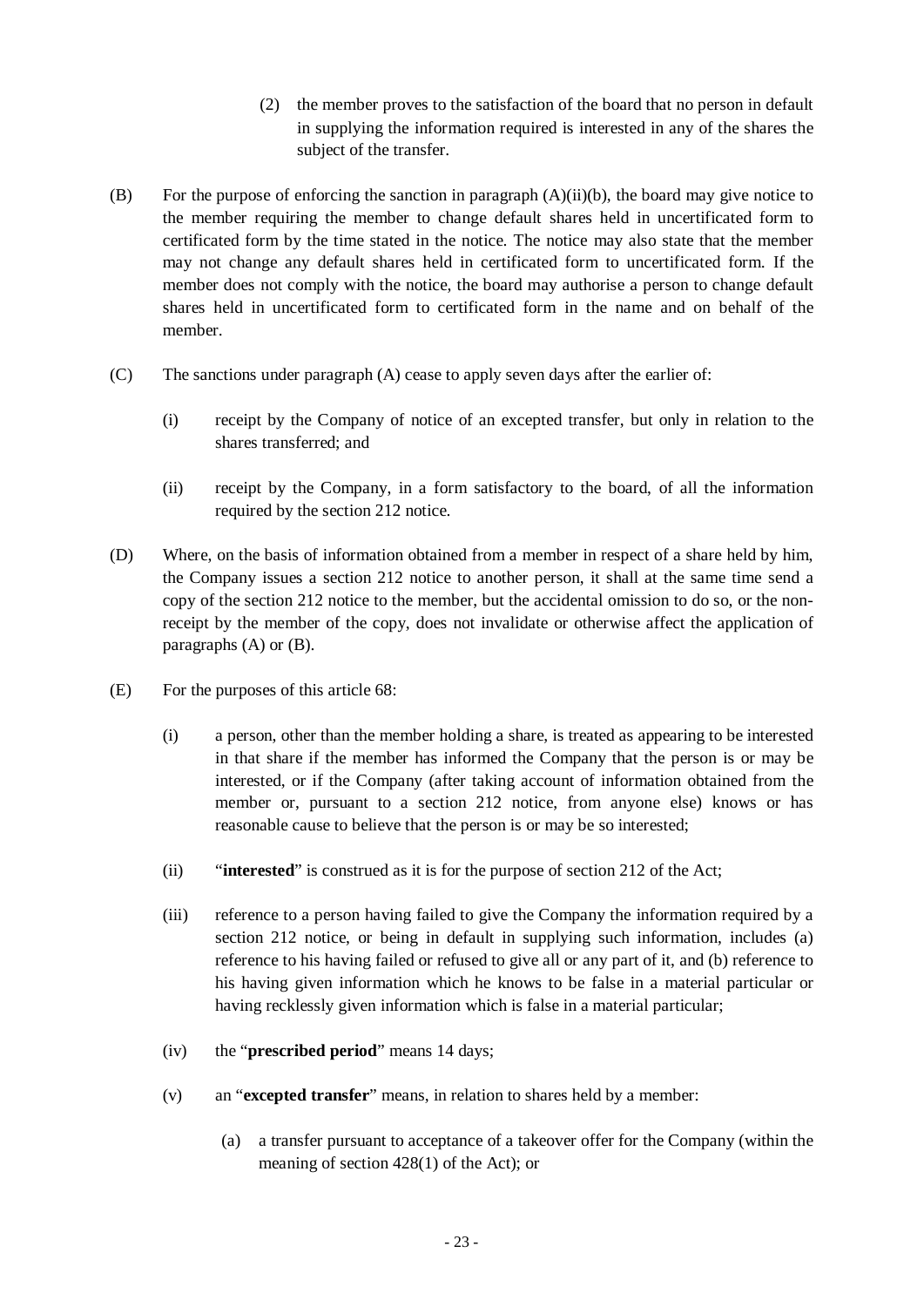- (b) a transfer in consequence of a sale made through a recognised investment exchange (as defined in the Financial Services Act 1986) or another stock exchange outside the United Kingdom on which shares in the capital of the Company are normally traded; or
- (c) a transfer which is shown to the satisfaction of the board to be made in consequence of a sale of the whole of the beneficial interest in the shares to a person who is unconnected with the member and with any other person appearing to be interested in the shares.
- (F) The provisions of this article are in addition and without prejudice to the provisions of the Acts.

## APPOINTMENT, RETIREMENT AND REMOVAL OF DIRECTORS

#### 69. **Number of directors**

Unless and until otherwise decided by the Company by ordinary resolution the number of directors must not be more than ten nor less than two.

#### 70. **Power of the Company to appoint directors**

Subject to the articles, the Company may by ordinary resolution appoint a person who is willing to act to be a director, either to fill a vacancy or as an addition to the board, but the total number of directors may not exceed any maximum number fixed in accordance with the articles.

#### 71. **Power of the board to appoint directors**

Without prejudice to the power of the Company to appoint a person to be a director pursuant to the articles, the board may appoint a person who is willing to act as a director, either to fill a vacancy or as an addition to the board, but the total number of directors may not exceed any maximum number fixed in accordance with the articles. A director appointed in this way may hold office only until the dissolution of the next annual general meeting after his appointment unless he is reappointed during that meeting. He is not required, and is not taken into account in determining the number of directors who are, to retire by rotation at the meeting.

#### 72. **Appointment of executive directors**

Subject to the Acts, the board may appoint one or more of its body to hold employment or executive office (including, without limitation, that of managing director) with the Company for such term (subject to the Acts) and on any other conditions the board thinks fit. The board may revoke or terminate an appointment, without prejudice to a claim for damages for breach of contract or otherwise.

#### 73. **Eligibility of new directors**

(A) No person other than a director retiring (by rotation or otherwise) may be appointed or reappointed a director at a general meeting unless: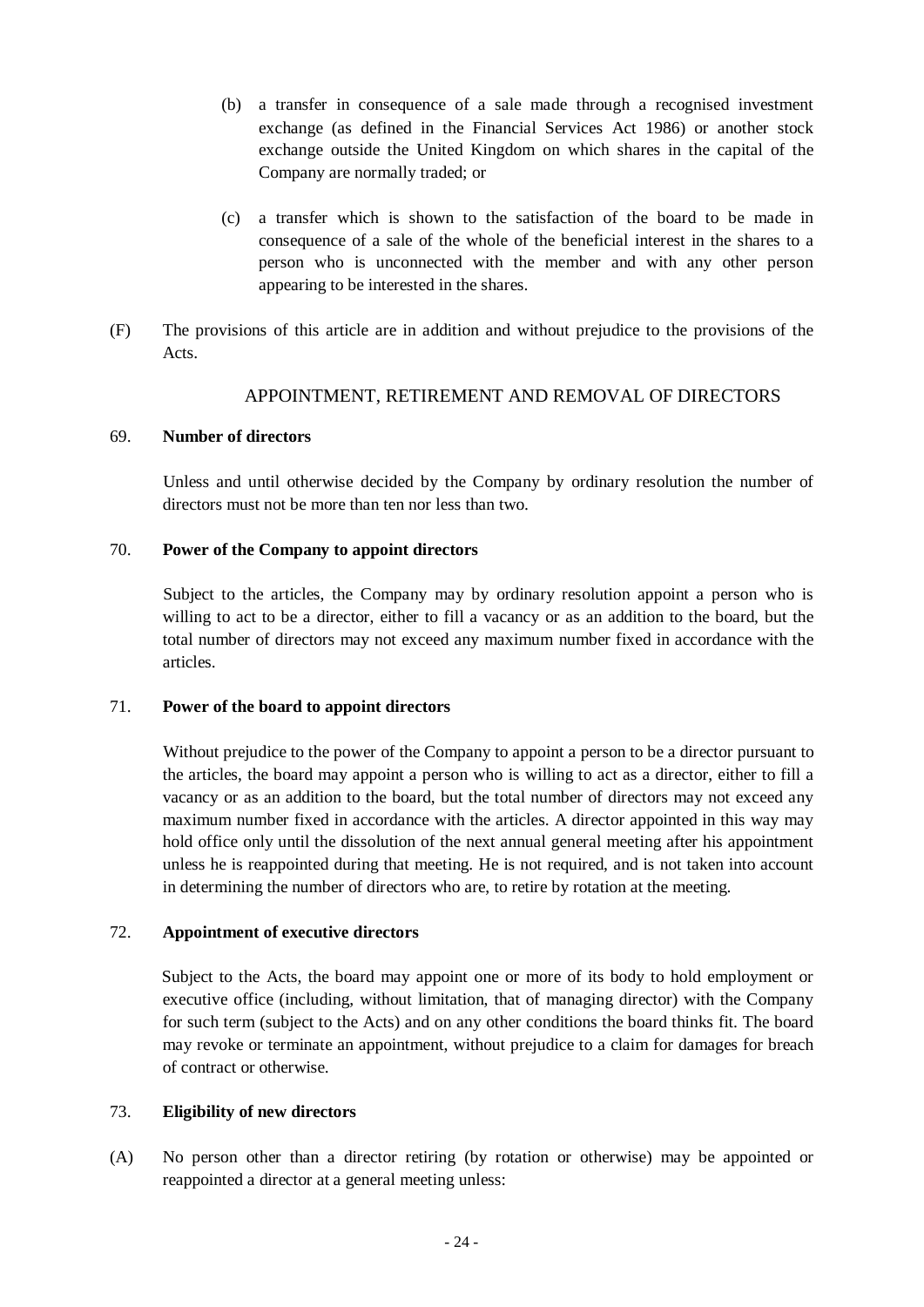- (i) he is recommended by the board; or
- (ii) not less than seven nor more than 42 days before the date fixed for the meeting, notice has been given to the Company by a member (other than the person to be proposed) qualified to vote at the meeting of the intention to propose that person for appointment or reappointment. The notice shall (a) state the particulars which would, if the proposed director were appointed or reappointed, be required to be included in the Company's register of directors, (b) be accompanied by notice given by the proposed director of his willingness to be appointed or reappointed, and (c) be lodged at the office.
- (B) A director need not be a member.

## 74. **Voting on resolution for appointment**

A resolution for the appointment of two or more persons as directors by a single resolution is void unless an ordinary resolution that the resolution for appointment is proposed in this way has first been agreed to by the meeting without a vote being given against it.

# 75 **Retirement at intervals of one year and three years**<sup>2</sup>

- 75.1 A director (not being a director holding any employment or executive office pursuant to Article 72) shall retire from office and may offer himself for re-appointment at each annual general meeting if, at the start of business on the date of the notice convening that annual general meeting, he has served as a director for a continuous period of nine year or more and for the purpose of this Article 75.1, the retirement and re-appointment of a director at the same general meeting, whether pursuant to these articles or otherwise, shall not constitute an interruption to that director's period of continuous service.
- 75.2 A director shall retire from office and may offer himself for re-appointment at the third annual general meeting following his appointment or last re-appointment by shareholders at a general meeting.

## 76 **Directors to retire by rotation**<sup>3</sup>

76.1 Any director who is or will be required to retire at an annual general meeting pursuant to Article 71 or Article 75.1 shall not be taken into account in determining the number or the identity of the directors to retire by rotation at that meeting pursuant to this Article 76.

<sup>2</sup>A Special Resolution was passed at the Annual General Meeting held on 13 September 2006 *amending the Articles of Association by deleting Article 75 and replacing it with this new Article 75.* 

<sup>3</sup>A Special Resolution was passed at the Annual General Meeting held on 13 September 2006 *amending the Articles of Association by deleting Article 76 and replacing it with this new Article 76.*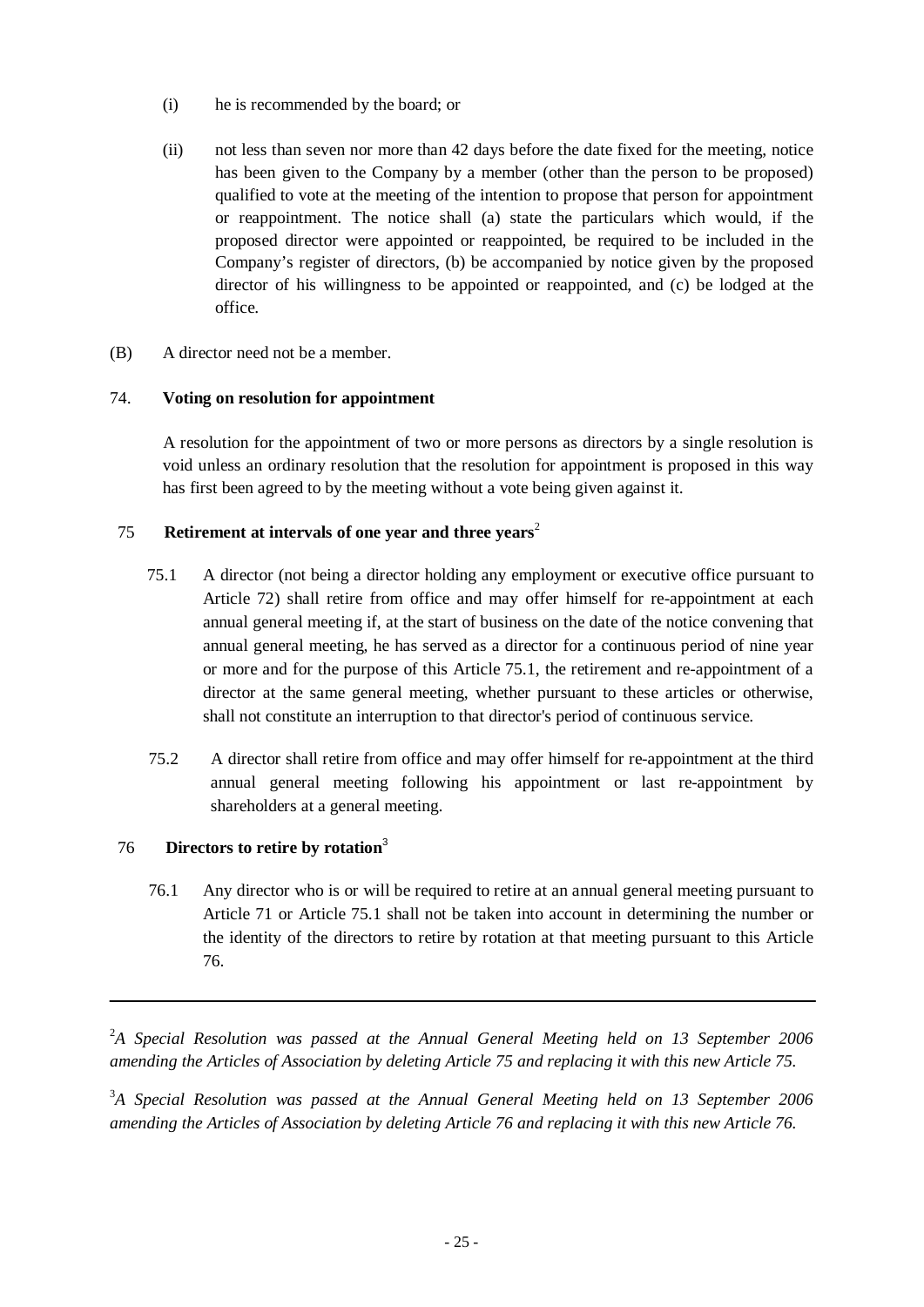- 76.2 The directors to retire by rotation at an annual general meeting pursuant to this Article 76 shall be determined, both as to number and identify, by the composition of the board at the start of the business on the date of the notice convening that annual general meeting, notwithstanding any change in the number or the identity of the directors after that time and before the conclusion of that annual general meeting.
- 76.3 At each annual general meeting, one third of the directors who are subject to retirement by rotation, or, if their number is no three or a multiple of three, the number which is nearest to but not exceed one third, shall retire from office and may offer themselves for re-appointment. Subject to the provisions of the Act and of these Articles, the directors to retire by rotation pursuant to this Article 76 shall be, first, any director who wishes to retire and not offer himself or re-appointment, secondly, any director who is or will be required to retire pursuant to Article 75.2, and thirdly that director or those directors who have been longest in office since their appointment or last re-appointment by shareholders at a general meeting. As between two or more director who have been in the office an equal length of time since their last appointment or re-appointment by shareholders at a general meeting, the director or directors to retire shall, in default of agreement between them, be determined by lot.

#### 77. **Position of retiring director**

A director who retires at an annual general meeting (whether by rotation or otherwise) may, if willing to act, be reappointed. If he is not reappointed or deemed reappointed, he may retain office until the meeting appoints someone in his place or, if it does not do so, until the end of the meeting.

#### 78. **Deemed reappointment**

At a general meeting at which a director retires by rotation the Company may fill the vacancy and, if it does not do so, the retiring director is, if willing, deemed reappointed unless it is expressly resolved not to fill the vacancy or a resolution for the reappointment of the director is put to the meeting and lost.

#### 79. **No retirement on account of age**

No person is incapable of being appointed a director by reason of his having reached the age of 70 or another age. Special notice is not required in connection with the appointment or the approval of the appointment of such person. No director is required to vacate his office because he has reached the age of 70 or another age and section 293 of the Act does not apply to the Company. Where a general meeting is convened at which, to the knowledge of the board, a director is to be proposed for appointment or reappointment who is at the date of the meeting 70 or more, the board shall give notice of his age in the notice convening the meeting or in a document accompanying the notice, but the accidental omission to do so does not invalidate proceedings or an appointment or reappointment of that director at that meeting.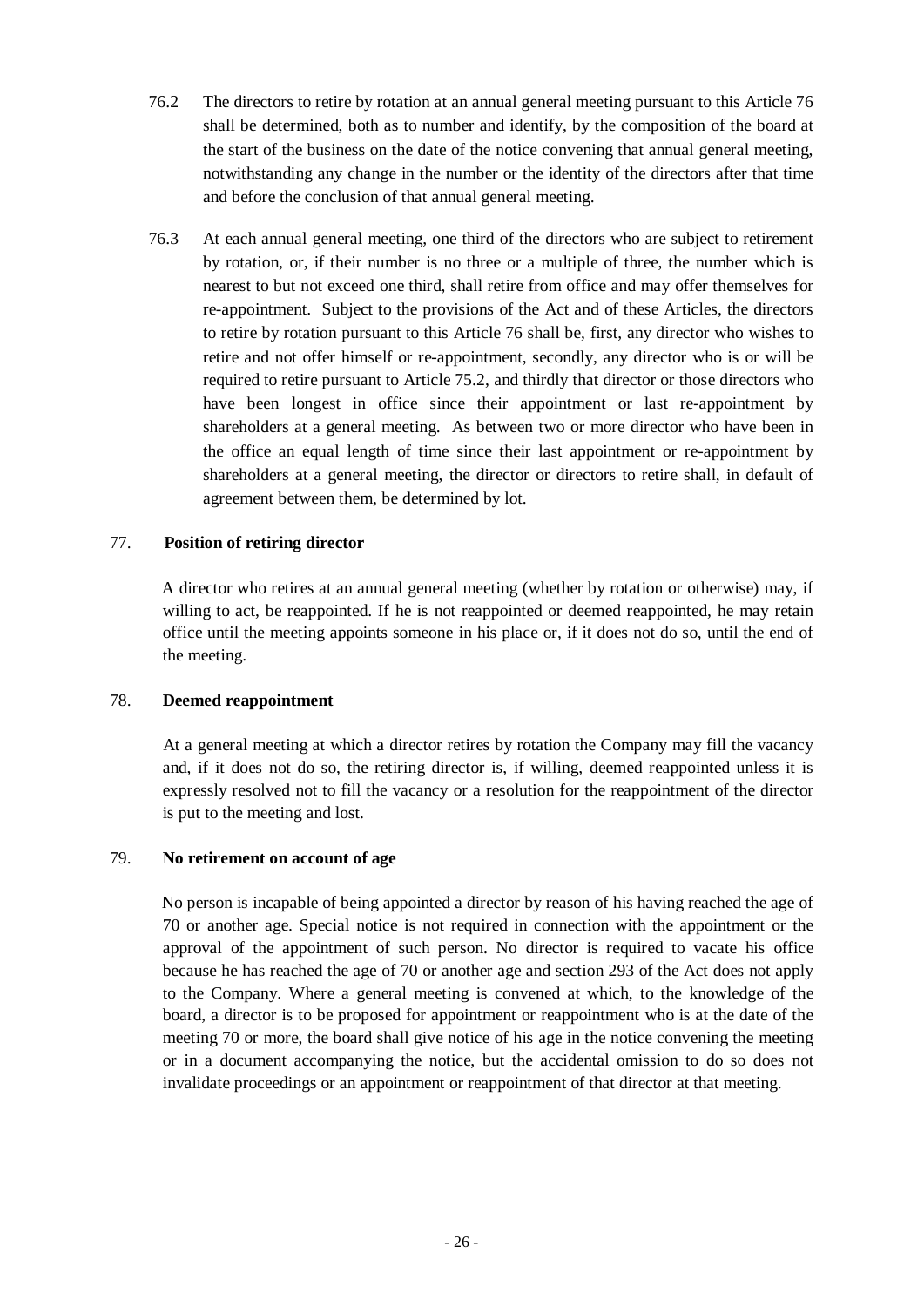#### 80. **Removal by ordinary resolution**

In addition to any power of removal conferred by the Acts, the Company may by ordinary resolution remove a director before the expiration of his period of office (without prejudice to a claim for damages for breach of contract or otherwise) and may (subject to the articles) by ordinary resolution appoint another person who is willing to act to be a director in his place. A person appointed in this way is treated, for the purposes of determining the time at which he or another director is to retire, as if he had become a director on the date on which the person in whose place he is appointed was last appointed or reappointed a director.

## 81. **Vacation of office by director**

- (A) Without prejudice to the provisions for retirement (by rotation or otherwise) contained in the articles, the office of a director is vacated if:
	- (i) he resigns by notice delivered to the secretary at the office or tendered at a board meeting;
	- (ii) he ceases to be a director by virtue of a provision of the Acts, is removed from office pursuant to the articles or becomes prohibited by law from being a director;
	- (iii) he becomes bankrupt, has an interim receiving order made against him, makes an arrangement or compounds with his creditors generally or applies to the court for an interim order under section 253 of the Insolvency Act 1986 in connection with a voluntary arrangement under that Act;
	- (iv) an order is made by a court of competent jurisdiction on the ground (however formulated) of mental disorder for his detention or for the appointment of a guardian, receiver, curator bonis or other person to exercise powers with respect to his affairs or he is admitted to hospital in pursuance of an application for admission for treatment under the Mental Health Act 1983 or, in Scotland, under the Mental Health (Scotland) Act 1984 and the board resolves that his office be vacated;
	- (v) both he and his alternate director appointed pursuant to the provisions of the articles (if any) are absent, without the permission of the board, from board meetings for six consecutive months and the board resolves that his office be vacated; or
	- (vi) he is removed from office by notice addressed to him at his last-known address and signed by all his co-directors (without prejudice to a claim for damages for breach of contract or otherwise).
- (B) A resolution of the board declaring a director to have vacated office under the terms of this article is conclusive as to the fact and grounds of vacation stated in the resolution.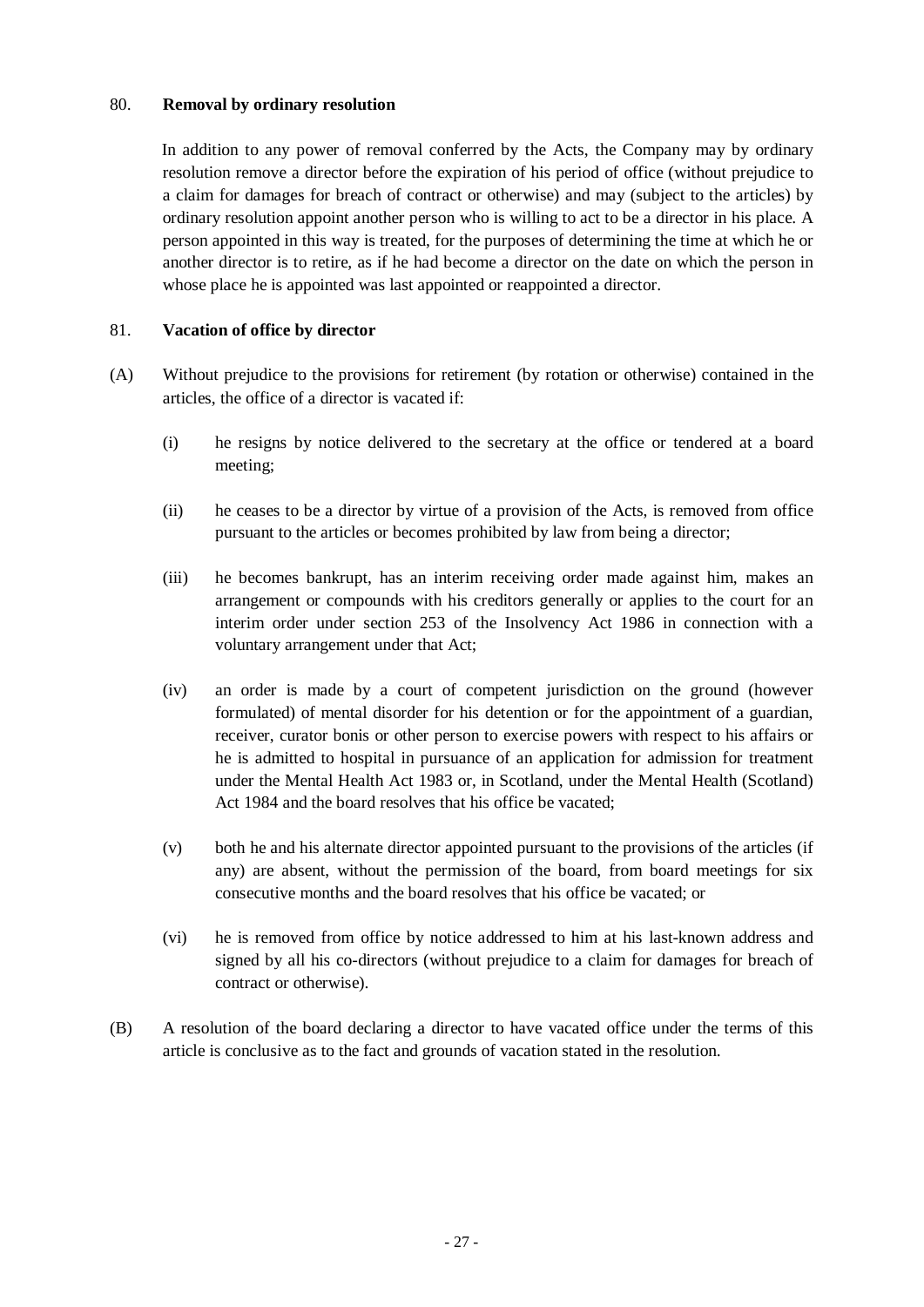## ALTERNATE DIRECTORS

#### 82. **Appointment**

- (A) A director (other than an alternate director) may by notice delivered to the secretary at the office, or in any other manner approved by the board, appoint as his alternate director:
	- (i) another director, or
	- (ii) another person approved by the board and willing to act.

No appointment of an alternate director who is not already a director is effective until his consent to act as a director in the form prescribed by the Acts has been received at the office.

(B) An alternate director need not be a member and is not counted in reckoning the number of directors for the purpose of article 69.

#### 83. **Revocation of appointment**

A director may by notice delivered to the secretary at the office revoke the appointment of his alternate director and, subject to the provisions of article 82, appoint another person in his place. If a director ceases to hold the office of director or if he dies, the appointment of his alternate director automatically ceases. If a director retires but is reappointed or deemed reappointed at the meeting at which his retirement takes effect, a valid appointment of an alternate director which was in force immediately before his retirement continues to operate after his reappointment as if he has not retired. The appointment of an alternate director ceases on the happening of an event which, if he were a director otherwise appointed, would cause him to vacate office.

#### 84. **Participation in board meetings**

An alternate director is, if he gives the Company an address in the United Kingdom at which notices may be served on him, entitled to receive notice of all meetings of the board and all committees of the board of which his appointor is a member and, in the absence from those meetings of his appointor, to attend and vote at the meetings and to exercise all the powers, rights, duties and authorities of his appointor. A director acting as alternate director has a separate vote at meetings of the board and committees of the board for each director for whom he acts as alternate director but he counts as only one for the purpose of determining whether a quorum is present.

## 85. **Responsibility**

A person acting as an alternate director is an officer of the Company, is alone responsible to the Company for his acts and defaults, and is not deemed to be the agent of his appointor.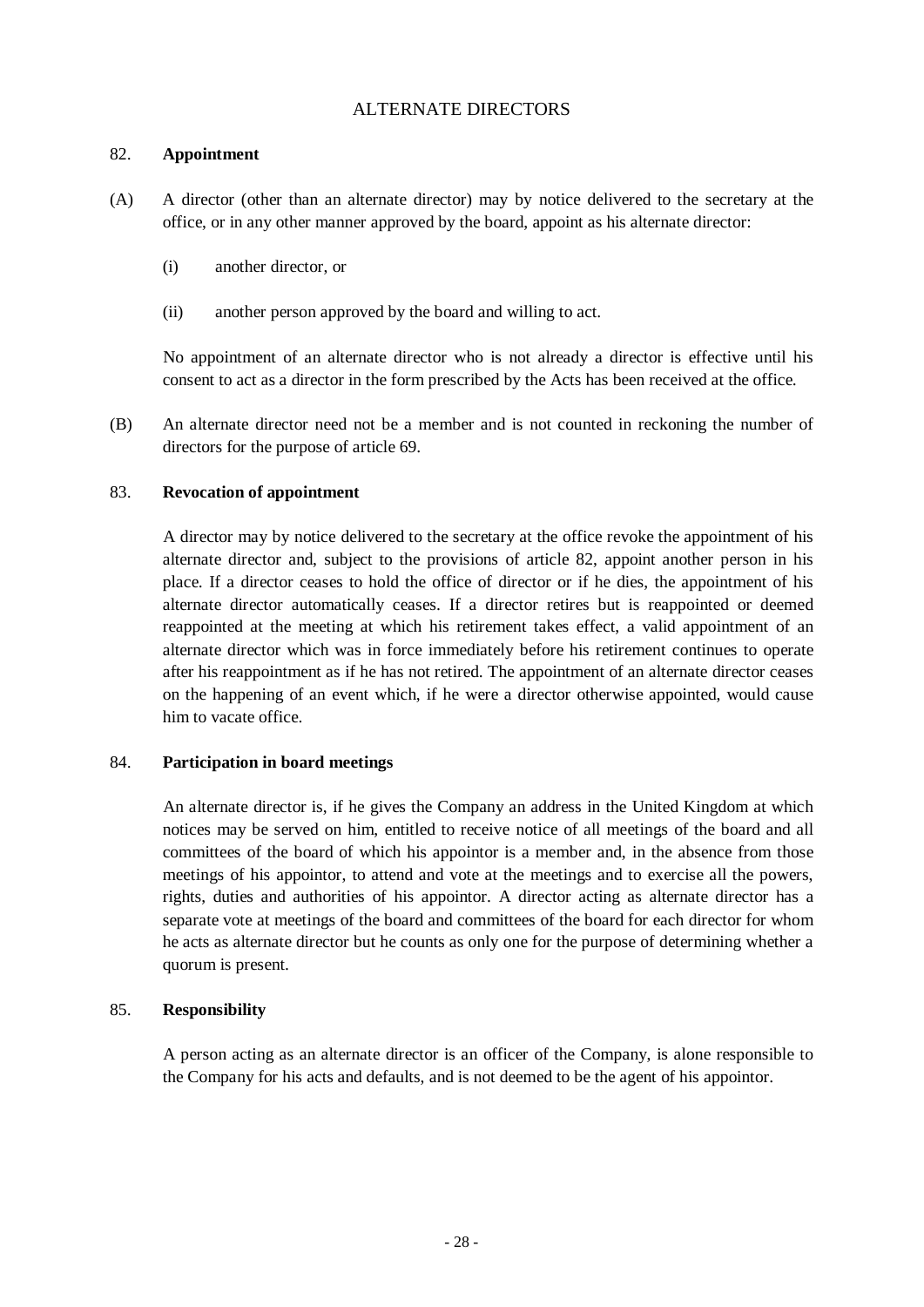## REMUNERATION, EXPENSES AND PENSIONS

## 86. **Directors' fees**<sup>4</sup>

Unless otherwise decided by the Company by ordinary resolution, the Company shall pay to the directors (but not alternate directors) for their services as directors such amount of aggregate fees as the board decides (not exceeding £250,000 per annum or such larger amount as the Company may by ordinary resolution decide). The aggregate fees shall be divided among the directors in such proportions as the board decides or, if no decision is made, equally. A fee payable to a director pursuant to this article is distinct from any salary, remuneration or other amount payable to him pursuant to other provisions of the articles and accrues from day to day.

## 87. **Additional remuneration**

A director who, at the request of the board, goes or resides abroad, makes a special journey or performs a special service on behalf of the Company may be paid such reasonable additional remuneration (whether by way of salary, percentage of profits or otherwise) and expenses as the board may decide.

## 88. **Expenses**

A director is entitled to be repaid all reasonable travelling, hotel and other expenses properly incurred by him in the performance of his duties as director including, without limitation, expenses incurred in attending meetings of the board or of committees of the board or general meetings or separate meetings of the holders of a class of shares or debentures.

## 89. **Remuneration and expenses of alternate directors**

An alternate director is not entitled to a fee from the Company for his services as an alternate director. The fee payable to an alternate director is payable out of the fee payable to his appointor and consists of such portion (if any) of the fee as he agrees with his appointor. The Company shall, however, repay to an alternate director expenses incurred by him in the performance of his duties if the Company would have been required to repay the expenses to him under article 88 had he been a director.

## 90. **Directors' pensions and other benefits**

(A) The board may exercise all the powers of the Company to provide pensions or other retirement or superannuation benefits and to provide death or disability benefits or other allowances or gratuities (by insurance or otherwise) for a person who is or has at any time been a director of (i) the Company, (ii) a company which is or was a subsidiary undertaking of the Company, (iii) a company which is or was allied to or associated with the Company or a subsidiary

<sup>4</sup>A Special Resolution was passed at the Annual General Meeting held on 13 September 2006 *amending the Articles of Association by substituting the amount of £250,000 for the amount of £50,000 in the existing Article 86*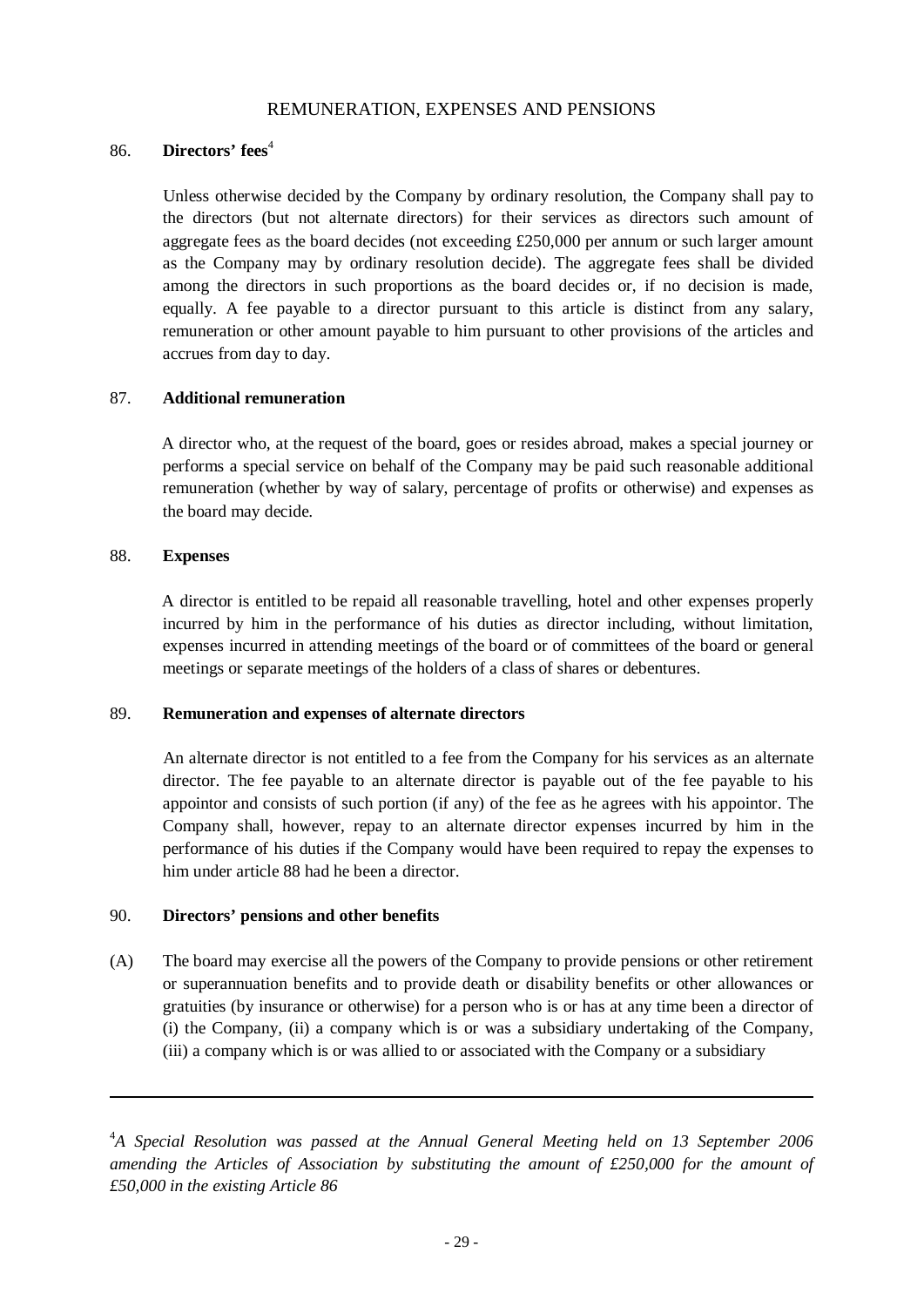undertaking of the Company, or (iv) a predecessor in business of the Company or of a subsidiary undertaking of the Company (or, in each case, for any member of his family, including a spouse or former spouse, or a person who is or was dependent on him). For this purpose the board may establish, maintain, subscribe and contribute to any scheme, trust or fund and pay premiums. The board may arrange for this to be done by the Company alone or in conjunction with another person.

(B) A director or former director is entitled to receive and retain for his own benefit a pension or other benefit provided under paragraph (A) and is not obliged to account for it to the Company.

#### 91. **Remuneration of executive director**

The salary or other remuneration of a director appointed to hold employment or executive office in accordance with the articles may be a fixed sum of money, or wholly or in part governed by business done or profits made, or as otherwise decided by the board, and may be in addition to or instead of a fee payable to him for his services as director pursuant to the articles.

## POWERS AND DUTIES OF THE BOARD

#### 92. **Powers of the board**

Subject to the Acts, the memorandum of association of the Company and the articles and to directions given by special resolution of the Company, the business of the Company is managed by the board which may exercise all the powers of the Company whether relating to the management of the business or not. No alteration of the memorandum of association or of the articles and no direction given by the Company invalidate a prior act of the board which would have been valid if the alteration had not been made or the direction had not been given. The provisions of the articles giving specific powers to the board do not limit the general powers given by this article.

#### 93. **Powers of directors being less than minimum required number**

If the number of directors is less than the minimum prescribed by the articles or decided by the Company by ordinary resolution, the remaining director or directors may act only for the purposes of appointing an additional director or directors to make up that minimum or convening a general meeting of the Company for the purpose of making such appointment. If no director or directors is or are able or willing to act, two members may convene a general meeting for the purpose of appointing directors. An additional director appointed in this way holds office (subject to the articles) only until the dissolution of the next annual general meeting after his appointment unless he is reappointed during the meeting.

#### 94. **Powers of executive directors**

The board may delegate to a director holding executive office (including, without limitation, a managing director) any of its powers, authorities and discretions for such time and on such terms and conditions as it thinks fit. In particular, without limitation, the board may grant the power to sub-delegate, and may retain or exclude the right of the board to exercise the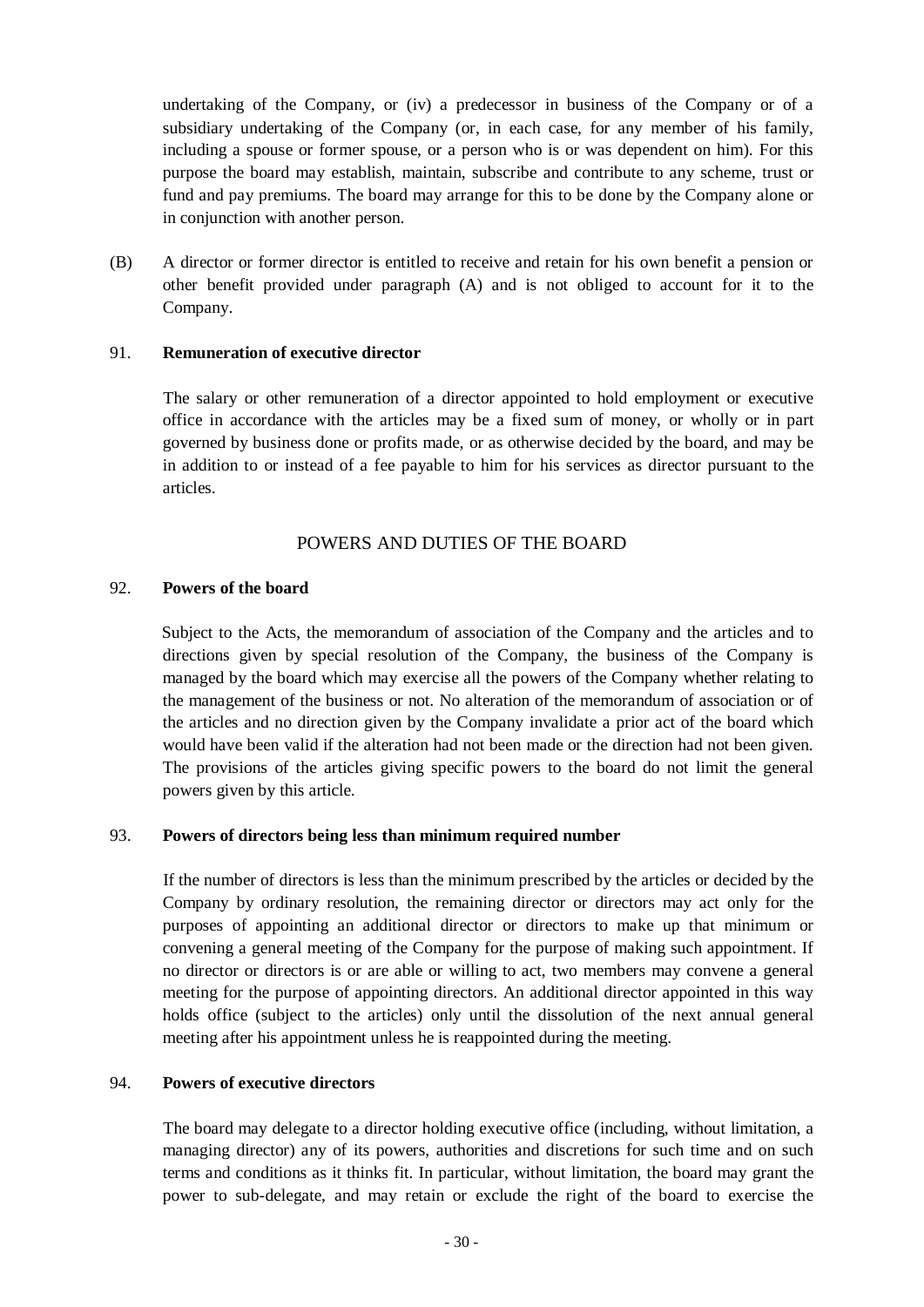delegated powers, authorities or discretions collaterally with the director. The board may at any time revoke the delegation or alter its terms and conditions.

#### 95. **Delegation to committees**

The board may delegate any of its powers, authorities and discretions for such time and on such terms and conditions as it thinks fit to a committee consisting of one or more directors and (if thought fit) one or more other persons. In particular, without limitation, the board may grant the power to sub-delegate, and may retain or exclude the right of the board to exercise the delegated powers, authorities or discretions collaterally with the committee. The board may at any time revoke the delegation or alter its terms and conditions or discharge the committee in whole or in part. Where a provision of the articles refers to the exercise of a power, authority or discretion by the board and that power, authority or discretion has been delegated by the board to a committee, the provision shall be construed as permitting the exercise of the power, authority or discretion by the committee.

#### 96. **Local management**

The board may establish local or divisional boards or agencies for managing the affairs of the Company in a specified locality, either in the United Kingdom or elsewhere, and may appoint persons to be members of a local or divisional board or agency, and may fix their remuneration. The board may delegate to a local or divisional board or agency any of its powers, authorities and discretions for such time and on such terms and conditions as it thinks fit. In particular, without limitation, the board may grant the power to sub-delegate, may retain or exclude the right of the board to exercise the delegated powers, authorities or discretions collaterally with the local or divisional board or agency and may authorise the members of a local or divisional board or agency (or any of them) to fill a vacancy or to act despite a vacancy. The board may at any time revoke or alter the terms and conditions of the appointment or delegation. Subject to terms and conditions imposed by the board, the proceedings of a local or divisional board or agency with two or more members are governed by those articles that regulate the proceedings of the board, so far as applicable.

#### 97. **Agents**

The board may by power of attorney or otherwise appoint a person to be the agent of the Company and may delegate to that person any of its powers, authorities and discretions for such purposes, for such time and on such terms and conditions (including as to remuneration) as it thinks fit. In particular, without limitation, the board may grant the power to sub-delegate and may retain or exclude the right of the board to exercise the delegated powers, authorities or discretions collaterally with the agent. The board may at any time revoke or alter the terms and conditions of the appointment or delegation.

#### 98. **Associate directors**

The board may appoint a person (not being a director) to an office or employment having a designation or title including the word "director" or attach to an existing office or employment that designation or title and may terminate the appointment or use of that designation or title. The inclusion of the word "director" in the designation or title of an office or employment does not imply that the person is, or is deemed to be, or is empowered to act as, a director for any of the purposes of the Acts or the articles.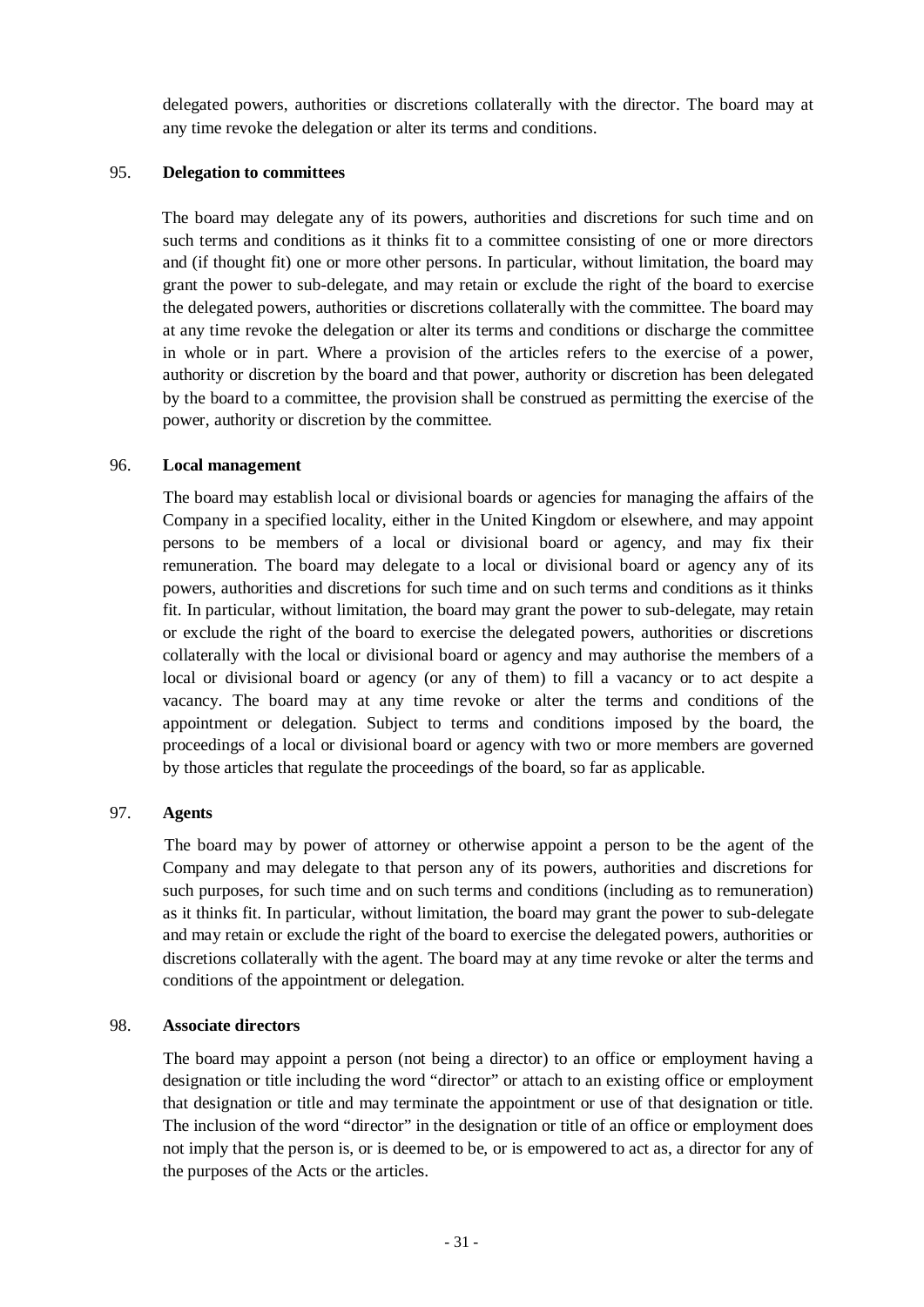#### 99. **Exercise of voting powers**

Subject to article 102, the board may exercise or cause to be exercised the voting powers conferred by shares in the capital of another company held or owned by the Company, or a power of appointment to be exercised by the Company, in any manner it thinks fit (including the exercise of the voting power or power of appointment in favour of the appointment of a director as an officer or employee of that company or in favour of the payment of remuneration to the officers or employees of that company).

## 100. **Provision for employees**

The board may exercise the powers conferred on the Company by the Acts to make provision for the benefit of a person employed or formerly employed by the Company or any of its subsidiary undertakings (or any member of his family, including a spouse or former spouse, or any person who is or was dependent on him) in connection with the cessation or the transfer to a person of the whole or part of the undertaking of the Company or the subsidiary undertaking.

#### 101. **Registers**

Subject to the Acts, the board may exercise the powers conferred on the Company with regard to the keeping of an overseas, local or other register and may make and vary regulations as it thinks fit concerning the keeping of a register.

#### 102. **Borrowing powers**

- (A) Subject to the following provisions of this article, the board may exercise all the powers of the Company to borrow money and to mortgage or charge all or part of the undertaking, property and assets (present or future) and uncalled capital of the Company and, subject to the Acts, to issue debentures and other securities, whether outright or as collateral security for a debt, liability or obligation of the Company or of a third party.
- (B) The board shall restrict the borrowings of the Company and shall exercise all voting and other rights or powers of control exercisable by the Company in relation to its subsidiary undertakings so as to ensure (as regards subsidiary undertakings, to the extent possible) that the aggregate principal amount outstanding in respect of moneys borrowed by the group does not at any time without the previous sanction of an ordinary resolution of the Company exceed a sum equal to twice the adjusted capital and reserves.
- (C) In this article:
	- (i) "**adjusted capital and reserves**" means a sum equal to the aggregate of:
		- (a) the amount paid up on the allotted share capital of the Company; and
		- (b) the amount standing to the credit or debit of the consolidated reserves;

all as shown in the relevant balance sheet but after:

(c) making all adjustments which are, in the opinion of the board, necessary or appropriate to take account of: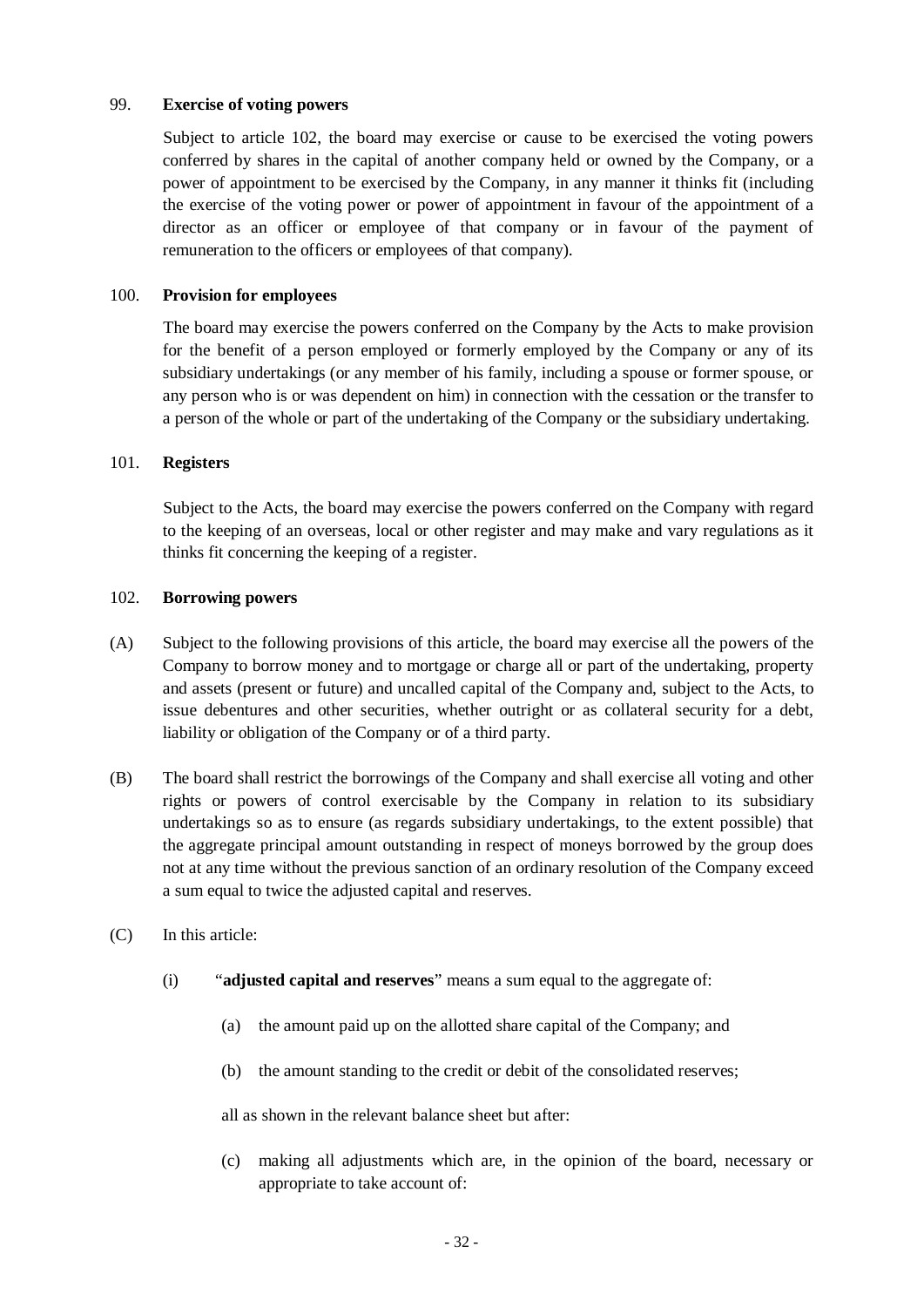- (I) a variation in the amounts referred to in paragraphs (a) and (b) since the date of the relevant balance sheet arising out of the allotment of shares in the capital of the Company; for this purpose if a proposed allotment of shares by the Company for cash has been underwritten, those shares are deemed to have been allotted and the amount (including any premium) of the subscription moneys payable in respect of those shares (not being moneys payable later than six months after the date of allotment) are deemed to have been paid up to the extent underwritten on the date on which the issue of those shares was underwritten (or, if the underwriting was conditional, the date on which it became unconditional);
- (II) other changes in circumstances since the date of the relevant balance sheet; and
- (d) deducting (so far as not already deducted or provided for):
	- (I) sums equivalent to the book values of goodwill and other intangible assets shown in the relevant balance sheet (as adjusted pursuant to the preceding provisions of this article) but adding back the amount of goodwill that would have remained on the relevant balance sheet (as adjusted) if all goodwill arising on acquisitions of group undertakings after 1 January 1985 and which has been written off against reserves in accordance with generally accepted accounting practice in the United Kingdom had been carried on the balance sheet as an asset and amortised on a straight-line basis over years (or such longer period, as decided by the Company, as may be in accordance with generally accepted accounting practice in the United Kingdom), this amount to be certified by the auditors; and
	- (II) the amount of a distribution declared, recommended or paid by a group undertaking to a person other than a group undertaking out of profits accrued up to and including the date of, but not provided for in, the relevant balance sheet;

#### (ii) "**group**" means:

- (a) the Company;
- (b) all undertakings which are included in the consolidated group accounts in which the relevant balance sheet is comprised and which would be so included if group accounts were prepared at the relevant time (and if that time were the end of the Company's financial year); and
- (c) all undertakings which are not included in the consolidated group accounts in which the relevant balance sheet is comprised but which would be so included if group accounts were prepared at the relevant time (and if that time were the end of the Company's financial year);
- (iii) "**group undertaking**" means the Company or another undertaking in the group;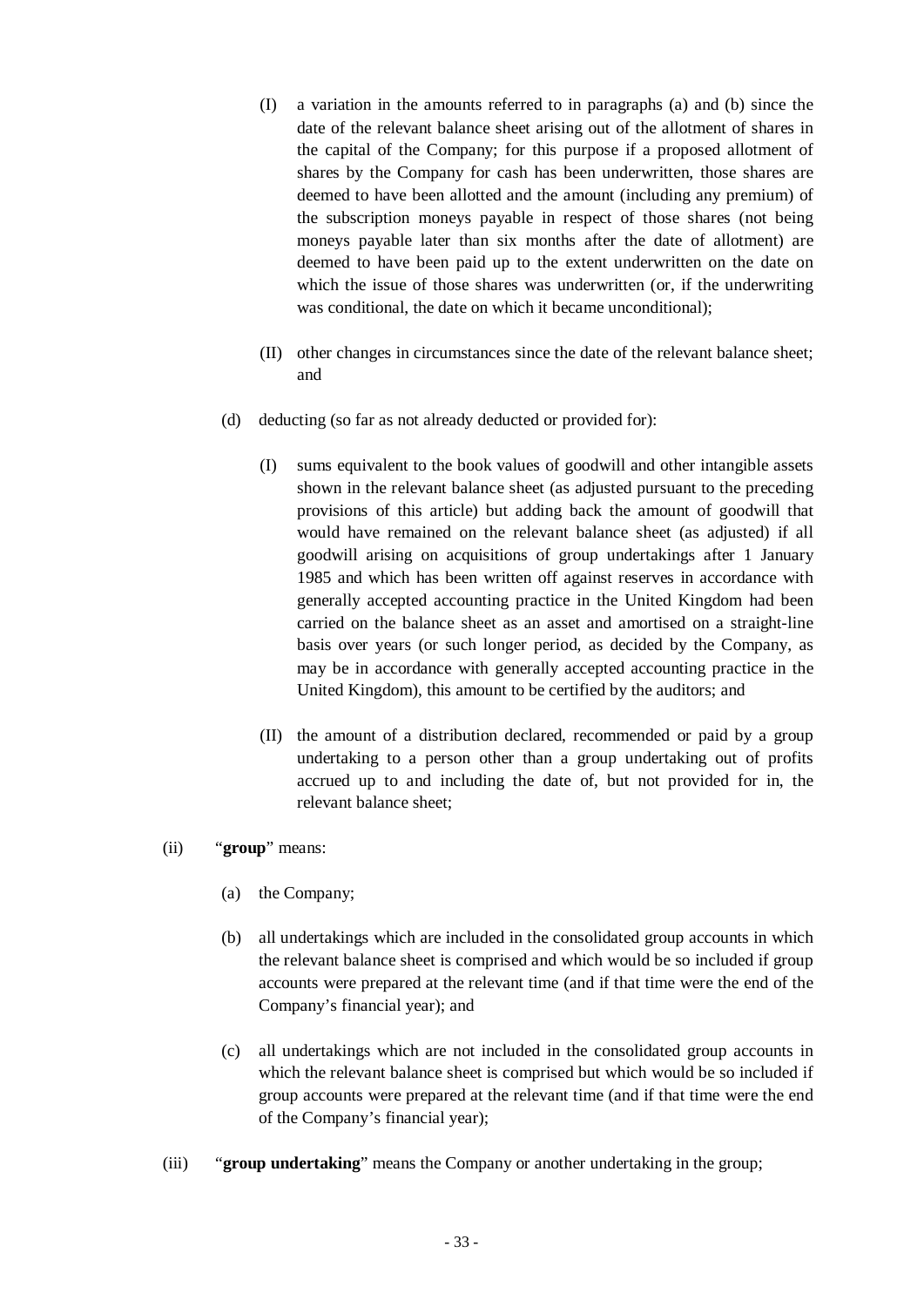## (iv) "**moneys borrowed**" means all moneys borrowed including, without limitation:

- (a) the nominal amount of and the amount of any premium paid in respect of any allotted share capital (not being equity share capital) of a group undertaking other than the Company not beneficially owned, directly or indirectly, by another group undertaking;
- (b) any amount raised by acceptance under an acceptance credit facility;
- (c) any amount raised under a note purchase facility;
- (d) the amount of any liability in respect of a lease or hire purchase contract which would, in accordance with generally accepted accounting standards in the United Kingdom, be treated as a finance or capital lease;
- (e) the amount of any liability in respect of a purchase price for assets or services the payment of which is deferred for a period of more than; and
- (f) any amount raised under another transaction (including, without limitation, a forward sale or purchase agreement) having the commercial effect of a borrowing;

but excluding:

- (g) borrowings by one group undertaking from another, including the principal amount of any loan capital (whether secured or unsecured) and the nominal amount of any allotted or issued share capital (not being equity share capital) of a group undertaking beneficially owned, directly or indirectly, by another group undertaking;
- (h) borrowings for the purpose of financing a contract to the extent that the price receivable under the contract is guaranteed or insured by the Export Credits Guarantee Department of the Department of Trade and Industry or by another person fulfilling a similar function; and
- (i) borrowings for the purpose of, and applied within six months of being made in, repaying the whole or part of borrowings that constitute moneys borrowed for the purposes of this article, pending their application for that purpose within that period;

and in calculating moneys borrowed for the purposes of this article, there shall be deducted:

- (j) an amount equal to the aggregate of:
	- (I) all cash in hand and cash deposits repayable on demand with any bank or financial institution (not itself a group undertaking); and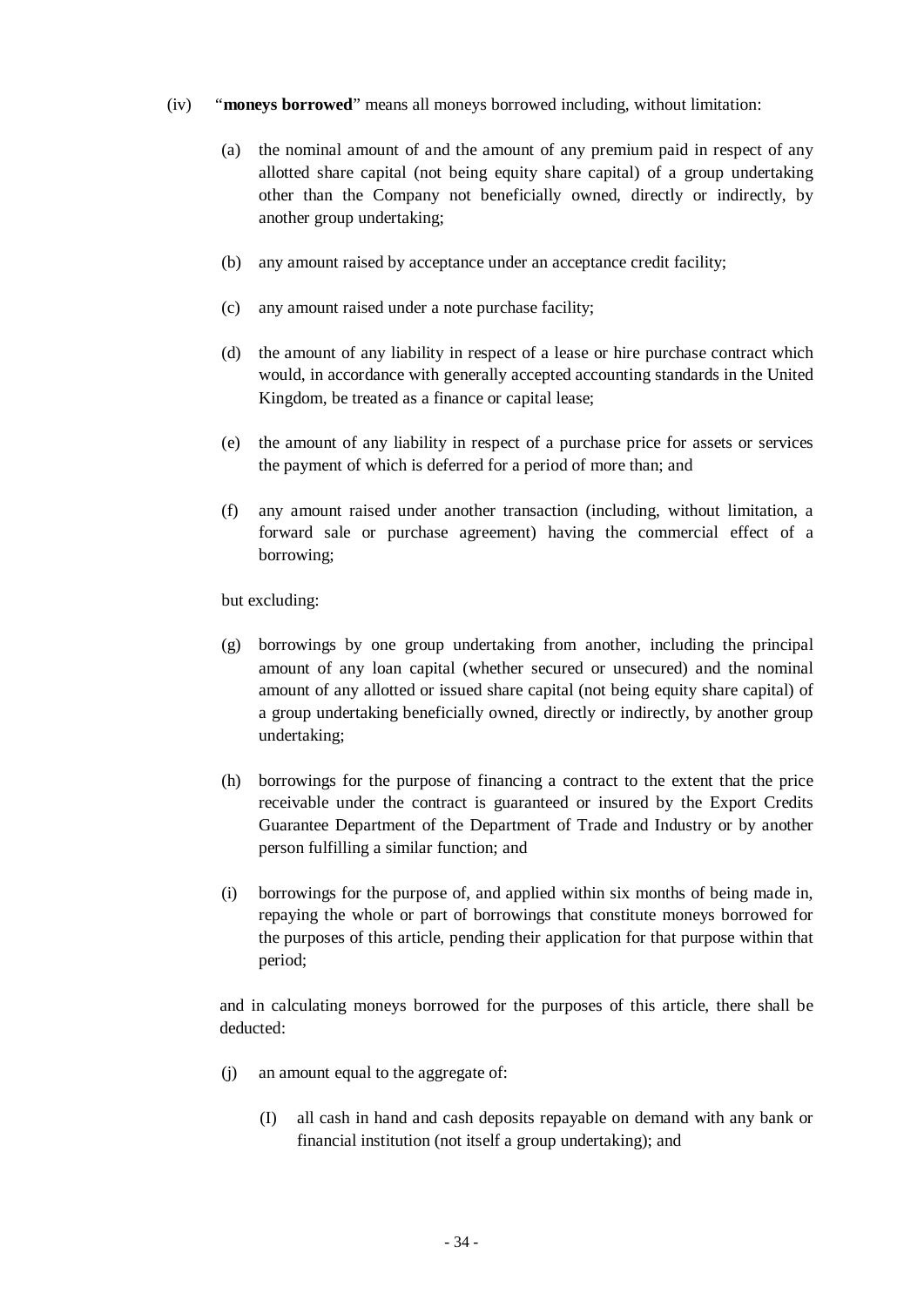(II) investments which are readily convertible into known amounts of cash with notice of 48 hours or less;

in each case beneficially owned, directly or indirectly, by a group undertaking and whether denominated in sterling or in a currency other than sterling;

- (v) "**relevant balance sheet**" means the consolidated balance sheet dealing with the state of affairs of the Company and its subsidiary undertakings comprised in the latest group accounts prepared and approved by the board and on which the auditors have made their report pursuant to the Acts.
- (D) When the amount of moneys borrowed to be taken into account for the purposes of this article on a particular day is being calculated, moneys denominated or repayable in a currency other than sterling shall be converted for the purpose of calculating the sterling equivalent either:
	- (i) at the rate of exchange specified in a forward purchase contract, currency option, back-to-back loan, swap or other arrangement taken out or entered into to reduce the risk associated with fluctuations in rates of exchange in respect of repayment of those moneys (a "**hedging agreement**"); or
	- (ii) if those moneys were borrowed on or before the date of the relevant balance sheet and repayment of those moneys has not been covered by a hedging agreement, at the more favourable to the Company of:
		- (a) the rate of exchange used for the conversion of that currency in the relevant balance sheet, or
		- (b) the middle-market rate of exchange quoted by Barclays Bank PLC at the close of business in London on the business day immediately preceding the day on which the calculation falls to be made; or
	- (iii) if those moneys were borrowed after the date of the relevant balance sheet and repayment of those moneys has not been covered by a hedging agreement, at the more favourable to the Company of:
		- (a) the middle-market rate of exchange quoted by Barclays Bank PLC at the close of business in London on the date of the relevant balance sheet, or
		- (b) the middle-market rate of exchange quoted by Barclays Bank PLC at the close of business in London on the business day immediately preceding the day on which the calculation falls to be made.
- (E) When calculating moneys borrowed for the purposes of this article, where a group undertaking has issued and paid-up equity share capital that is not owned, directly or indirectly, by a group undertaking ("**external capital**"):
	- (a) the relevant percentage of any borrowings from that group undertaking by another group undertaking may not be excluded pursuant to paragraph  $(C)(iv)(g)$ ;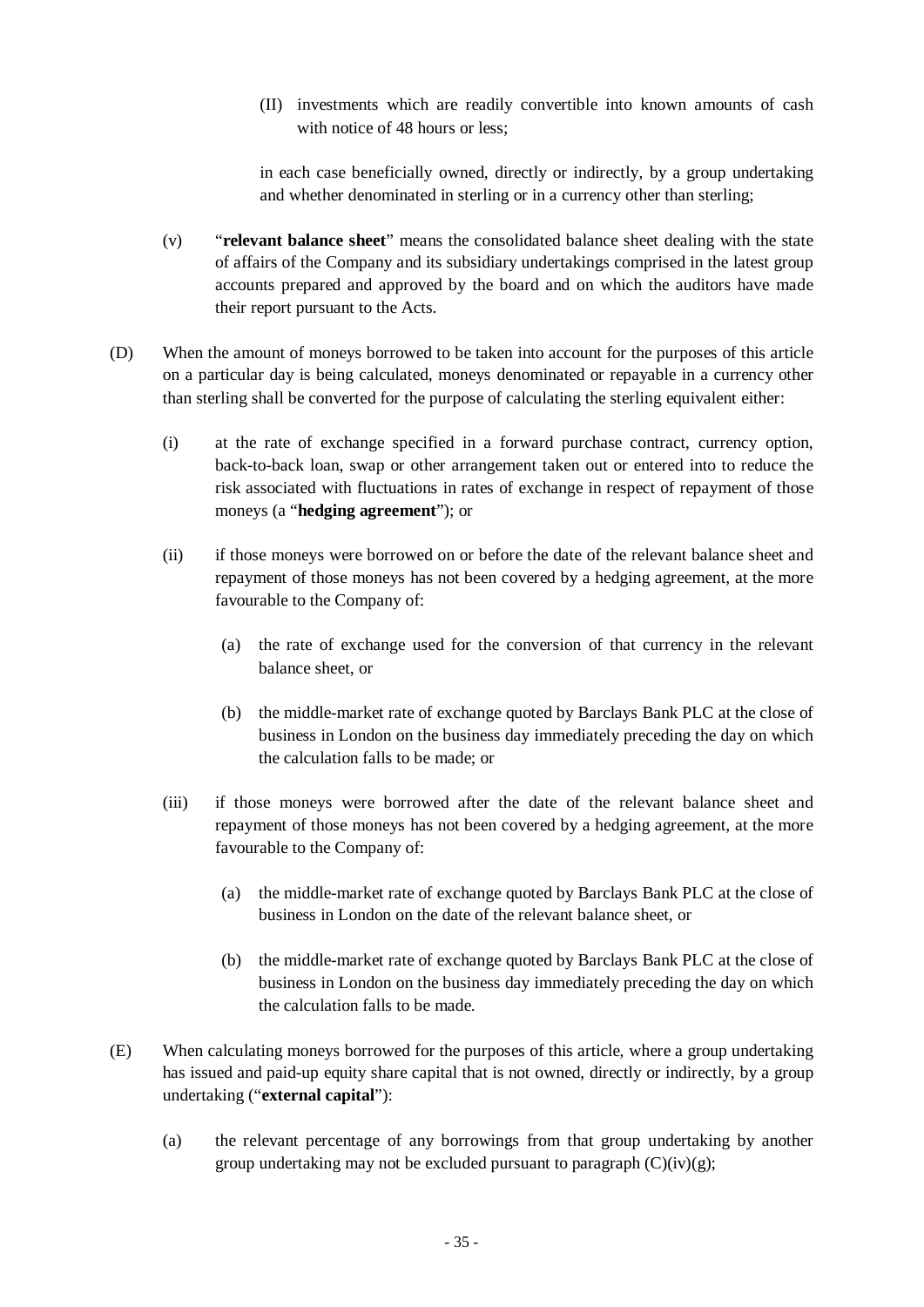- (b) the relevant percentage of any borrowings made by that group undertaking that constitute moneys borrowed for the purposes of this article shall be deducted; and
- (c) the relevant percentage of any items falling within clause  $(C)(iv)(j)$  beneficially owned, directly or indirectly, by that group undertaking may not be deducted;

and for the purpose of this paragraph "**relevant percentage**" means a percentage equal to the percentage that the external capital forms of the whole of the issued and paid-up equity share capital of that group undertaking.

- (F) A report of the auditors as to the amount of the adjusted capital and reserves or the aggregate amount of moneys borrowed for the purposes of this article is conclusive and binding on all concerned. Nevertheless the board may at any time act in reliance on a bona fide estimate of the amount of the adjusted capital and reserves or the aggregate amount of moneys borrowed. If in consequence the limit on moneys borrowed set out in this article is inadvertently exceeded, the amount of moneys borrowed equal to the excess may be disregarded for 90 days after the date on which by reason of a determination of the auditors or otherwise the board becomes aware that this situation has or may have arisen.
- (G) No debt incurred or security given in respect of moneys borrowed in excess of the limit imposed by this article is invalid or ineffectual except where express notice that the limit has been or will be exceeded has been given to the lender or recipient of the security at the time when the debt is incurred or security given. No lender or other person dealing with the Company is concerned to see or enquire whether the limit is observed.

## 103. **Register of charges**

The Company shall keep a register of charges in accordance with the Acts and the fee to be paid by a person other than a creditor or member for each inspection of the register of charges is the maximum sum prescribed by the Acts or, failing which, decided by the board.

## DIRECTORS' INTERESTS

104.

- (A) Subject to the Acts and paragraph (B) of this article 104, a director, notwithstanding his office:
	- (i) may enter into or otherwise be interested in a contract, arrangement, transaction or proposal with the Company or in which the Company is otherwise interested either in connection with his tenure of an office or place of profit or as seller, buyer or otherwise;
	- (ii) may hold another office or place of profit with the Company (except that of auditor or auditor of a subsidiary of the Company) in conjunction with the office of director and may act by himself or through his firm in a professional capacity to the Company, and in that case on such terms as to remuneration and otherwise as the board may decide either in addition to or instead of remuneration provided for by another article;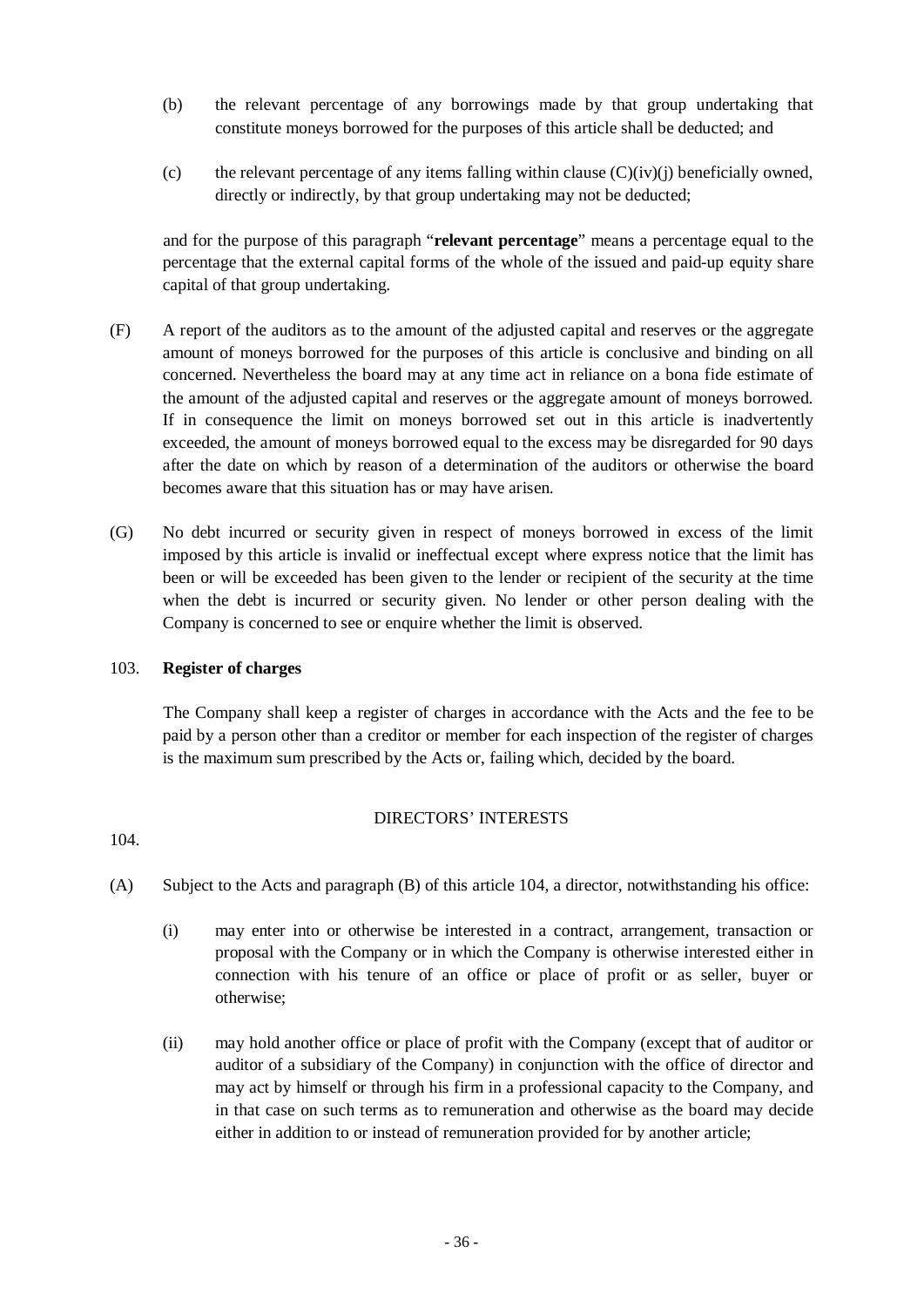- (iii) may be a director or other officer of, or employed by, or a party to a contract, transaction, arrangement or proposal with or otherwise interested in, a company promoted by the Company or in which the Company is otherwise interested or as regards which the Company has a power of appointment; and
- (iv) is not liable to account to the Company for a profit, remuneration or other benefit realised by such office, employment, contract, arrangement, transaction or proposal and no such contract, arrangement, transaction or proposal is avoided on the grounds of any such interest or benefit.
- (B) A director who, to his knowledge, is in any way (directly or indirectly) interested in a contract, arrangement, transaction or proposal with the Company shall declare the nature of his interest at the meeting of the board at which the question of entering into the contract, arrangement, transaction or proposal is first considered, if he knows his interest then exists or, in any other case, at the first meeting of the board after he knows that he is or has become interested. For the purposes of this article:
	- (i) a general notice given to the board by a director that he is to be regarded as having an interest (of the nature and extent specified in the notice) in a contract, transaction, arrangement or proposal in which a specified person or class of persons is interested is a sufficient disclosure under this article in relation to that contract, transaction, arrangement or proposal; and
	- (ii) an interest of which a director has no knowledge and of which it is unreasonable to expect him to have knowledge is not treated as his interest.
- (C) A director may not vote on a resolution of the board or of a committee of the board concerning a contract, arrangement, transaction or proposal to which the Company is or is to be a party and in which he has an interest which is, to his knowledge, a material interest (otherwise than by virtue of his interest in shares or debentures or other securities of or otherwise in or through the Company), but this prohibition does not apply to a resolution concerning any of the following matters:
	- (i) the giving of a guarantee, security or indemnity in respect of money lent or obligations incurred by him or any other person at the request of or for the benefit of the Company or any of its subsidiary undertakings;
	- (ii) the giving of a guarantee, security or indemnity in respect of a debt or obligation of the Company or any of its subsidiary undertakings for which he himself has assumed responsibility in whole or in part, either alone or jointly with others, under a guarantee or indemnity or by the giving of security;
	- (iii) a contract, arrangement, transaction or proposal concerning an offer of shares, debentures or other securities of the Company or any of its subsidiary undertakings for subscription or purchase, in which offer he is or may be entitled to participate as a holder of securities or in the underwriting or sub-underwriting of which he is to participate;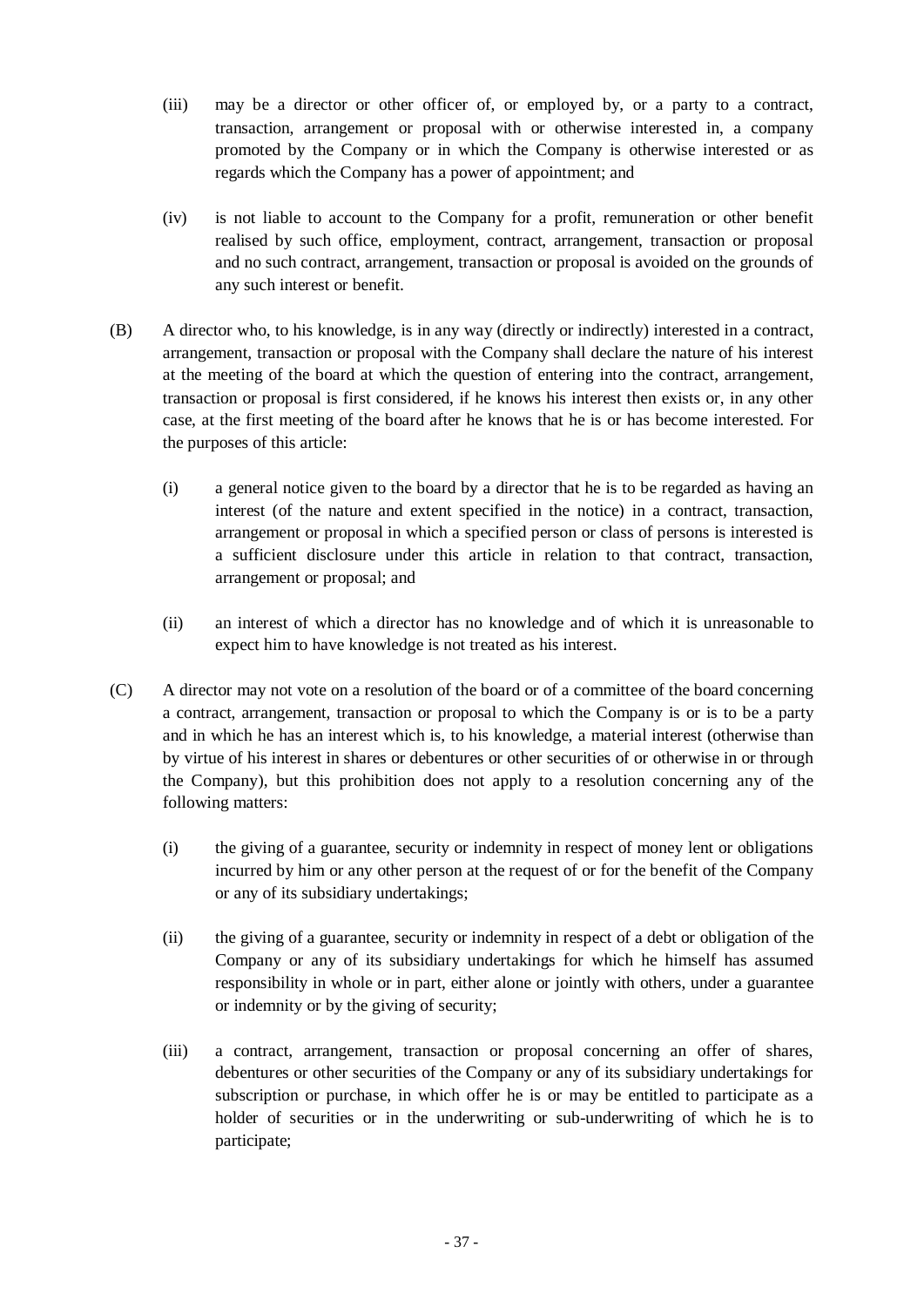- (iv) a contract, arrangement, transaction or proposal to which the Company is or is to be a party concerning another company (including a subsidiary undertaking of the Company) in which he is interested (directly or indirectly) whether as an officer, shareholder, creditor or otherwise (a "**relevant company**"), if he does not to his knowledge hold an interest in shares (as that term is used in sections 198 to 211 of the Act) representing one per cent. or more of either any class of the equity share capital of or the voting rights in the relevant company;
- (v) a contract, arrangement, transaction or proposal for the benefit of the employees of the Company or any of its subsidiary undertakings which does not award him a privilege or benefit not generally awarded to the employees to whom it relates;
- $(vi)^5$  the entering into by the Company or any of its subsidiary undertaking (including any pension fund trustee or trustee for any retirement, death or disability scheme) of any indemnity for his benefit where the Company or any such subsidiary undertaking is entering or proposing to enter or has entered into indemnities on substantially similar terms for the benefit of the other directors of the Company or of such subsidiary undertaking; and
- $(vii)^6$  a contract, arrangement, transaction or proposal concerning the purchase or maintenance of any insurance policy under which he may benefit.
- (D) A director may not vote or be counted in the quorum on a resolution of the board or committee of the board concerning his own appointment (including, without limitation, fixing or varying the terms of his appointment or its termination) as the holder of an office or place of profit with the Company or any company in which the Company is interested. Where proposals are under consideration concerning the appointment (including, without limitation, fixing or varying the terms of appointment or its termination) of two or more directors to offices or places of profit with the Company or a company in which the Company is interested, such proposals shall be divided and a separate resolution considered in relation to each director. In that case each of the directors concerned (if not otherwise debarred from voting under this article) is entitled to vote (and be counted in the quorum) in respect of each resolution except that concerning his own appointment.
- (E) If a question arises at a meeting as to the materiality of a director's interest (other than the interest of the chairman of the meeting) or as to the entitlement of a director (other than the chairman) to vote or be counted in a quorum and the question is not resolved by his voluntarily agreeing to abstain from voting or being counted in the quorum, the question shall be referred to the chairman and his ruling in relation to the director concerned is conclusive and binding on all concerned.

<sup>&</sup>lt;sup>5</sup>A Special Resolution was passed at the Annual General Meeting held on 13 September 2006 *amending the Articles of Association by inserting this new Article 104(C)(vi).* 

<sup>&</sup>lt;sup>6</sup>A Special Resolution was passed at the Annual General Meeting held on 13 September 2006 *amending the Articles of Association by redesignating this Article, formerly Article 104(C)(vi) as Article104(C)(vii).*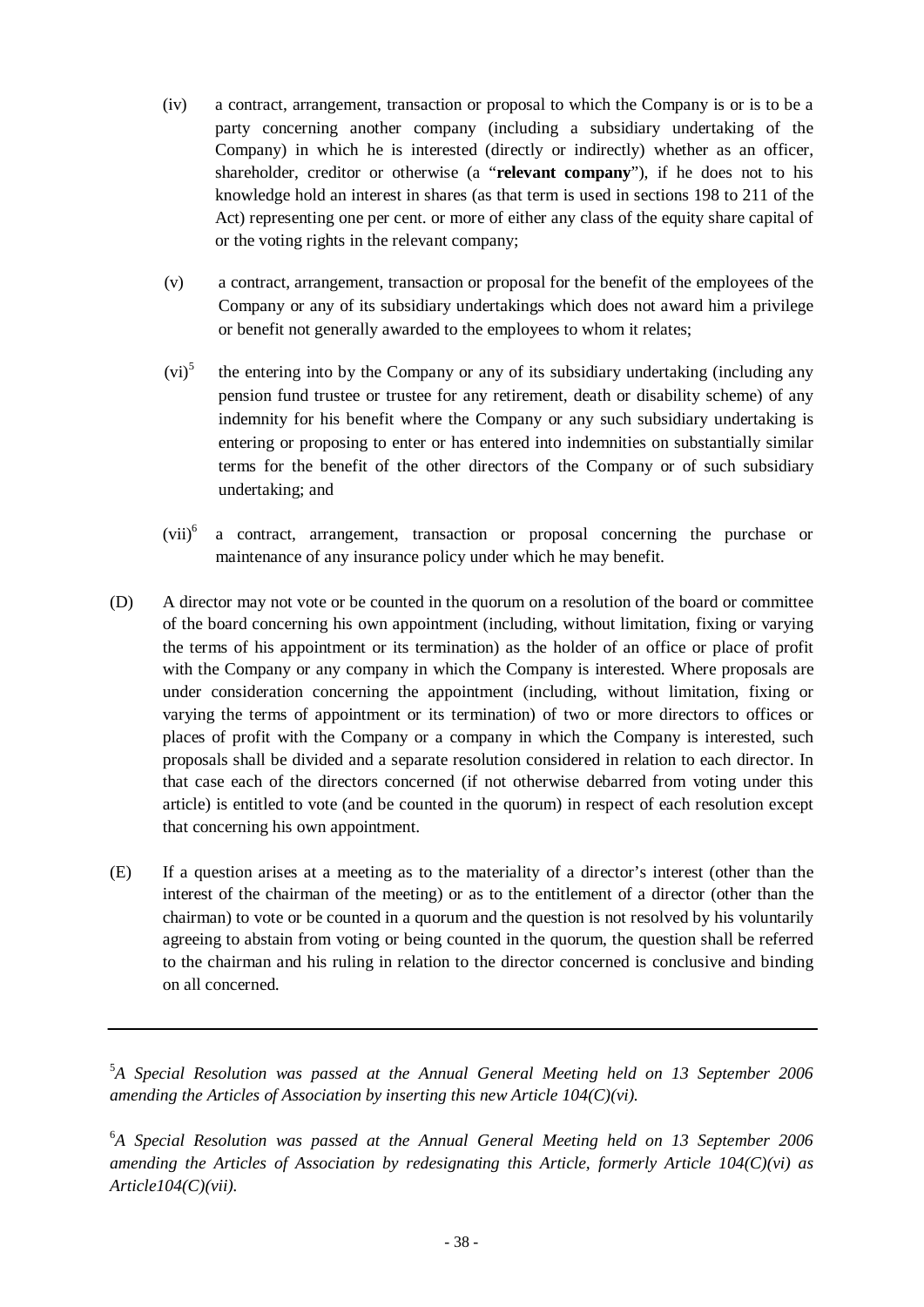- (F) If a question arises at a meeting as to the materiality of the interest of the chairman of the meeting or as to the entitlement of the chairman to vote or be counted in a quorum and the question is not resolved by his voluntarily agreeing to abstain from voting or being counted in the quorum, the question shall be decided by resolution of the directors or committee members present at the meeting (excluding the chairman) whose majority vote is conclusive and binding on all concerned.
- (G) For the purposes of this article, the interest of a person who is for the purposes of the Acts connected with (within the meaning of section 346 of the Act) a director is treated as the interest of the director and, in relation to an alternate director, the interest of his appointor is treated as the interest of the alternate director in addition to an interest which the alternate director otherwise has. This article applies to an alternate director as if he were a director otherwise appointed.

## PROCEEDINGS OF DIRECTORS AND COMMITTEES

#### 105. **Board meetings**

Subject to the articles, the board may meet for the despatch of business, adjourn and otherwise regulate its proceedings as it thinks fit.

#### 106. **Notice of board meetings**

A director may, and the secretary at the request of a director shall, summon a board meeting at any time. Notice of a board meeting is deemed to be duly given to a director if it is given to him personally or by word of mouth or sent in writing to him at his last-known address or another address given by him to the Company for that purpose. A director may waive the requirement that notice be given to him of a board meeting, either prospectively or retrospectively. A director absent or intending to be absent from the United Kingdom may request that notices of board meetings during his absence be sent in writing to him at an address given by him to the Company for that purpose. If no request is made it is not necessary to give notice of a board meeting to a director who is absent from the United Kingdom.

## 107. **Quorum**

The quorum necessary for the transaction of business may be decided by the board and until otherwise decided is two directors present in person or by alternate director. A duly convened meeting of the board at which a quorum is present is competent to exercise all or any of the authorities, powers and discretions vested in or exercisable by the board.

#### 108. **Chairman of board**

The board may appoint one of its body as chairman to preside at every board meeting at which he is present and one or more deputy chairman or chairmen and decide the period for which he is or they are to hold office (and may at any time remove him or them from office). If no chairman or deputy chairman is elected, or if at a meeting neither the chairman nor a deputy chairman is present within five minutes of the time fixed for the start of the meeting, the directors and alternate directors (in the absence of their appointors) present shall choose one of their number to be chairman. If two or more deputy chairmen are present, the senior of them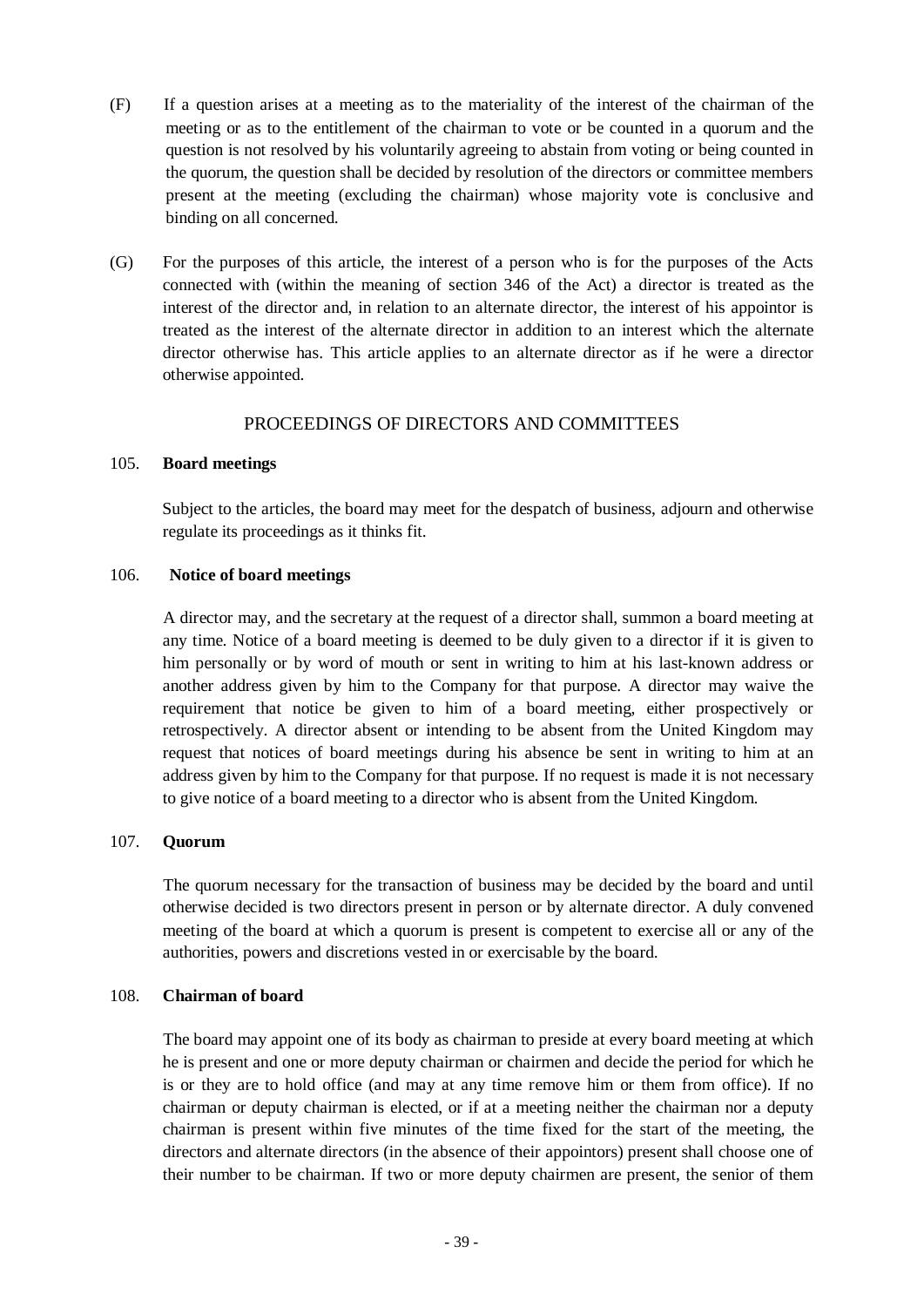shall act as chairman, seniority being determined by length of office since their last appointment or reappointment or deemed reappointment. As between two or more who have held office for an equal length of time, the deputy chairman to act as chairman shall be decided by those directors and alternate directors (in the absence of their appointors) present. A chairman or deputy chairman may hold executive office or employment with the Company.

#### 109. **Voting**

Questions arising at a meeting of the board are determined by a majority of votes. In case of an equality of votes the chairman has a second or casting vote.

#### 110. **Participation by telephone**

A director or his alternate director may participate in a meeting of the board or a committee of the board through the medium of conference telephone or similar form of communication equipment if all persons participating in the meeting are able to hear and speak to each other throughout the meeting. A person participating in this way is deemed to be present in person at the meeting and is counted in a quorum and entitled to vote. Subject to the Acts, all business transacted in this way by the board or a committee of the board is for the purposes of the articles deemed to be validly and effectively transacted at a meeting of the board or a committee of the board although fewer than two directors or alternate directors are physically present at the same place. The meeting is deemed to take place where the largest group of those participating is assembled or, if there is no such group, where the chairman of the meeting then is.

#### 111. **Resolution in writing**

A resolution in writing executed by all directors for the time being entitled to receive notice of a board meeting and not being less than a quorum or by all members of a committee of the board is as valid and effective for all purposes as a resolution passed at a meeting of the board (or committee, as the case may be). The resolution in writing may consist of several documents in the same form each executed by one or more of the directors or members of the relevant committee. The resolution in writing need not be signed by an alternate director if it is signed by his appointor and a resolution signed by an alternate director need not be signed by his appointor.

#### 112. **Proceedings of committees**

- (A) Proceedings of committees of the board shall be conducted in accordance with terms prescribed by the board (if any). Subject to those terms and article 112(B), proceedings shall be conducted in accordance with applicable provisions of the articles regulating the proceedings of the board.
- (B) Where the board resolves to delegate any of its powers, authorities and discretions to a committee and that resolution states that the committee shall consist of any one or more unnamed directors, it is not necessary to give notice of a meeting of that committee to directors other than the director or directors who form the committee.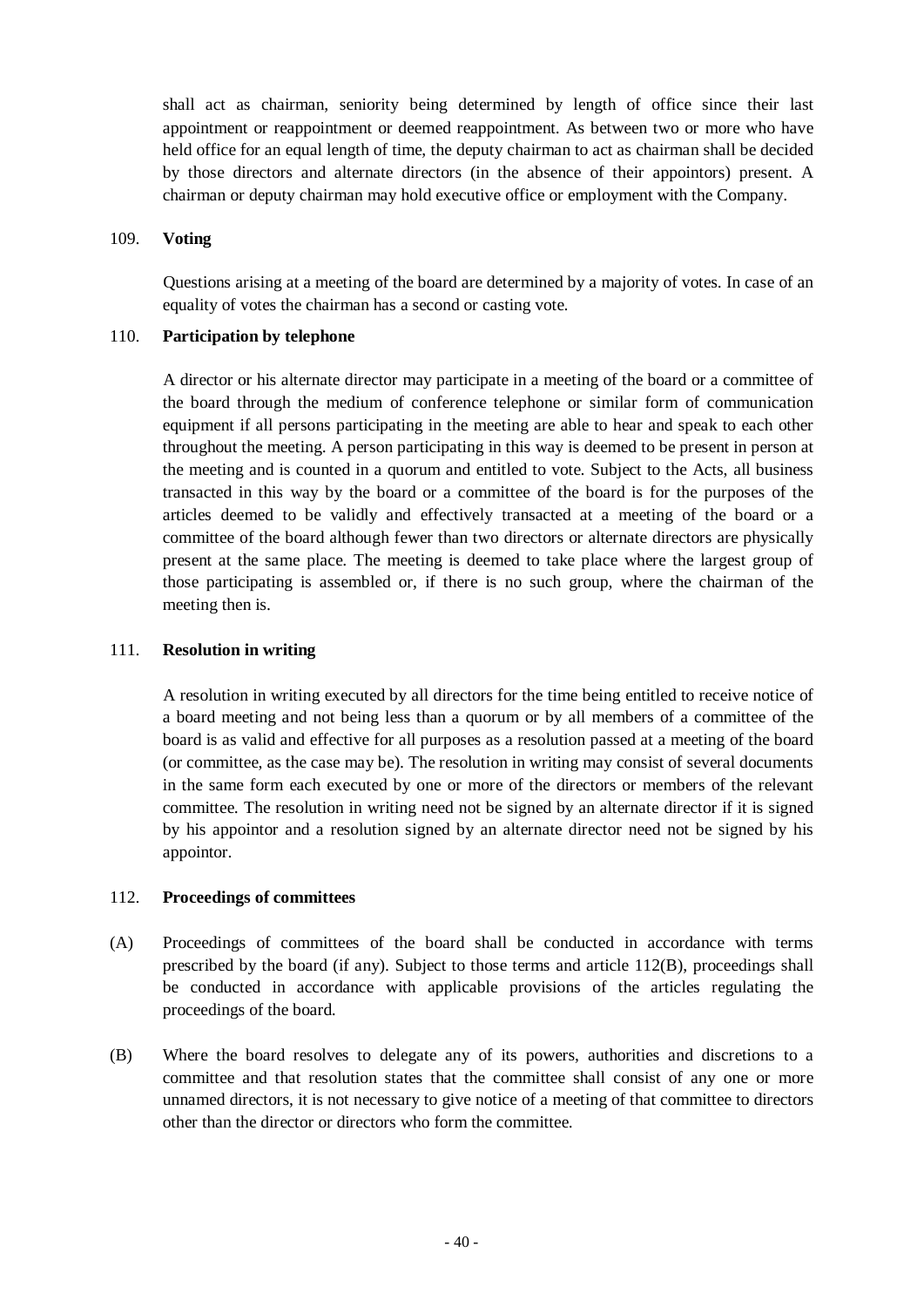## 113. **Minutes of proceedings**

- (A) The board shall cause minutes to be made in books kept for the purpose of:
	- (i) all appointments of officers and committees made by the board and of any remuneration fixed by the board; and
	- (ii) the names of directors present at every meeting of the board, committees of the board, the Company or the holders of a class of shares or debentures, and all orders, resolutions and proceedings of such meetings.
- (B) If purporting to be signed by the chairman of the meeting at which the proceedings were held or by the chairman of the next succeeding meeting, minutes are receivable as prima facie evidence of the matters stated in them.

## 114. **Validity of proceedings of board or committee**

All acts done by a meeting of the board, or of a committee of the board, or by a person acting as a director, alternate director or member of a committee are, notwithstanding that it is afterwards discovered that there was a defect in the appointment of a person or persons acting, or that they or any of them were or was disqualified from holding office or not entitled to vote, or had in any way vacated their or his office, as valid as if every such person had been duly appointed, and was duly qualified and had continued to be a director, alternate director or member of a committee and entitled to vote.

## SECRETARY AND AUTHENTICATION OF DOCUMENTS

## 115. **Secretary**

- (A) Subject to the Acts, the board shall appoint a secretary or joint secretaries and may appoint one or more persons to be an assistant or deputy secretary on such terms and conditions (including, without limitation, remuneration) as it thinks fit. The board may remove a person appointed pursuant to this article from office and appoint another or others in his place.
- (B) Any provision of the Acts or of the articles requiring or authorising a thing to be done by or to a director and the secretary is not satisfied by its being done by or to the same person acting both as director and as, or in the place of, the secretary.

## 116. **Authentication of documents**

A director or the secretary or another person appointed by the board for the purpose may authenticate documents affecting the constitution of the Company (including, without limitation, the memorandum of association and the articles) and resolutions passed by the Company or holders of a class of shares or the board or a committee of the board and books, records, documents and accounts relating to the business of the Company, and to certify copies or extracts as true copies or extracts.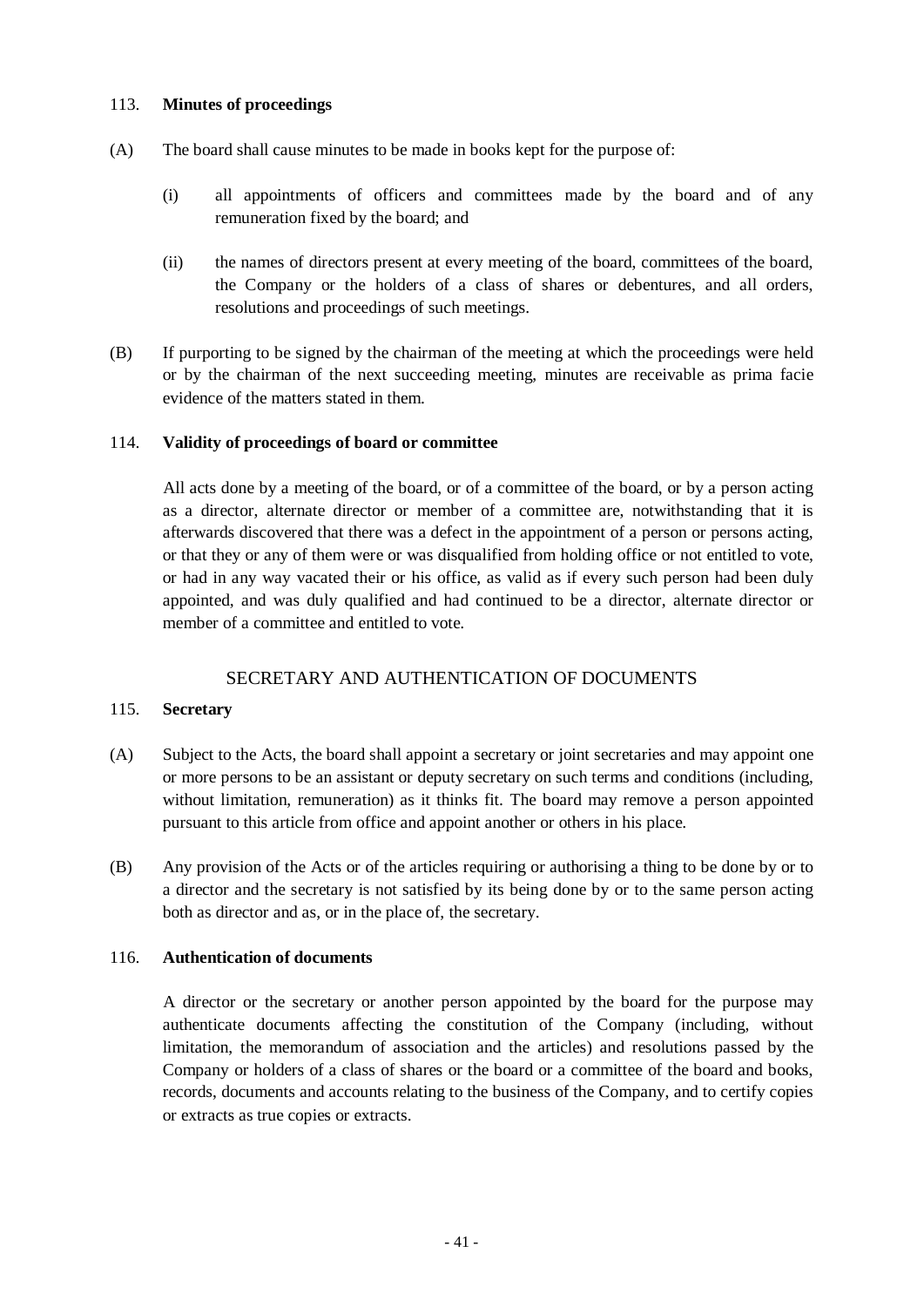#### 117. **Safe custody**

The board shall provide for the safe custody of every seal.

## 118. **Application of seals**

A seal may be used only by the authority of a resolution of the board or of a committee of the board. The board may decide who will sign an instrument to which a seal is affixed (or, in the case of a share certificate, on which the seal may be printed) either generally or in relation to a particular instrument or type of instrument. The board may also decide, either generally or in a particular case, that a signature may be dispensed with or affixed by mechanical means. Unless otherwise decided by the board:

- (i) share certificates and certificates issued in respect of debentures or other securities (subject to the provisions of the relevant instrument) need not be signed or, if signed, a signature may be applied by mechanical or other means or may be printed; and
- (ii) every other instrument to which a seal is affixed shall be signed by one director and by the secretary or a second director.

#### 119. **Official seal for use abroad**

The Company may exercise the powers conferred by the Acts with regard to having an official seal for use abroad, and those powers shall be vested in the board.

## DIVIDENDS AND OTHER PAYMENTS

#### 120. **Declaration of dividends**

Subject to the Acts and the articles, the Company may by ordinary resolution declare a dividend to be paid to the members according to their respective rights and interests, but no dividend may exceed the amount recommended by the board.

### 121. **Interim dividends**

Subject to the Acts, the board may declare and pay such interim dividends (including, without limitation, a dividend payable at a fixed rate) as appear to it to be justified by the profits of the Company available for distribution. If the share capital is divided into different classes, the board may pay interim dividends on shares which rank after shares conferring preferred rights with regard to dividend as well as on shares with preferred rights, unless at the time of payment a preferential dividend is in arrear. If the board acts in good faith, it does not incur any liability to the holders of shares conferring preferred rights for a loss they may suffer by the lawful payment of an interim dividend on shares ranking after those with preferred rights.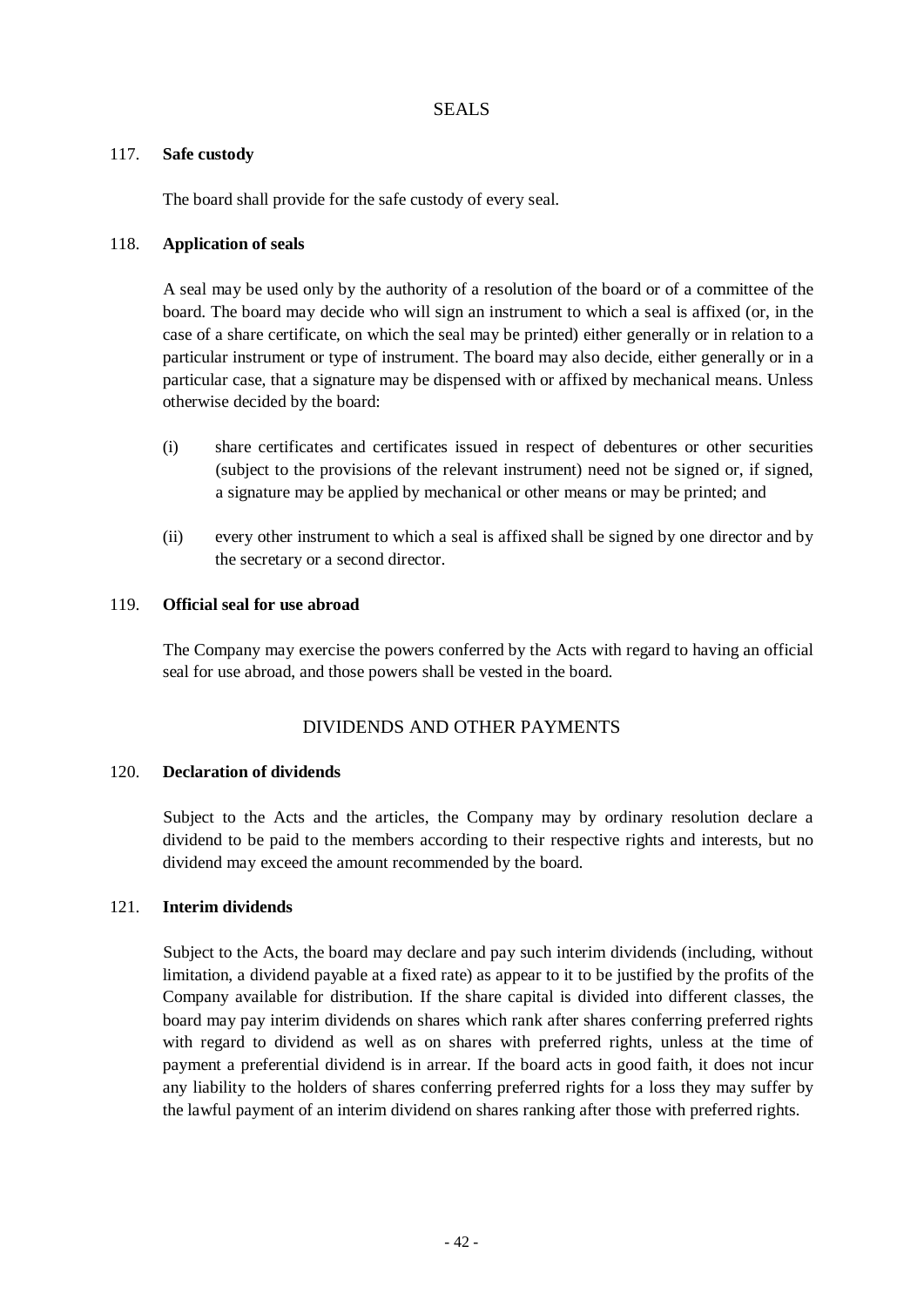## 122. **Entitlement to dividends**

Except as otherwise provided by the rights attached to shares, a dividend shall be declared and paid according to the amounts paid up on the shares in respect of which the dividend is declared and paid, but no amount paid up on a share in advance of a call may be treated for the purpose of this article as paid up on the share. Except as otherwise provided by the rights attached to shares, dividends shall be apportioned and paid proportionately to the amounts paid up on the shares during any portion or portions of the period in respect of which the dividend is paid.

## 123. **Method of payment**

- (A) The Company may pay any dividend, interest or other amount payable in respect of a share:
	- (i) in cash;
	- (ii) by cheque, warrant or money order made payable to or to the order of the person entitled to the payment (and may, at the Company's option, be crossed "account payee" where appropriate);
	- (iii) by a bank or other funds transfer system to an account designated in writing by the person entitled to the payment;
	- (iv) by means of a relevant system in respect of an uncertificated share if the board decides and the person entitled to payment has in writing authorised the payment to be made by means of that system; or
	- (v) by such other method as the person entitled to the payment may in writing direct.
- (B) The Company may send a cheque, warrant or money order by post (i) in the case of a sole holder, to his registered address, (ii) in the case of joint holders, to the registered address of the person whose name stands first in the register, (iii) in the case of a person or persons entitled by transmission to a share, as if it were a notice given in accordance with article 139, or (iv) in any case, to a person and address that the person or persons entitled to the payment may in writing direct.
- (C) Where a share is held jointly or two or more persons are jointly entitled by transmission to a share, (i) the Company may pay any dividend, interest or other amount payable in respect of that share to any one joint holder, or any one person entitled by transmission to the share, and in either case that holder or person may give an effective receipt for the payment, and (ii) for any of the purposes of this article 123, the Company may rely in relation to a share on the written direction or designation of any one joint holder of the share, or any one person entitled by transmission to the share.
- (D) Every cheque, warrant or money order sent by post is sent at the risk of the person entitled to the payment. If payment is made by bank or other funds transfer, by means of a relevant system or by another method at the direction of the person entitled to payment, the Company is not responsible for amounts lost or delayed in the course of making that payment.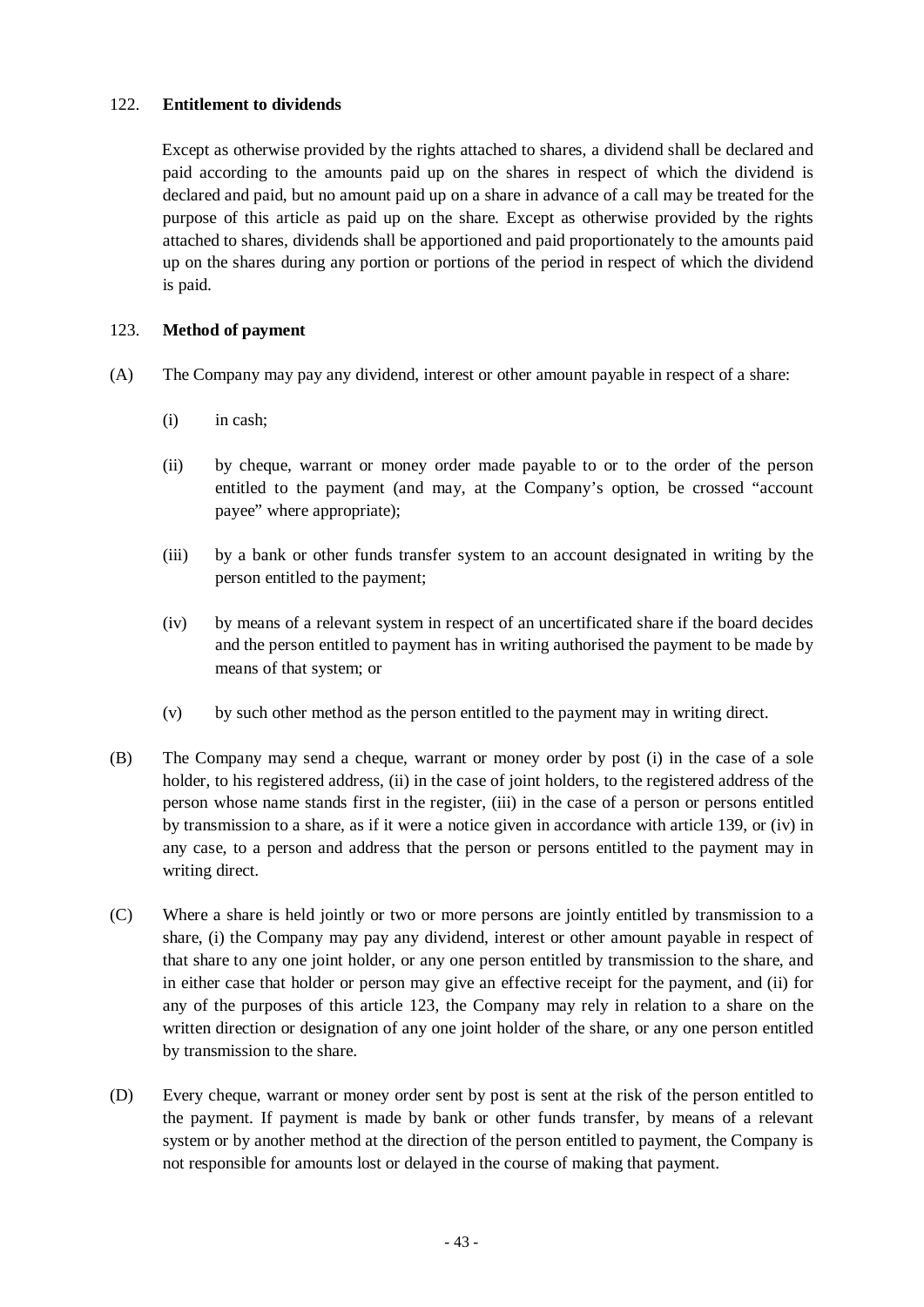(E) Without prejudice to article 68, the board may withhold payment of a dividend (or part of a dividend) payable to a person entitled by transmission to a share until he has provided any evidence of his right that the board may reasonably require.

#### 124. **Dividends not to bear interest**

No dividend or other amount payable by the Company in respect of a share bears interest as against the Company unless otherwise provided by the rights attached to the share.

## 125. **Calls or debts may be deducted from dividends etc.**

The board may deduct from a dividend or other amounts payable to a person in respect of a share amounts due from him to the Company on account of a call or otherwise in relation to a share.

## 126. **Unclaimed dividends etc.**

Any unclaimed dividend, interest or other amount payable by the Company in respect of a share may be invested or otherwise made use of by the board for the benefit of the Company until claimed. A dividend unclaimed for a period of 12 years from the date it was declared or became due for payment is forfeited and ceases to remain owing by the Company. The payment of an unclaimed dividend, interest or other amount payable by the Company in respect of a share into a separate account does not constitute the Company a trustee in respect of it.

## 127. **Uncashed dividends**

If, in respect of a dividend or other amount payable in respect of a share, on any one occasion:

- (i) a cheque, warrant or money order is returned undelivered or left uncashed, or
- (ii) a transfer made by a bank or other funds transfer system is not accepted,

and reasonable enquiries have failed to establish another address or account of the person entitled to the payment, the Company is not obliged to send or transfer a dividend or other amount payable in respect of that share to that person until he notifies the Company of an address or account to be used for that purpose. If the cheque, warrant or money order is returned undelivered or left uncashed or transfer not accepted on two consecutive occasions, the Company may exercise this power without making any such enquiries.

## 128. **Payment of dividends in specie**

Without prejudice to article 68, the board may, with the prior authority of an ordinary resolution of the Company, direct that payment of a dividend may be satisfied wholly or in part by the distribution of specific assets and in particular of paid-up shares or debentures of another company. Where a difficulty arises in connection with the distribution, the board may settle it as it thinks fit and in particular, without limitation, may: (i) issue fractional certificates (or ignore fractions), (ii) fix the value for distribution of the specific assets (or any part of them), (iii) decide that a cash payment be made to a member on the basis of the value so fixed,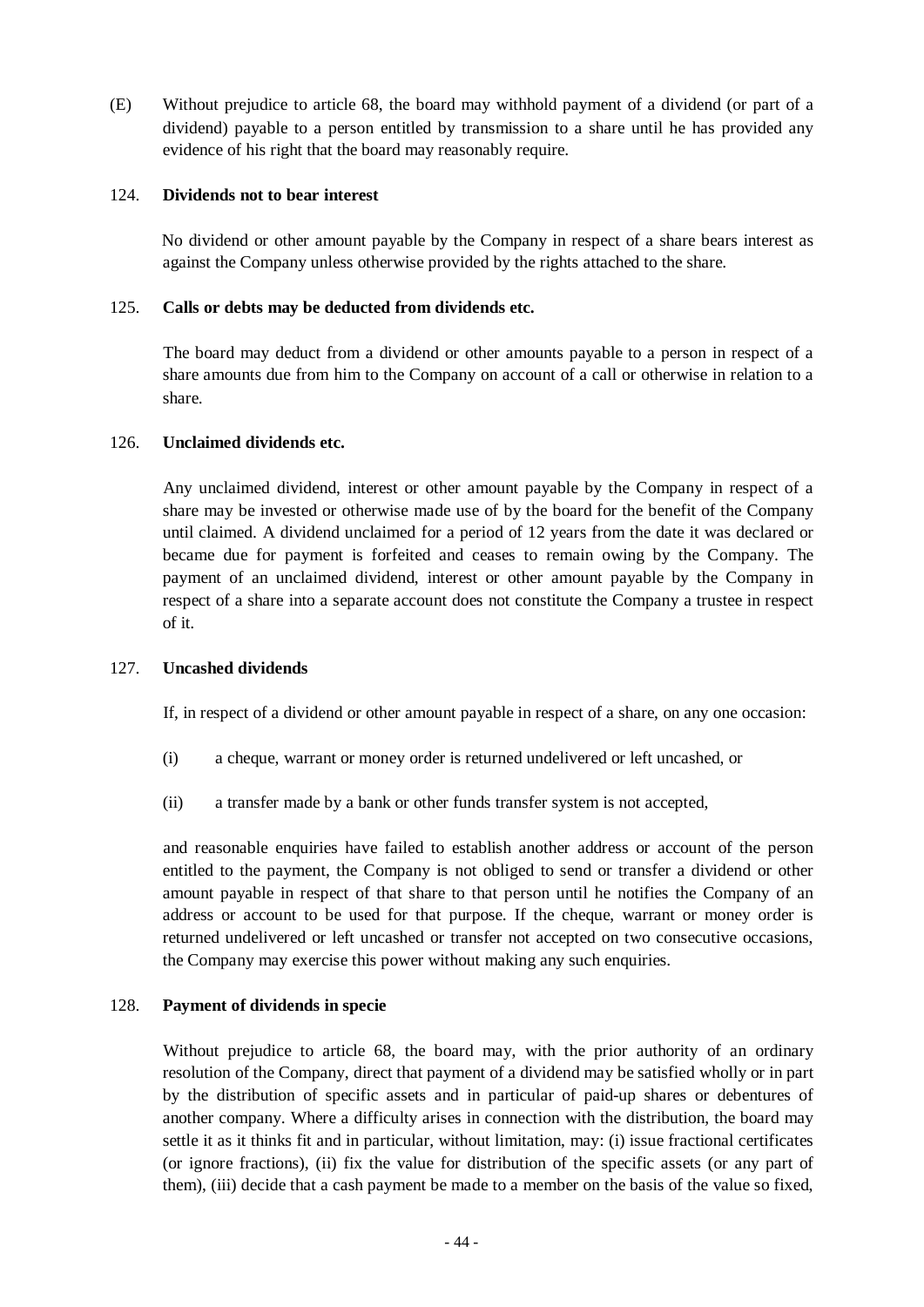in order to secure equality of distribution, and (iv) vest assets in trustees on trust for the persons entitled to the dividend as seems expedient to the board.

## 129. **Payment of scrip dividends**

- (A) Subject to the Acts, but without prejudice to article 68, the board may, with the prior authority of an ordinary resolution of the Company, allot to those holders of a particular class of shares who have elected to receive them further shares of that class or Ordinary shares in either case credited as fully paid ("**new shares**") instead of cash in respect of all or part of a dividend or dividends specified by the resolution, subject to any exclusions, restrictions or other arrangements the board may in its absolute discretion deem necessary or expedient to deal with legal or practical problems under the laws of, or the requirements of a recognised regulatory body or a stock exchange in, any territory.
- (B) Where a resolution under article 129(A) is to be proposed at a general meeting and the resolution relates in whole or in part to a dividend to be declared at that meeting, then the resolution declaring the dividend is deemed to take effect at the end of that meeting.
- (C) A resolution under article 129(A) may relate to a particular dividend or to all or any dividends declared or paid within a specified period, but that period may not end later than the beginning of the fifth annual general meeting following the date of the meeting at which the resolution is passed.
- (D) The board shall determine the basis of allotment of new shares so that, as nearly as may be considered convenient without involving rounding up of fractions, the value of the new shares (including a fractional entitlement) to be allotted (calculated by reference to the average quotation, or the nominal value of the new shares, if greater) equals (disregarding an associated tax credit) the amount of the dividend which would otherwise have been received by the holder (the "**relevant dividend**"). For this purpose the "**average quotation**" of each of the new shares is the average of the middle-market quotations for a fully-paid share of the Company of that class derived from the Daily Official List of the London Stock Exchange on the business day on which the relevant class of shares is first quoted "ex" the relevant dividend (or such other date as the board may deem appropriate to take account of any subsequent issue of shares by the Company) and the four subsequent business days or shall be as determined by or in accordance with the resolution under article 129(A).
- (E) The board may make any provision it considers appropriate in relation to an allotment made or to be made pursuant to this article (whether before or after the passing of the resolution under article 129(A)), including, without limitation:
	- (i) the giving of notice to holders of the right of election offered to them;
	- (ii) the provision of forms of election (whether in respect of a particular dividend or dividends generally);
	- (iii) determination of the procedure for making and revoking elections;
	- (iv) the place at which, and the latest time by which, forms of election and other relevant documents must be lodged in order to be effective; and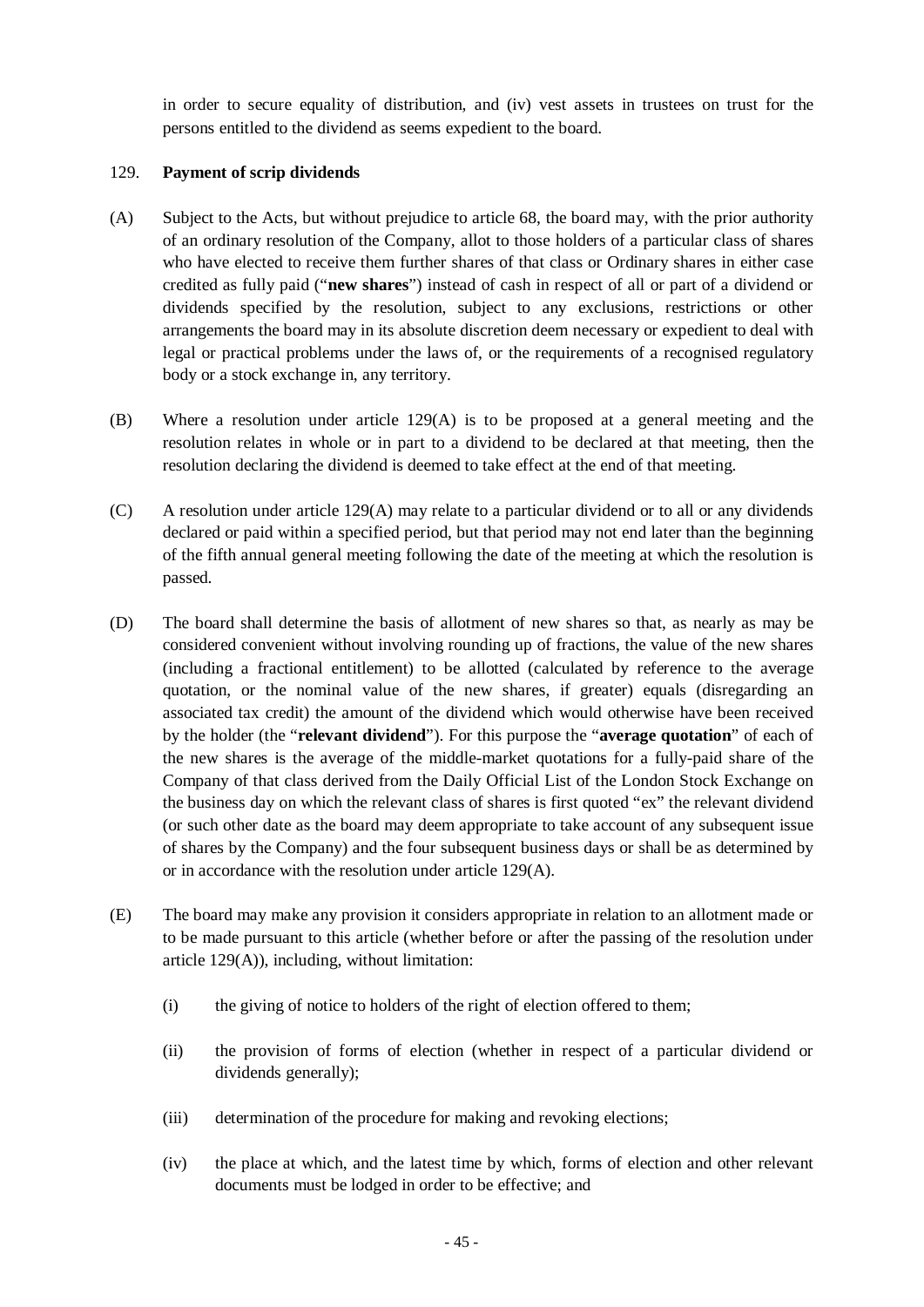- (v) the disregarding or rounding up or down or carrying forward of fractional entitlements, in whole or in part, or the accrual of the benefit of fractional entitlements to the Company (rather than to the holders concerned).
- (F) The dividend (or that part of the dividend in respect of which a right of election has been offered) is not declared or payable on shares in respect of which an election has been duly made (the "**elected shares**"); instead new shares are allotted to the holders of the elected shares on the basis of allotment calculated as in paragraph (D). For that purpose, the board may resolve to capitalise out of amounts standing to the credit of reserves (including a share premium account, capital redemption reserve and profit and loss account), whether or not available for distribution, a sum equal to the aggregate nominal amount of the new shares to be allotted and apply it in paying up in full the appropriate number of new shares for allotment and distribution to the holders of the elected shares. A resolution of the board capitalising part of the reserves has the same effect as if the capitalisation had been declared by ordinary resolution of the Company pursuant to article 130. In relation to the capitalisation the board may exercise all the powers conferred on it by article 130 without an ordinary resolution of the Company.
- (G) The new shares rank *pari passu* in all respects with each other and with the fully-paid shares of the same class in issue on the record date for the dividend in respect of which the right of election has been offered, but they will not rank for a dividend or other distribution or entitlement which has been declared or paid by reference to that record date.

## CAPITALISATION OF PROFITS

- 130. Subject to the Acts, the board may, with the authority of an ordinary resolution of the Company:
- (i) resolve to capitalise an amount standing to the credit of reserves (including a share premium account, capital redemption reserve and profit and loss account), whether or not available for distribution;
- (ii) appropriate the sum resolved to be capitalised to the members in proportion to the nominal amount of Ordinary shares (whether or not fully paid) held by them respectively and apply that sum on their behalf in or towards:
	- (a) paying up the amounts (if any) for the time being unpaid on shares held by them respectively, or
	- (b) paying up in full unissued shares or debentures of a nominal amount equal to that sum,

and allot the shares or debentures, credited as fully paid, to the members (or as they may direct) in those proportions, or partly in one way and partly in the other, but the share premium account, the capital redemption reserve and profits which are not available for distribution may, for the purposes of this article, only be applied in paying up unissued shares to be allotted to members credited as fully paid;

(iii) make any arrangements it thinks fit to resolve a difficulty arising in the distribution of a capitalised reserve and in particular, without limitation, where shares or debentures become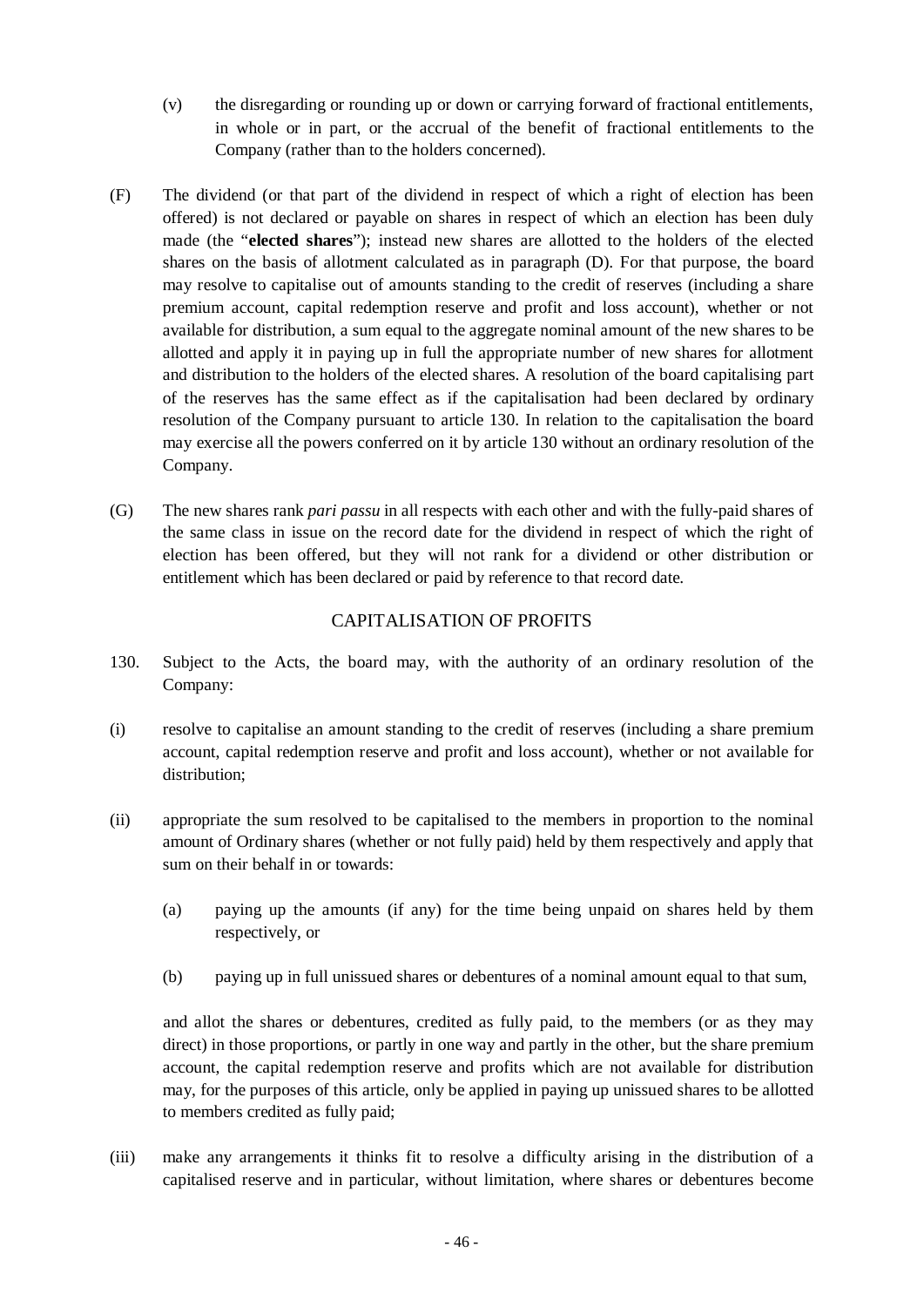distributable in fractions the board may deal with the fractions as it thinks fit, including issuing fractional certificates, disregarding fractions or selling shares or debentures representing the fractions to a person for the best price reasonably obtainable and distributing the net proceeds of the sale in due proportion amongst the members (except that if the amount due to a member is less than  $£3$ , or such other sum as the board may decide, the sum may be retained for the benefit of the Company);

- (iv) authorise a person to enter (on behalf of all the members concerned) an agreement with the Company providing for either:
	- (a) the allotment to the members respectively, credited as fully paid, of shares or debentures to which they may be entitled on the capitalisation, or
	- (b) the payment by the Company on behalf of the members (by the application of their respective proportions of the reserves resolved to be capitalised) of the amounts or part of the amounts remaining unpaid on their existing shares,

an agreement made under the authority being effective and binding on all those members; and

(v) generally do all acts and things required to give effect to the resolution.

## RECORD DATES

131. Notwithstanding any other provision of the articles, but subject to the Acts and rights attached to shares, the Company or the board may fix any date as the record date for a dividend, distribution, allotment or issue. The record date may be on or at any time before or after a date on which the dividend, distribution, allotment or issue is declared, made or paid.

## **ACCOUNTS**

#### 132. **Keeping and inspection of accounts**

- (A) The board shall ensure that accounting records are kept in accordance with the Acts.
- (B) The accounting records shall be kept at the office or, subject to the Acts, at another place decided by the board and shall be available during business hours for the inspection of the directors and other officers. No member (other than a director or other officer) has the right to inspect an accounting record or other document except if that right is conferred by the Acts or he is authorised by the board.

#### 133. **Accounts to be sent to members etc.**

- (A) In respect of each financial year, a copy of the Company's annual accounts, directors' report and auditors' report on those accounts shall be sent by post or delivered to:
	- (i) every member (whether or not entitled to receive notices of general meetings),
	- (ii) every holder of debentures (whether or not entitled to receive notices of general meetings), and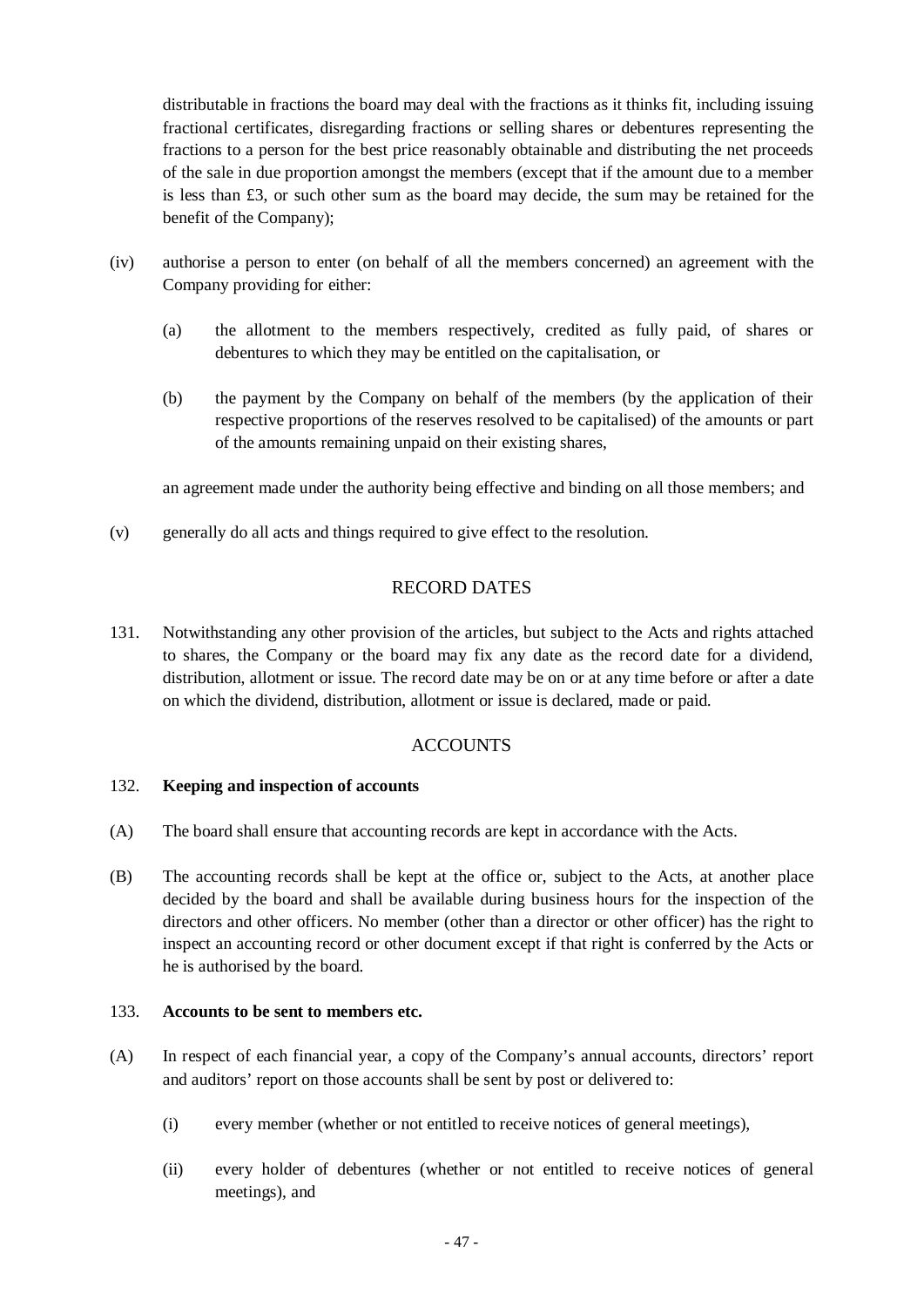(iii) every other person who is entitled to receive notices of general meetings,

not less than 21 clear days before the date of the meeting at which copies of those documents are to be laid in accordance with the Acts. This article does not require copies of the documents to which it applies to be sent or delivered to:

- (a) a member or holder of debentures of whose address the Company is unaware, or
- (b) more than one of the joint holders of shares or debentures.
- (B) Where permitted by the Acts, a summary financial statement derived from the Company's annual accounts and the directors' report and auditors' report in the form and containing the information prescribed by the Acts may be sent or delivered to a person in place of the documents required to be sent or delivered by article 133(A).

#### **NOTICES**

#### 134. **Notices to be in writing**

A notice to be given to or by a person pursuant to the articles shall be in writing except that a notice convening a meeting of the board or of a committee of the board need not be in writing.

#### 135. **Service of notices and other documents on members**

- (A) A notice or other document may be given to a member by the Company either personally or by sending it by post in a pre-paid envelope addressed to the member at his registered address, or by leaving it at that address (or at another address notified for the purpose) in an envelope addressed to the member.
- (B) In the case of joint holders of a share, a notice or other document shall be given to whichever of them is named first in the register in respect of the joint holding and notice given in this way is sufficient notice to all joint holders.
- (C) If a member (or, in the case of joint holders, the person first named in the register) has a registered address outside the United Kingdom but has notified the Company of an address in the United Kingdom at which notices or other documents may be given to him, he is entitled to have notices given to him at that address, but otherwise no such member or person is entitled to receive a notice or other document from the Company.

#### 136. **Notice by advertisement**

If by reason of the suspension or curtailment of postal services in the United Kingdom the Company is unable effectively to convene a general meeting by notices sent by post, the board may, in its absolute discretion and as an alternative to any other method of service permitted by the articles, resolve to convene a general meeting by a notice advertised in at least one United Kingdom national newspaper. In this case the Company shall send confirmatory copies of the notice by post if at least seven clear days before the meeting the posting of notices to addresses throughout the United Kingdom again becomes practicable.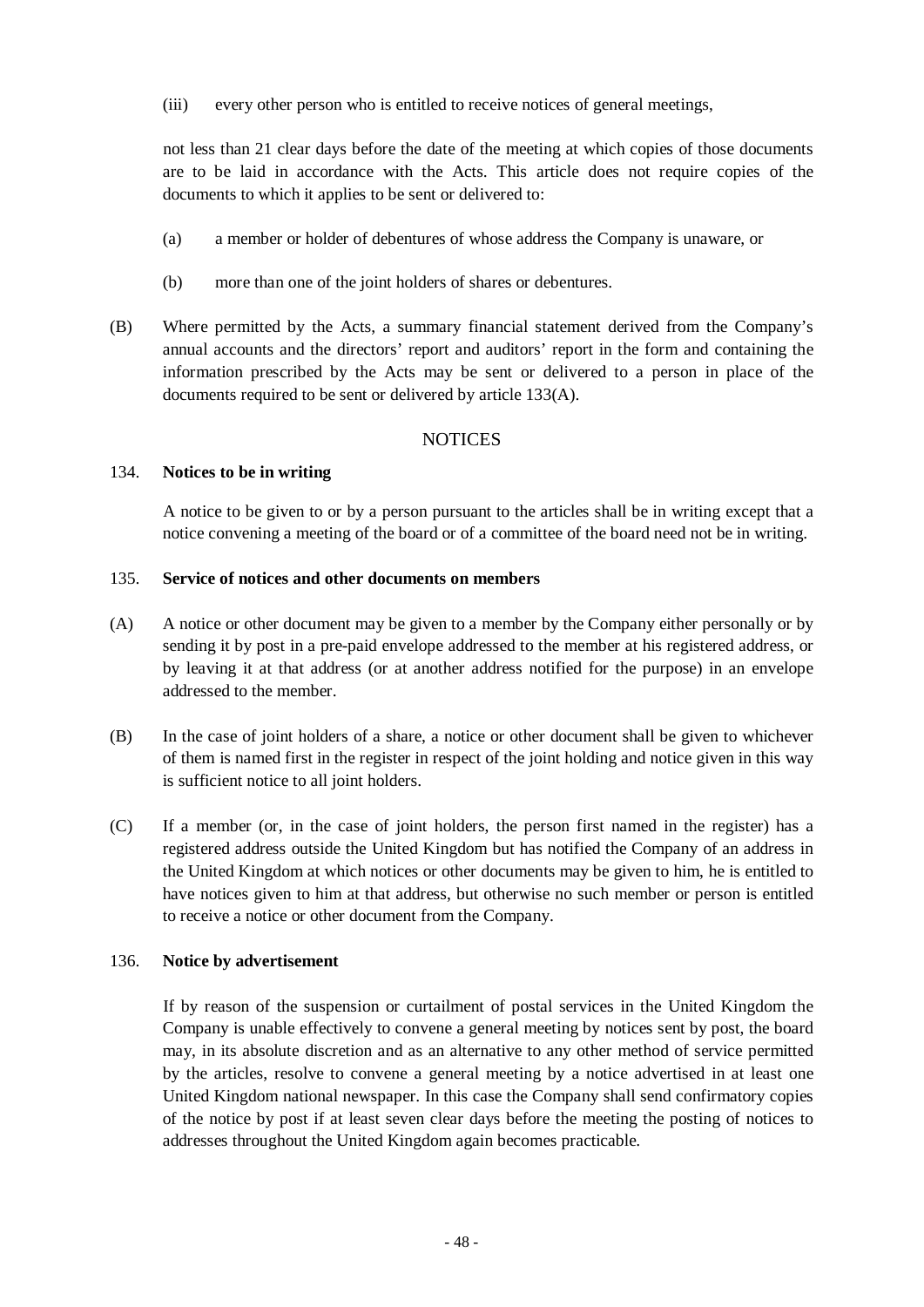#### 137. **Evidence of service**

- (A) A notice or other document addressed to a member at his registered address or address for service in the United Kingdom is, if sent by post, deemed to be given within 24 hours if pre-paid as first class post and within 48 hours if pre-paid as second class post after it has been posted, and in proving service it is sufficient to prove that the envelope containing the notice or document was properly addressed, pre-paid and posted.
- (B) A notice or document not sent by post but left at a registered address or address for service in the United Kingdom is deemed to be given on the day it is left.
- (C) Where notice is given by newspaper advertisement, the notice is deemed to be given to all members and other persons entitled to receive it at noon on the day when the advertisement appears or, where notice is given by more than one advertisement and the advertisements appear on different days, at noon on the last of the days when the advertisements appear.
- (D) A member present in person or by proxy at a meeting or of the holders of a class of shares is deemed to have received due notice of the meeting and, where required, of the purposes for which it was called.

## 138. **Notice binding on transferees etc.**

A person who becomes entitled to a share by transmission, transfer or otherwise is bound by a notice in respect of that share (other than a notice served by the Company under section 212 of the Act) which, before his name is entered in the register, has been properly served on a person from whom he derives his title.

#### 139. **Notice in case of entitlement by transmission**

Where a person is entitled by transmission to a share, the Company may give a notice or other document to that person as if he were the holder of a share by addressing it to him by name or by the title of representative of the deceased or trustee of the bankrupt member (or by similar designation) at an address in the United Kingdom supplied for that purpose by the person claiming to be entitled by transmission. Until an address has been supplied, a notice or other document may be given in any manner in which it might have been given if the death or bankruptcy or other event had not occurred. The giving of notice in accordance with this article is sufficient notice to any other person interested in the share.

## DESTRUCTION OF DOCUMENTS

140.

- (A) The Company may destroy:
	- (i) a share certificate which has been cancelled at any time after one year from the date of cancellation;
	- (ii) a mandate for the payment of dividends or other amounts or a variation or cancellation of a mandate or a notification of change of name or address at any time after two years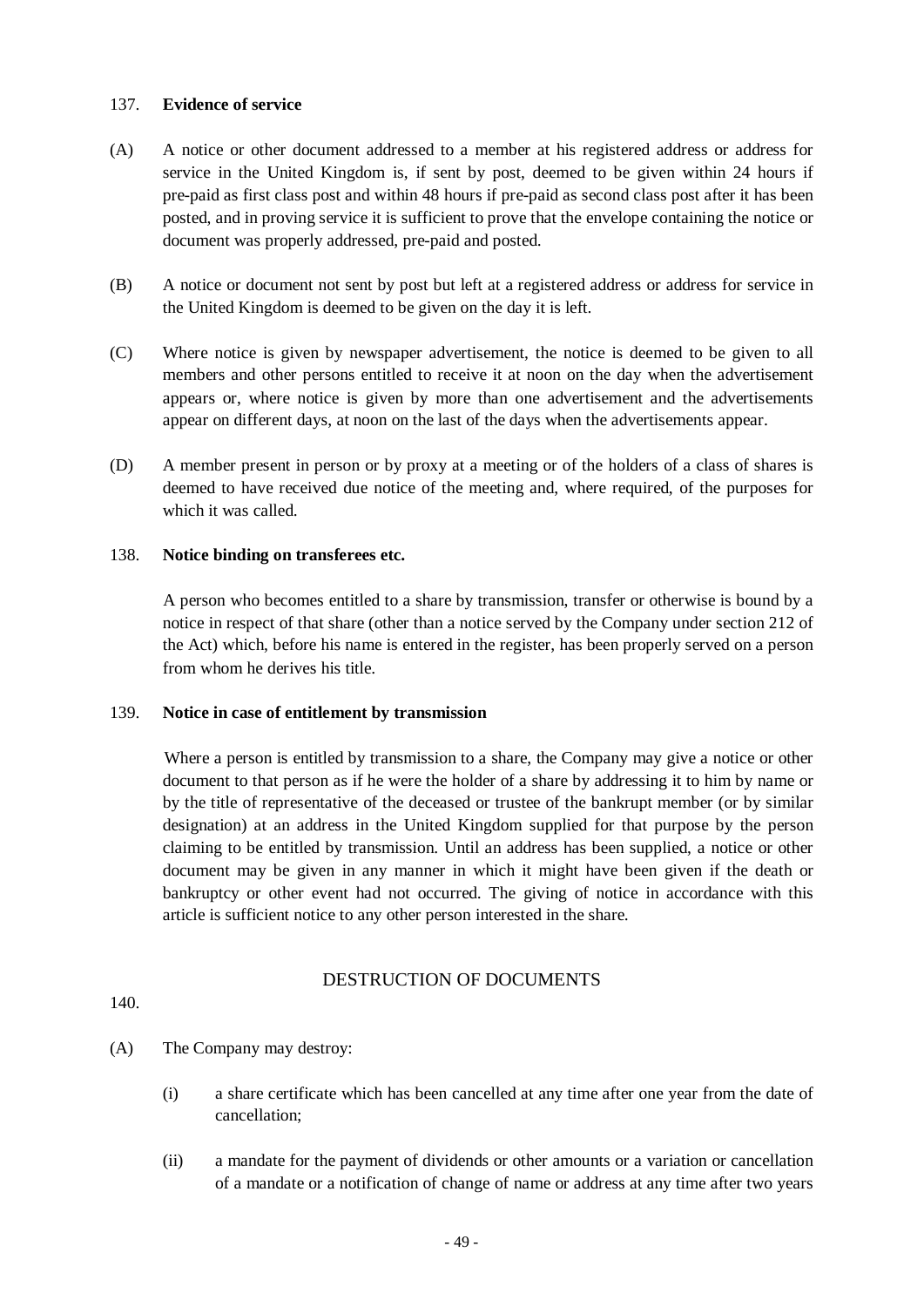from the date the mandate, variation, cancellation or notification was recorded by the Company;

- (iii) an instrument of transfer of shares (including a document constituting the renunciation of an allotment of shares) which has been registered at any time after six years from the date of registration; and
- (iv) any other document on the basis of which any entry in the register is made at any time after six years from the date an entry in the register was first made in respect of it.
- (B) It is presumed conclusively in favour of the Company that every share certificate destroyed was a valid certificate validly cancelled, that every instrument of transfer destroyed was a valid and effective instrument duly and properly registered and that every other document destroyed was a valid and effective document in accordance with the recorded particulars in the books or records of the Company, but:
	- (i) the provisions of this article apply only to the destruction of a document in good faith and without express notice to the Company that the preservation of the document is relevant to a claim;
	- (ii) nothing contained in this article imposes on the Company liability in respect of the destruction of a document earlier than provided for in this article or in any case where the conditions of this article are not fulfilled; and
	- (iii) references in this article to the destruction of a document include reference to its disposal in any manner.

# WINDING UP

141. On a voluntary winding up of the Company the liquidator may, on obtaining any sanction required by law, divide among the members in kind the whole or any part of the assets of the Company, whether or not the assets consist of property of one kind or of different kinds. For this purpose the liquidator may set the value he deems fair on a class or classes of property, and may determine on the basis of that valuation and in accordance with the then existing rights of members how the division is to be carried out between members or classes of members. The liquidator may not, however, distribute to a member without his consent an asset to which there is attached a liability or potential liability for the owner.

# INDEMNITY

# 142 **Right to Indemnity**

 $(A)^7$  Subject to the provisions of the Act and so far as the law allows, but without prejudice to any indemnity to which any relevant person may otherwise be entitled, any relevant person shall be and shall be kept indemnified out of the assets of the Company against any relevant liability. In addition, and subject to the provisions of the Act and so far as the law allows, the Company:

<sup>&</sup>lt;sup>7</sup>A Special Resolution was passed at the Annual General Meeting held on 13 September 2006 *amending the Articles of Association by deleting Article 142(A) and replacing it with this new Article 142(A).*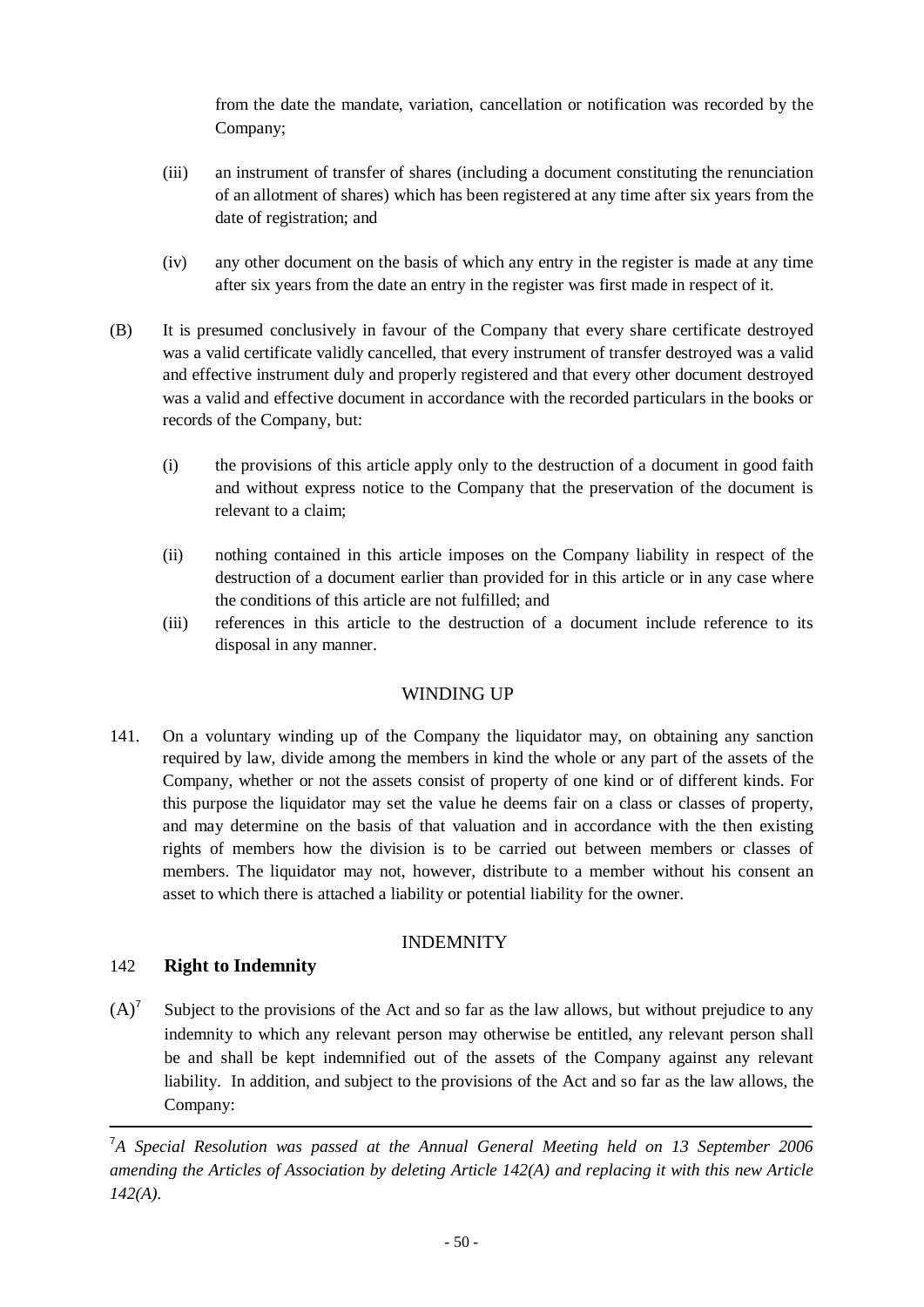- (a) may provide a relevant person with funds to meet expenditure incurred or to be incurred by him in defending any criminal or civil proceedings or in connection with any application under the provisions mentioned in Section 337(A)(2) of the Act; and
- (b) may do anything to enable a relevant person to avoid incurring such expenditure, but so that the terms set out in Section  $337(A)(4)$  of the Act shall apply to any such provision of the funds or other things done.

For the purpose of Article 142(A):

"relevant person" means any person who is or was at any time a director, alternate director, company secretary, officer or employee of a relevant entity or a trustee of any pension fund or employees' share scheme in which any employees of a relevant entity are interested but shall not include any person (whether or not an officer of the Company or any such body corporate) engaged as auditor;

"relevant entity" means:

- (i) the Company; or
- (ii) any body corporate which is or was at any time a holding company of the Company; or
- (iii) any body corporate in which the Company, or any body corporate which is or was at any time a holding company of the Company, has any kind of direct indirect interest; or
- (iv) any body corporate with which the Company is or was at any time allied or associated; or
- (v) any body corporate which is or was at any time a subsidiary undertaking of any body corporate referred to in the preceding sub-paragraphs (i) to (v) of this Article 142.3(b);

"relevant liability" means any cost, charge, loss, damage, expense or liability which any person may suffer or incur:

- (i) as a result of anything he does, or does not do, in carrying out or trying to carry out his duties, or using or trying to use his powers in relation to the relevant entity or, in the case of any current or past trustee of any pension fund or employees' share scheme, in relation to that pension fund or share scheme;
- (ii) in any other way in connection with his duties, powers or posts in relation to the relevant entity or, in the case of any current or past trustee of any pension fund or employees' share scheme, in relation to that pension fund or share scheme; or
- (iii) in connection with defending any proceedings (whether civil or criminal) which relate to any of the matters referred to in the preceding sub-paragraphs (i) and (ii).